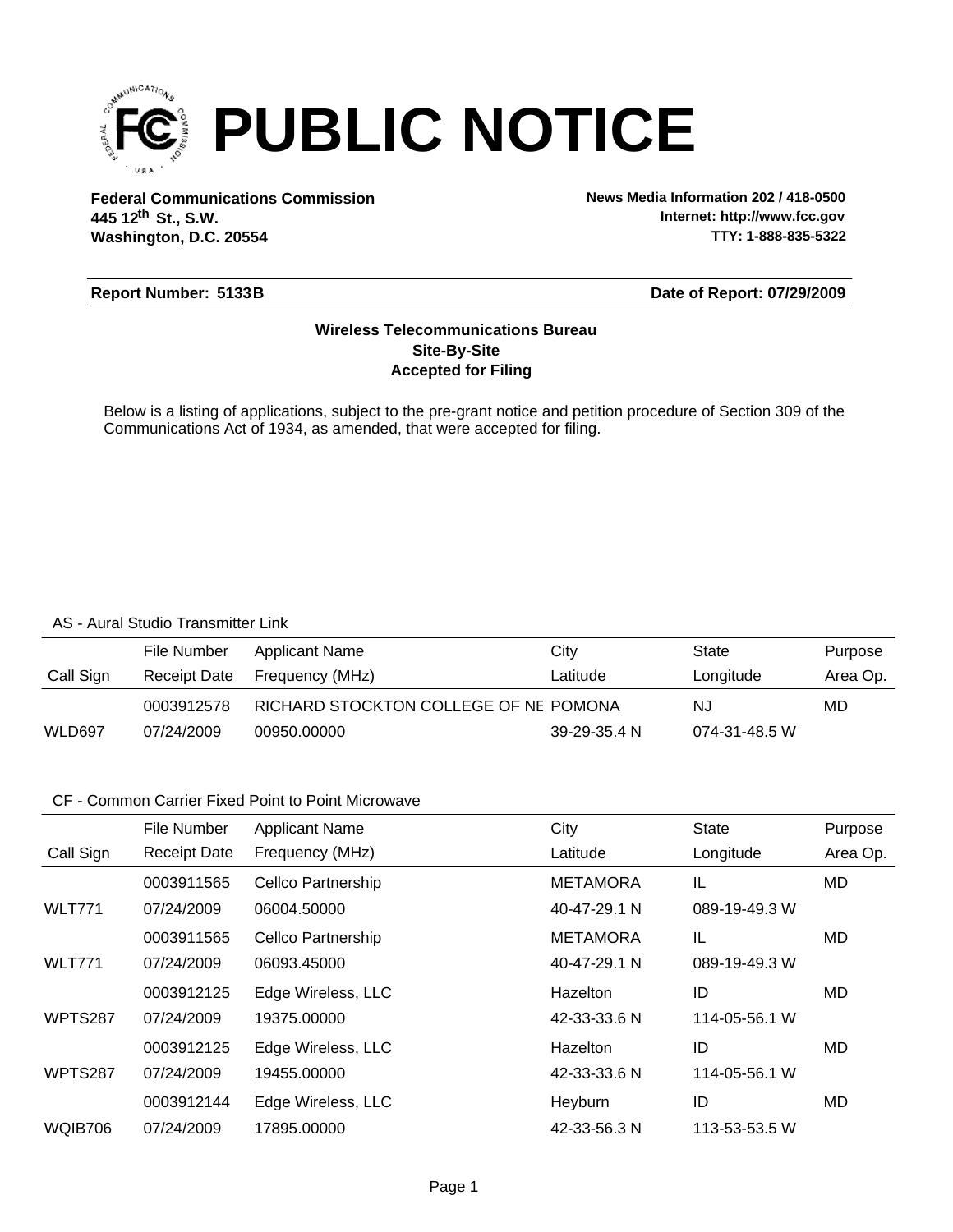### CF - Common Carrier Fixed Point to Point Microwave

|           | File Number  | <b>Applicant Name</b> | City         | State         | Purpose  |
|-----------|--------------|-----------------------|--------------|---------------|----------|
| Call Sign | Receipt Date | Frequency (MHz)       | Latitude     | Longitude     | Area Op. |
|           | 0003911808   | Cellco Partnership    | Peoria       | IL            | NE.      |
|           | 07/24/2009   | 10935.00000           | 40-46-35.7 N | 089-37-25.6 W |          |

### CT - Local Television Transmission

|               | File Number         | <b>Applicant Name</b>          | City     | <b>State</b> | Purpose   |
|---------------|---------------------|--------------------------------|----------|--------------|-----------|
| Call Sign     | <b>Receipt Date</b> | Frequency (MHz)                | Latitude | Longitude    | Area Op.  |
|               | 0003911547          | RANDY HERMES PRODUCTION DBA AI |          | US           | <b>MD</b> |
| <b>WMI780</b> | 07/24/2009          | 02025.00000 - 02110.00000      |          |              | N         |
|               | 0003911547          | RANDY HERMES PRODUCTION DBA AI |          | US           | MD        |
| <b>WMI780</b> | 07/24/2009          | 02450.00000 - 02483.50000      |          |              | N         |
|               | 0003911547          | RANDY HERMES PRODUCTION DBA AI |          | US           | MD        |
| <b>WMI780</b> | 07/24/2009          | 06425.00000 - 06525.00000      |          |              | N         |
|               | 0003911547          | RANDY HERMES PRODUCTION DBA AI |          | US           | MD        |
| <b>WMI780</b> | 07/24/2009          | 06875.00000 - 07125.00000      |          |              | N         |
|               | 0003911547          | RANDY HERMES PRODUCTION DBA AL |          | US           | MD        |
| <b>WMI780</b> | 07/24/2009          | 12700.00000 - 13250.00000      |          |              | N         |

# GM - 800 MHz Conventional SMR (SMR, Site-specific)

|                | File Number         | <b>Applicant Name</b>           | City     | <b>State</b> | Purpose   |
|----------------|---------------------|---------------------------------|----------|--------------|-----------|
| Call Sign      | <b>Receipt Date</b> | Frequency (MHz)                 | Latitude | Longitude    | Area Op.  |
|                | 0003911694          | Nextel License Holdings 4, Inc. |          |              | <b>RO</b> |
| WQJN464        | 07/24/2009          |                                 |          |              |           |
|                | 0003911695          | Nextel License Holdings 4, Inc. |          |              | <b>RO</b> |
| <b>WQJN465</b> | 07/24/2009          |                                 |          |              |           |
|                | 0003911706          | Nextel License Holdings 4, Inc. |          |              | <b>RO</b> |
| WQJN466        | 07/24/2009          |                                 |          |              |           |
|                | 0003911789          | Nextel License Holdings 4, Inc. |          |              | <b>RO</b> |
| WQFQ708        | 07/24/2009          |                                 |          |              |           |
|                | 0003911810          | NEXTEL LICENSE HOLDINGS 5, INC. |          |              | <b>RO</b> |
| WQIP797        | 07/24/2009          |                                 |          |              |           |
|                | 0003911811          | NEXTEL LICENSE HOLDINGS 5, INC. |          |              | <b>RO</b> |
| WQIP798        | 07/24/2009          |                                 |          |              |           |
|                | 0003911812          | NEXTEL LICENSE HOLDINGS 5, INC. |          |              | <b>RO</b> |
| WQIP799        | 07/24/2009          |                                 |          |              |           |
|                | 0003912518          | NEXTEL WIP LICENSE CORP.        |          |              | <b>RO</b> |
| WQFK673        | 07/24/2009          |                                 |          |              |           |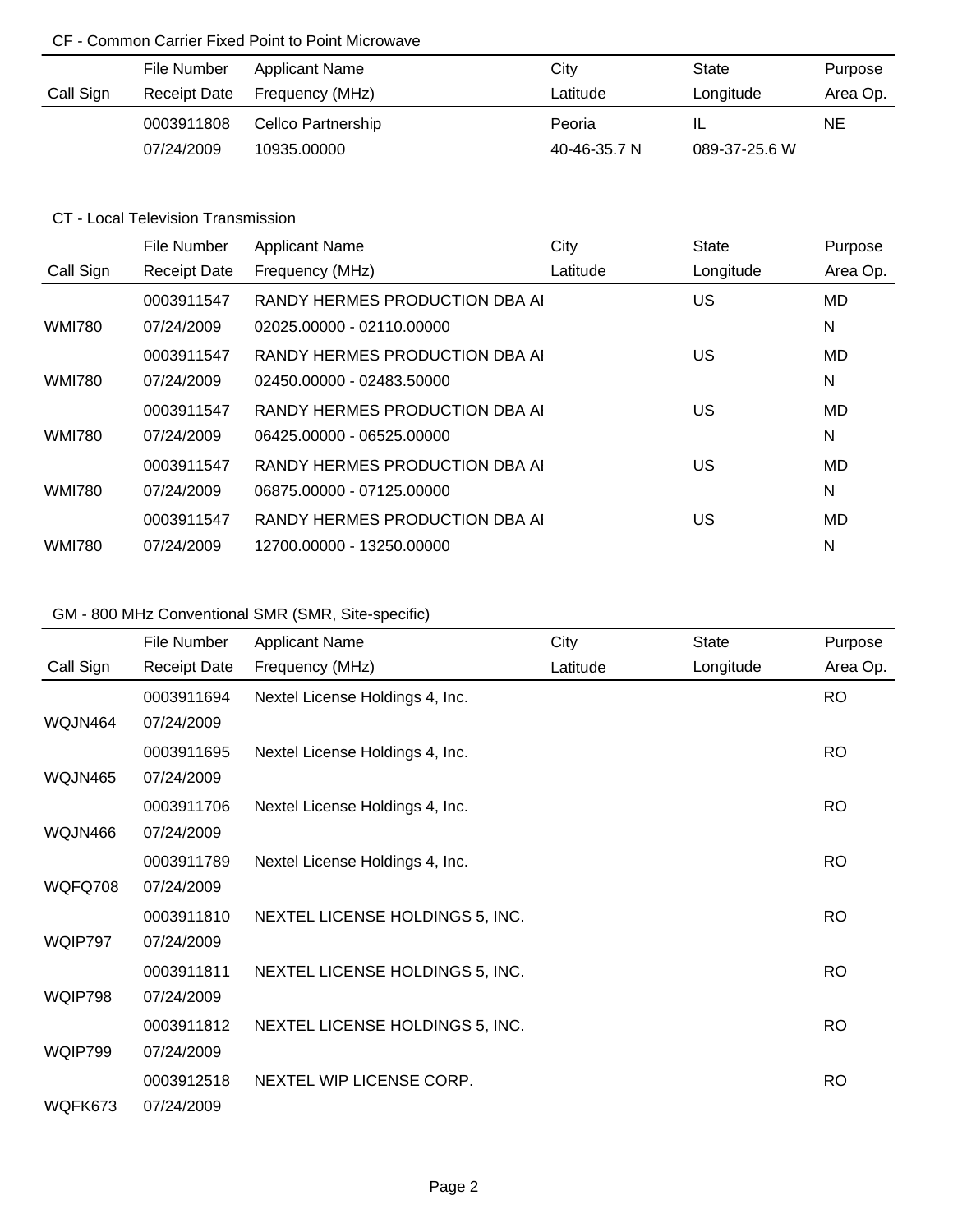#### GM - 800 MHz Conventional SMR (SMR, Site-specific)

|           | File Number         | <b>Applicant Name</b>    | City     | <b>State</b> | Purpose   |
|-----------|---------------------|--------------------------|----------|--------------|-----------|
| Call Sign | <b>Receipt Date</b> | Frequency (MHz)          | Latitude | Longitude    | Area Op.  |
|           | 0003912546          | NEXTEL WIP LICENSE CORP. |          |              | <b>RO</b> |
| WQFK482   | 07/24/2009          |                          |          |              |           |
|           | 0003912547          | NEXTEL WIP LICENSE CORP. |          |              | <b>RO</b> |
| WQFK483   | 07/24/2009          |                          |          |              |           |
|           | 0003912548          | NEXTEL WIP LICENSE CORP. |          |              | <b>RO</b> |
| WQFK672   | 07/24/2009          |                          |          |              |           |
|           | 0003912549          | NEXTEL WIP LICENSE CORP. |          |              | RO.       |
| WQFK674   | 07/24/2009          |                          |          |              |           |
|           | 0003912550          | NEXTEL WIP LICENSE CORP. |          |              | RO.       |
| WQFN404   | 07/24/2009          |                          |          |              |           |
|           | 0003912551          | NEXTEL WIP LICENSE CORP. |          |              | <b>RO</b> |
| WQFY888   | 07/24/2009          |                          |          |              |           |

|           | File Number         | <b>Applicant Name</b>             | City     | <b>State</b> | Purpose   |
|-----------|---------------------|-----------------------------------|----------|--------------|-----------|
| Call Sign | <b>Receipt Date</b> | Frequency (MHz)                   | Latitude | Longitude    | Area Op.  |
|           | 0003911205          | NEXTEL LICENSE HOLDINGS 1 INC     |          |              | <b>RO</b> |
| WPFV698   | 07/24/2009          |                                   |          |              |           |
|           | 0003911210          | NEXTEL LICENSE HOLDINGS 1 INC     |          |              | <b>RO</b> |
| WPFW265   | 07/24/2009          |                                   |          |              |           |
|           | 0003911216          | Nextel License Holdings 1 Inc.    |          |              | <b>RO</b> |
| WPFV707   | 07/24/2009          |                                   |          |              |           |
|           | 0003911219          | NEXTEL LICENSE HOLDINGS 1 INC DB. |          |              | <b>RO</b> |
| WPFU488   | 07/24/2009          |                                   |          |              |           |
|           | 0003911559          | NEXTEL LICENSE HOLDINGS 3 INC     |          |              | <b>RO</b> |
| WPFT216   | 07/24/2009          |                                   |          |              |           |
|           | 0003911573          | Nextel License Holdings 4, Inc    |          |              | <b>RO</b> |
| WNQC782   | 07/24/2009          |                                   |          |              |           |
|           | 0003911576          | Nextel License Holdings 4, Inc    |          |              | <b>RO</b> |
| WPDA568   | 07/24/2009          |                                   |          |              |           |
|           | 0003911577          | Nextel License Holdings 4, Inc.   |          |              | <b>RO</b> |
| WPDH261   | 07/24/2009          |                                   |          |              |           |
|           | 0003911578          | Nextel License Holdings 4, Inc.   |          |              | <b>RO</b> |
| WPDJ296   | 07/24/2009          |                                   |          |              |           |
|           | 0003911579          | Nextel License Holdings 4, Inc    |          |              | <b>RO</b> |
| WPEA299   | 07/24/2009          |                                   |          |              |           |
|           | 0003911580          | Nextel License Holdings 4, Inc.   |          |              | <b>RO</b> |
| WPFF666   | 07/24/2009          |                                   |          |              |           |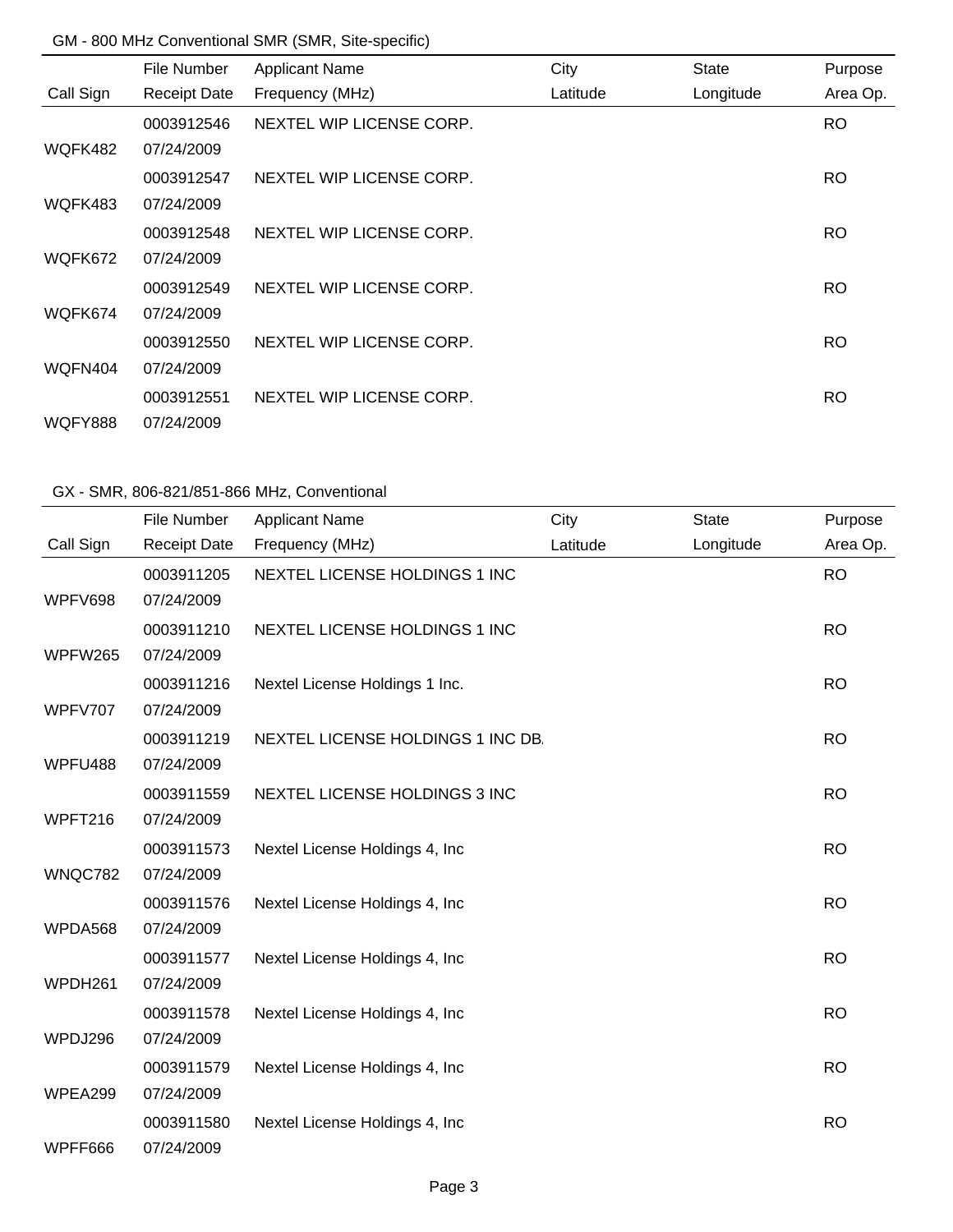|           | File Number         | <b>Applicant Name</b>           | City     | <b>State</b> | Purpose   |
|-----------|---------------------|---------------------------------|----------|--------------|-----------|
| Call Sign | <b>Receipt Date</b> | Frequency (MHz)                 | Latitude | Longitude    | Area Op.  |
|           | 0003911603          | Nextel License Holdings 4, Inc  |          |              | <b>RO</b> |
| WPFF674   | 07/24/2009          |                                 |          |              |           |
|           | 0003911604          | Nextel License Holdings 4, Inc  |          |              | <b>RO</b> |
| WPFN742   | 07/24/2009          |                                 |          |              |           |
|           | 0003911605          | Nextel License Holdings 4, Inc  |          |              | <b>RO</b> |
| WPFP901   | 07/24/2009          |                                 |          |              |           |
|           | 0003911606          | Nextel License Holdings 4, Inc  |          |              | <b>RO</b> |
| WPFP905   | 07/24/2009          |                                 |          |              |           |
|           | 0003911607          | NEXTEL LICENSE HOLDINGS 4, INC. |          |              | <b>RO</b> |
| WPFS914   | 07/24/2009          |                                 |          |              |           |
|           | 0003911608          | Nextel License Holdings 4, Inc  |          |              | <b>RO</b> |
| WPFT249   | 07/24/2009          |                                 |          |              |           |
|           | 0003911609          | Nextel License Holdings 4, Inc  |          |              | <b>RO</b> |
| WPFT931   | 07/24/2009          |                                 |          |              |           |
|           | 0003911610          | Nextel License Holdings 4, Inc  |          |              | <b>RO</b> |
| WPFU515   | 07/24/2009          |                                 |          |              |           |
|           | 0003911611          | Nextel License Holdings 4, Inc  |          |              | <b>RO</b> |
| WPFV666   | 07/24/2009          |                                 |          |              |           |
|           | 0003911612          | Nextel License Holdings 4, Inc  |          |              | <b>RO</b> |
| WPFV876   | 07/24/2009          |                                 |          |              |           |
|           | 0003911619          | Nextel License Holdings 4, Inc  |          |              | <b>RO</b> |
| WPFW282   | 07/24/2009          |                                 |          |              |           |
|           | 0003911690          | Nextel License Holdings 4, Inc. |          |              | <b>RO</b> |
| WPPC279   | 07/24/2009          |                                 |          |              |           |
|           | 0003911691          | Nextel License Holdings 4, Inc. |          |              | <b>RO</b> |
| WPPC583   | 07/24/2009          |                                 |          |              |           |
|           | 0003911707          | Nextel License Holdings 4, Inc  |          |              | <b>RO</b> |
| WPFS936   | 07/24/2009          |                                 |          |              |           |
|           | 0003911708          | Nextel License Holdings 4, Inc  |          |              | <b>RO</b> |
| WPFV875   | 07/24/2009          |                                 |          |              |           |
|           | 0003911729          | Nextel License Holdings 4, Inc  |          |              | <b>RO</b> |
| WPFV948   | 07/24/2009          |                                 |          |              |           |
|           | 0003911730          | Nextel License Holdings 4, Inc  |          |              | <b>RO</b> |
| WNPE207   | 07/24/2009          |                                 |          |              |           |
|           | 0003911731          | Nextel License Holdings 4, Inc  |          |              | <b>RO</b> |
| WPEA265   | 07/24/2009          |                                 |          |              |           |
|           | 0003911732          | Nextel License Holdings 4, Inc  |          |              | <b>RO</b> |
| WPFT918   | 07/24/2009          |                                 |          |              |           |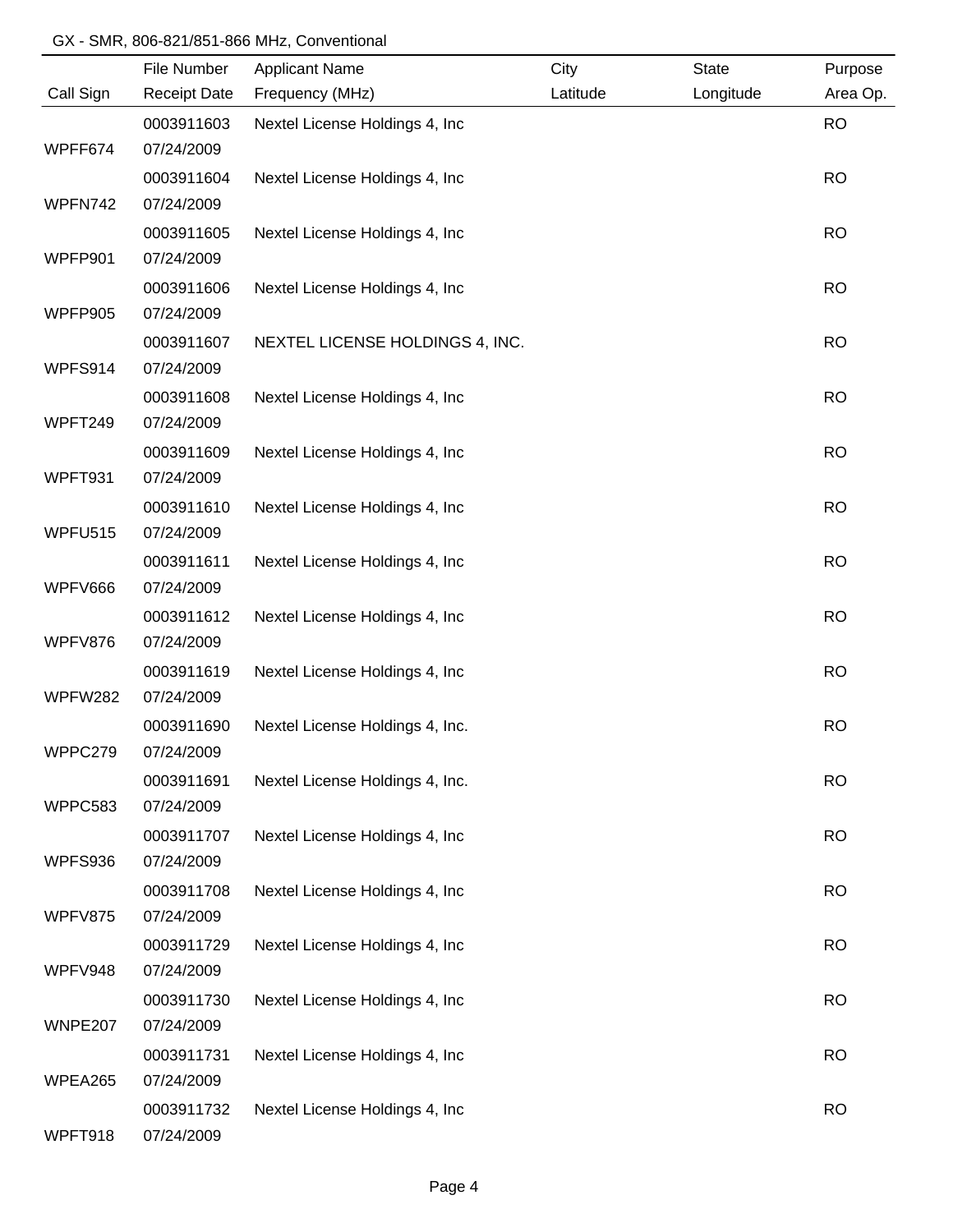| Call Sign<br><b>Receipt Date</b><br>Frequency (MHz)<br>Latitude<br>Longitude<br>0003911746<br>Nextel License Holdings 4, Inc.<br>WNNJ664<br>07/24/2009<br>0003911750<br>Nextel License Holdings 4, Inc.<br>WPFP898<br>07/24/2009<br>0003911753<br>Nextel License Holdings 4, Inc.<br>WPDC912<br>07/24/2009<br>0003911766 | Area Op.<br><b>RO</b><br><b>RO</b><br><b>RO</b><br><b>RO</b> |
|--------------------------------------------------------------------------------------------------------------------------------------------------------------------------------------------------------------------------------------------------------------------------------------------------------------------------|--------------------------------------------------------------|
|                                                                                                                                                                                                                                                                                                                          |                                                              |
|                                                                                                                                                                                                                                                                                                                          |                                                              |
|                                                                                                                                                                                                                                                                                                                          |                                                              |
|                                                                                                                                                                                                                                                                                                                          |                                                              |
|                                                                                                                                                                                                                                                                                                                          |                                                              |
|                                                                                                                                                                                                                                                                                                                          |                                                              |
|                                                                                                                                                                                                                                                                                                                          |                                                              |
| Nextel License Holdings 4, Inc                                                                                                                                                                                                                                                                                           |                                                              |
| WNBK629<br>07/24/2009                                                                                                                                                                                                                                                                                                    |                                                              |
| Nextel License Holdings 4, Inc<br>0003911767                                                                                                                                                                                                                                                                             | <b>RO</b>                                                    |
| WPDG976<br>07/24/2009                                                                                                                                                                                                                                                                                                    |                                                              |
| Nextel License Holdings 4, Inc<br>0003911768                                                                                                                                                                                                                                                                             | <b>RO</b>                                                    |
| WPFT248<br>07/24/2009                                                                                                                                                                                                                                                                                                    |                                                              |
| 0003911779<br>Nextel License Holdings 4, Inc                                                                                                                                                                                                                                                                             | <b>RO</b>                                                    |
| WNPE209<br>07/24/2009                                                                                                                                                                                                                                                                                                    |                                                              |
| 0003911791<br>NEXTEL LICENSE HOLDINGS 4, INC.                                                                                                                                                                                                                                                                            | <b>RO</b>                                                    |
| WPFT454<br>07/24/2009                                                                                                                                                                                                                                                                                                    |                                                              |
| 0003911800<br>Nextel License Holdings 4, Inc                                                                                                                                                                                                                                                                             | <b>RO</b>                                                    |
| 07/24/2009<br>WPDJ298                                                                                                                                                                                                                                                                                                    |                                                              |
| Nextel License Holdings 4, Inc<br>0003911803                                                                                                                                                                                                                                                                             | <b>RO</b>                                                    |
| WPFP899<br>07/24/2009                                                                                                                                                                                                                                                                                                    |                                                              |
| 0003911855<br>NEXTEL OF CALIFORNIA, INC.                                                                                                                                                                                                                                                                                 | <b>RO</b>                                                    |
| 07/24/2009<br>WPFR266                                                                                                                                                                                                                                                                                                    |                                                              |
| NEXTEL OF CALIFORNIA INC<br>0003911856                                                                                                                                                                                                                                                                                   | <b>RO</b>                                                    |
| WPFV524<br>07/24/2009                                                                                                                                                                                                                                                                                                    |                                                              |
| 0003911857<br>Nextel of California, Inc.                                                                                                                                                                                                                                                                                 | <b>RO</b>                                                    |
| <b>WQP293</b><br>07/24/2009                                                                                                                                                                                                                                                                                              |                                                              |
| 0003911858<br>NEXTEL OF CALIFORNIA INC                                                                                                                                                                                                                                                                                   | <b>RO</b>                                                    |
| 07/24/2009<br><b>WRE425</b>                                                                                                                                                                                                                                                                                              |                                                              |
| 0003911922<br>NEXTEL OF CALIFORNIA INC DBA NEX                                                                                                                                                                                                                                                                           | <b>RO</b>                                                    |
| WPFV645<br>07/24/2009                                                                                                                                                                                                                                                                                                    |                                                              |
| 0003912084<br>Nextel of California, Inc.                                                                                                                                                                                                                                                                                 | <b>RO</b>                                                    |
| WNQK715<br>07/24/2009                                                                                                                                                                                                                                                                                                    |                                                              |
| Nextel of New York, Inc.<br>0003912131                                                                                                                                                                                                                                                                                   | <b>RO</b>                                                    |
| WPPC281<br>07/24/2009                                                                                                                                                                                                                                                                                                    |                                                              |
| NEXTEL OF TEXAS INC DBA NEXTEL C<br>0003912327                                                                                                                                                                                                                                                                           | <b>RO</b>                                                    |
| <b>WPCM555</b><br>07/24/2009                                                                                                                                                                                                                                                                                             |                                                              |
| NEXTEL OF TEXAS INC DBA NEXTEL C<br>0003912330                                                                                                                                                                                                                                                                           | <b>RO</b>                                                    |
| WPFQ599<br>07/24/2009                                                                                                                                                                                                                                                                                                    |                                                              |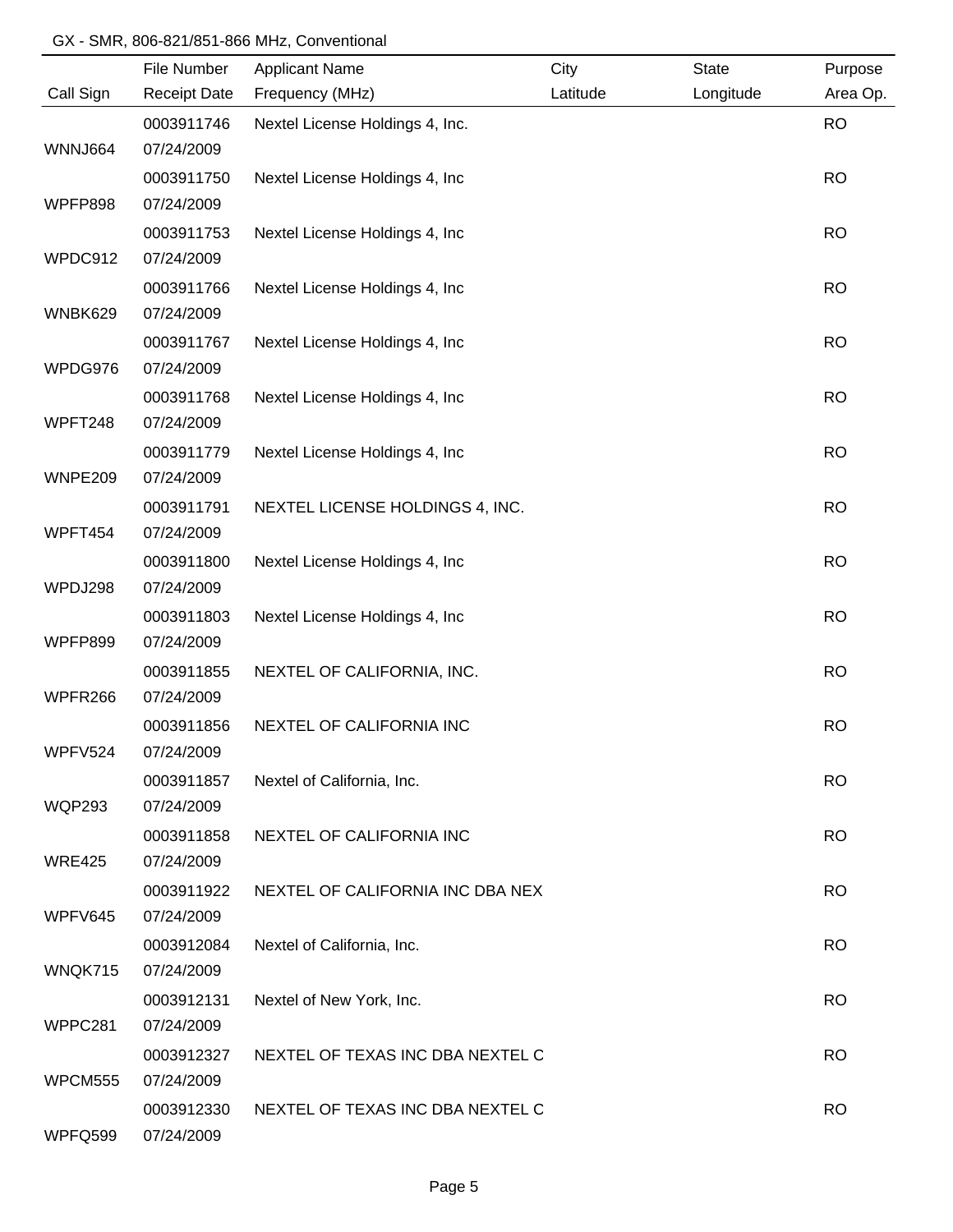|           | File Number              | <b>Applicant Name</b>            | City     | State     | Purpose   |
|-----------|--------------------------|----------------------------------|----------|-----------|-----------|
| Call Sign | <b>Receipt Date</b>      | Frequency (MHz)                  | Latitude | Longitude | Area Op.  |
| WPCM559   | 0003912331<br>07/24/2009 | NEXTEL OF TEXAS INC DBA NEXTEL C |          |           | <b>RO</b> |
|           |                          | NEXTEL OF TEXAS INC DBA NEXTEL C |          |           | <b>RO</b> |
| WPCM562   | 0003912332<br>07/24/2009 |                                  |          |           |           |
|           | 0003912333               | NEXTEL OF TEXAS INC DBA NEXTEL C |          |           | <b>RO</b> |
| WPCM574   | 07/24/2009               |                                  |          |           |           |
|           | 0003912334               | NEXTEL OF TEXAS INC              |          |           | <b>RO</b> |
| WPCM578   | 07/24/2009               |                                  |          |           |           |
|           | 0003912335               | NEXTEL OF TEXAS INC DBA NEXTEL C |          |           | <b>RO</b> |
| WPCM582   | 07/24/2009               |                                  |          |           |           |
|           | 0003912336               | NEXTEL OF TEXAS INC              |          |           | <b>RO</b> |
| WPDA763   | 07/24/2009               |                                  |          |           |           |
|           | 0003912337               | NEXTEL OF TEXAS INC              |          |           | <b>RO</b> |
| WPDC964   | 07/24/2009               |                                  |          |           |           |
|           | 0003912338               | NEXTEL OF TEXAS INC DBA NEXTEL C |          |           | <b>RO</b> |
| WPDC968   | 07/24/2009               |                                  |          |           |           |
|           | 0003912339               | NEXTEL OF TEXAS INC              |          |           | <b>RO</b> |
| WPDD477   | 07/24/2009               |                                  |          |           |           |
|           | 0003912340               | NEXTEL OF TEXAS INC DBA NEXTEL C |          |           | <b>RO</b> |
| WPFF765   | 07/24/2009               |                                  |          |           |           |
|           | 0003912341               | NEXTEL OF TEXAS INC DBA NEXTEL C |          |           | <b>RO</b> |
| WPFT222   | 07/24/2009               |                                  |          |           |           |
| WPCM566   | 0003912374<br>07/24/2009 | <b>NEXTEL OF TEXAS INC</b>       |          |           | <b>RO</b> |
|           | 0003912375               | NEXTEL OF TEXAS INC DBA NEXTEL C |          |           | <b>RO</b> |
| WPDD476   | 07/24/2009               |                                  |          |           |           |
|           | 0003912427               | NEXTEL OF TEXAS INC DBA NEXTEL C |          |           | RO.       |
| WPDC972   | 07/24/2009               |                                  |          |           |           |
|           | 0003912454               | NEXTEL OF TEXAS INC              |          |           | <b>RO</b> |
| WPDA759   | 07/24/2009               |                                  |          |           |           |
|           | 0003912483               | NEXTEL OF TEXAS INC              |          |           | <b>RO</b> |
| WPCM570   | 07/24/2009               |                                  |          |           |           |
|           | 0003912488               | NEXTEL OF TEXAS INC              |          |           | RO.       |
| WPDA755   | 07/24/2009               |                                  |          |           |           |
|           | 0003912508               | NEXTEL WIP LICENSE CORP.         |          |           | RO.       |
| WPCE370   | 07/24/2009               |                                  |          |           |           |
|           | 0003912509               | NEXTEL WIP LICENSE CORP.         |          |           | <b>RO</b> |
| WPCE801   | 07/24/2009               |                                  |          |           |           |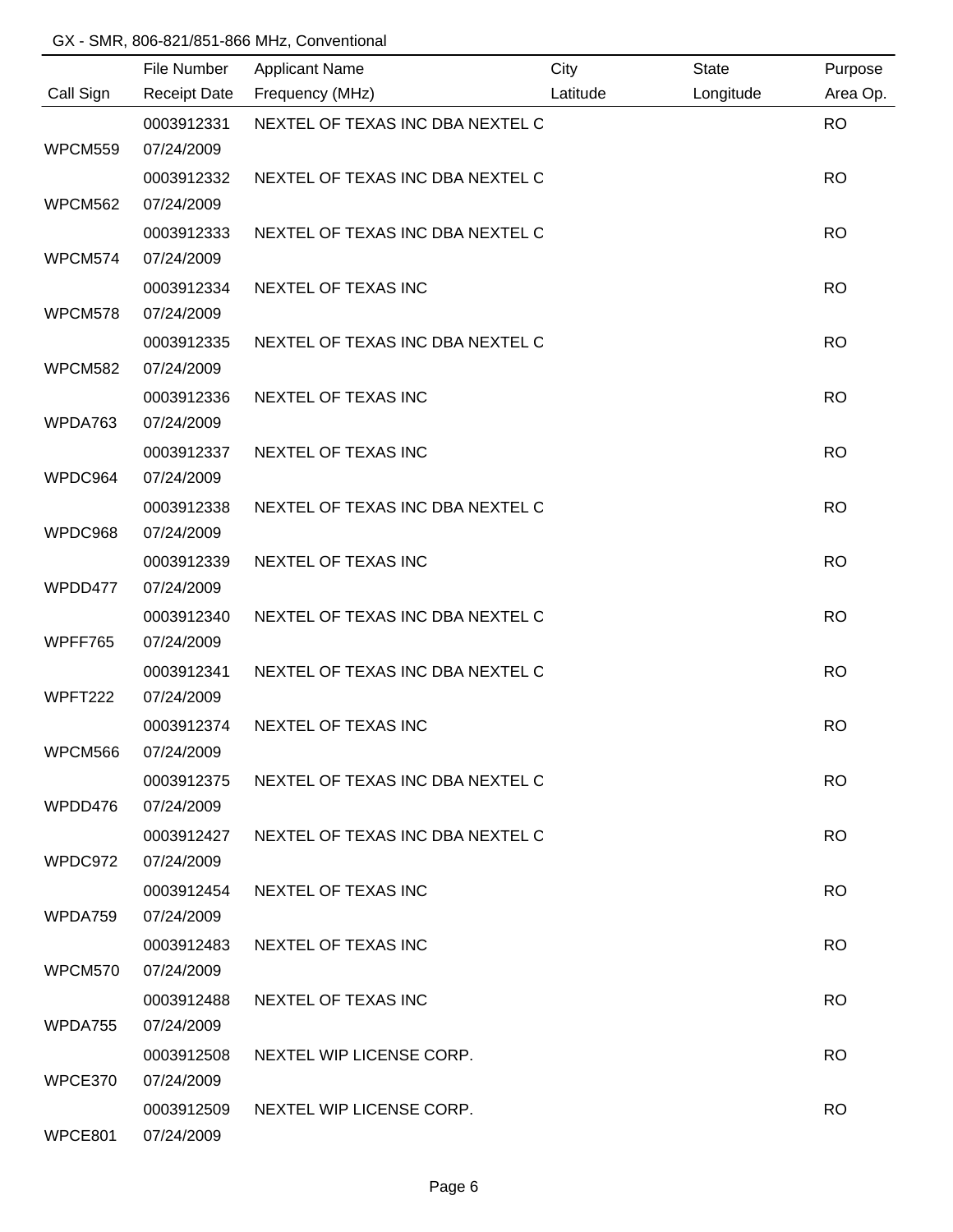|                | File Number         | <b>Applicant Name</b>    | City     | <b>State</b> | Purpose   |
|----------------|---------------------|--------------------------|----------|--------------|-----------|
| Call Sign      | <b>Receipt Date</b> | Frequency (MHz)          | Latitude | Longitude    | Area Op.  |
|                | 0003912510          | NEXTEL WIP LICENSE CORP. |          |              | <b>RO</b> |
| WPCM499        | 07/24/2009          |                          |          |              |           |
|                | 0003912511          | NEXTEL WIP LICENSE CORP. |          |              | <b>RO</b> |
| WPCM731        | 07/24/2009          |                          |          |              |           |
|                | 0003912512          | NEXTEL WIP LICENSE CORP. |          |              | <b>RO</b> |
| WPDF425        | 07/24/2009          |                          |          |              |           |
|                | 0003912513          | NEXTEL WIP LICENSE CORP. |          |              | <b>RO</b> |
| WPDH204        | 07/24/2009          |                          |          |              |           |
|                | 0003912515          | NEXTEL WIP LICENSE CORP. |          |              | <b>RO</b> |
| <b>WPCE805</b> | 07/24/2009          |                          |          |              |           |
|                | 0003912519          | NEXTEL WIP LICENSE CORP. |          |              | <b>RO</b> |
| WPCE367        | 07/24/2009          |                          |          |              |           |
|                | 0003912520          | NEXTEL WIP LICENSE CORP. |          |              | <b>RO</b> |
| WPCN284        | 07/24/2009          |                          |          |              |           |
|                | 0003912552          | NEXTEL WIP LICENSE CORP. |          |              | <b>RO</b> |
| WPCN283        | 07/24/2009          |                          |          |              |           |
|                | 0003912556          | NEXTEL WIP LICENSE CORP. |          |              | <b>RO</b> |
| <b>WPCM501</b> | 07/24/2009          |                          |          |              |           |
|                | 0003912559          | NEXTEL WIP LICENSE CORP. |          |              | <b>RO</b> |
| WPCG753        | 07/24/2009          |                          |          |              |           |

### MG - Microwave Industrial/Business Pool

|           | File Number         | <b>Applicant Name</b>                             | City         | <b>State</b>  | Purpose   |
|-----------|---------------------|---------------------------------------------------|--------------|---------------|-----------|
| Call Sign | <b>Receipt Date</b> | Frequency (MHz)                                   | Latitude     | Longitude     | Area Op.  |
|           | 0003910354          | CLEARWIRE SPECTRUM HOLDINGS III PALOS HEIGHTS     |              | IL            | <b>NE</b> |
|           | 07/23/2009          | 21875.00000                                       | 41-40-24.8 N | 087-48-31.4 W |           |
|           | 0003910354          | CLEARWIRE SPECTRUM HOLDINGS III PALOS HEIGHTS     |              | IL            | NE.       |
|           | 07/23/2009          | 21975.00000                                       | 41-40-24.8 N | 087-48-31.4 W |           |
|           | 0003910355          | <b>CLEARWIRE SPECTRUM HOLDINGS III Naperville</b> |              | IL            | NE.       |
|           | 07/23/2009          | 19375.00000                                       | 41-47-45.3 N | 088-12-11.7 W |           |
|           | 0003910355          | <b>CLEARWIRE SPECTRUM HOLDINGS III Naperville</b> |              | IL            | <b>NE</b> |
|           | 07/23/2009          | 19475.00000                                       | 41-47-45.3 N | 088-12-11.7 W |           |
|           | 0003910355          | <b>CLEARWIRE SPECTRUM HOLDINGS III Naperville</b> |              | IL            | <b>NE</b> |
|           | 07/23/2009          | 23025.00000                                       | 41-47-45.3 N | 088-12-11.7 W |           |
|           | 0003910355          | <b>CLEARWIRE SPECTRUM HOLDINGS III Naperville</b> |              | IL            | <b>NE</b> |
|           | 07/23/2009          | 23075.00000                                       | 41-47-45.3 N | 088-12-11.7 W |           |
|           | 0003910355          | <b>CLEARWIRE SPECTRUM HOLDINGS III Naperville</b> |              | IL            | NE.       |
|           | 07/23/2009          | 23125.00000                                       | 41-47-45.3 N | 088-12-11.7 W |           |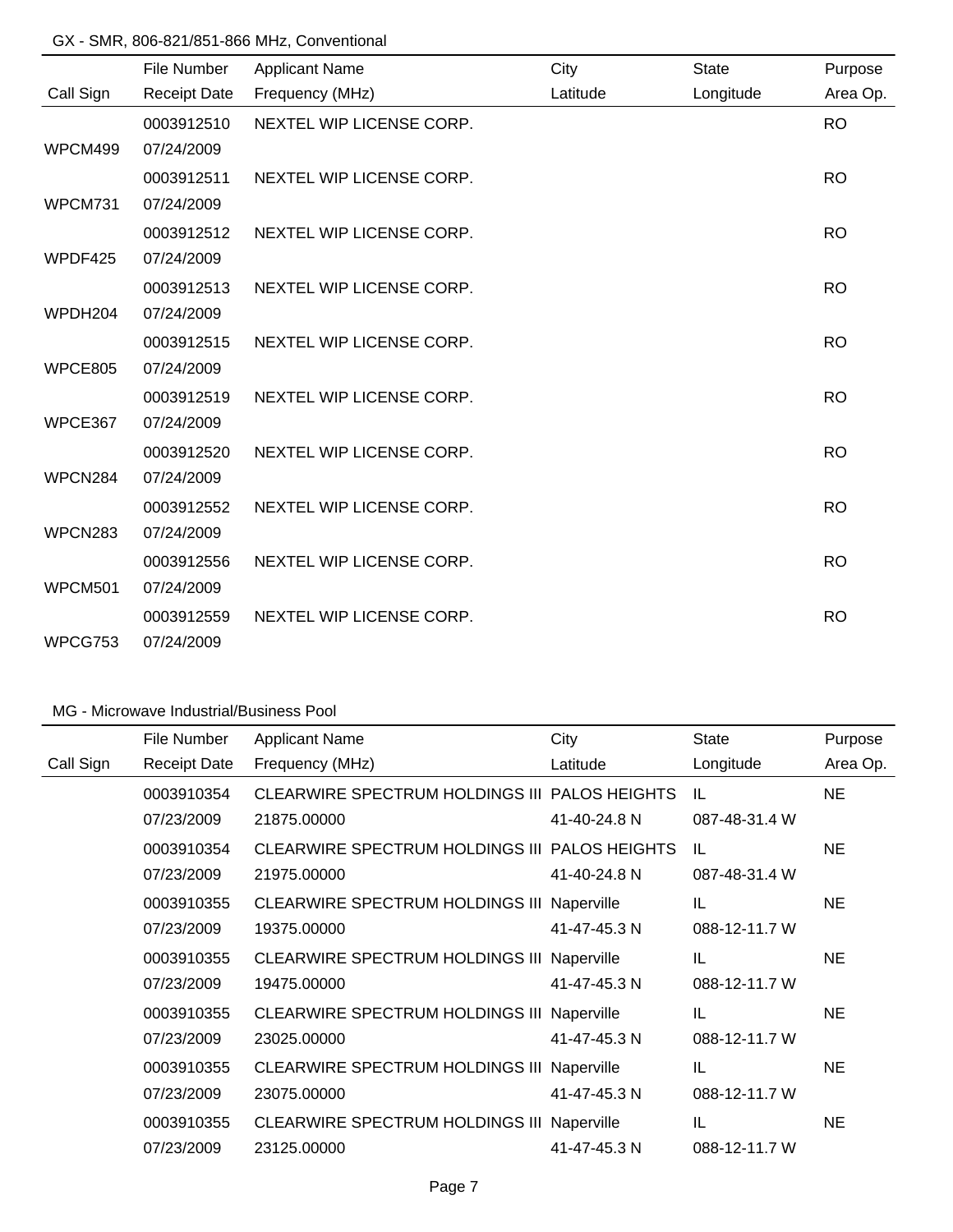### MG - Microwave Industrial/Business Pool

|           | File Number | <b>Applicant Name</b>                             | City         | State         | Purpose   |
|-----------|-------------|---------------------------------------------------|--------------|---------------|-----------|
| Call Sign |             | Receipt Date Frequency (MHz)                      | Latitude     | Longitude     | Area Op.  |
|           | 0003910355  | <b>CLEARWIRE SPECTRUM HOLDINGS III Naperville</b> |              | IL.           | <b>NE</b> |
|           | 07/23/2009  | 23175.00000                                       | 41-47-45.3 N | 088-12-11.7 W |           |
|           | 0003910356  | CLEARWIRE SPECTRUM HOLDINGS III Tinley Park       |              | IL            | <b>NE</b> |
|           | 07/23/2009  | 11225.00000                                       | 41-33-29.9 N | 087-46-17.1 W |           |
|           | 0003910356  | CLEARWIRE SPECTRUM HOLDINGS III Tinley Park       |              | IL            | <b>NE</b> |
|           | 07/23/2009  | 11425.00000                                       | 41-33-29.9 N | 087-46-17.1 W |           |
|           | 0003910357  | CLEARWIRE SPECTRUM HOLDINGS III Joliet            |              | IL.           | <b>NE</b> |
|           | 07/23/2009  | 17965.00000                                       | 41-30-44.8 N | 088-02-47.0 W |           |
|           | 0003910357  | CLEARWIRE SPECTRUM HOLDINGS III Joliet            |              | IL.           | <b>NE</b> |
|           | 07/23/2009  | 18065.00000                                       | 41-30-44.8 N | 088-02-47.0 W |           |
|           | 0003910358  | CLEARWIRE SPECTRUM HOLDINGS III Chicago           |              | IL.           | <b>NE</b> |
|           | 07/23/2009  | 17815.00000                                       | 41-43-58.6 N | 087-35-52.2 W |           |
|           | 0003910358  | CLEARWIRE SPECTRUM HOLDINGS III Chicago           |              | IL.           | <b>NE</b> |
|           | 07/23/2009  | 17915.00000                                       | 41-43-58.6 N | 087-35-52.2 W |           |
|           | 0003910359  | CLEARWIRE SPECTRUM HOLDINGS III Chicago           |              | IL.           | <b>NE</b> |
|           | 07/23/2009  | 17815.00000                                       | 41-59-37.1 N | 087-45-00.5 W |           |
|           | 0003910359  | CLEARWIRE SPECTRUM HOLDINGS III Chicago           |              | IL.           | <b>NE</b> |
|           | 07/23/2009  | 17915.00000                                       | 41-59-37.1 N | 087-45-00.5 W |           |
|           | 0003910405  | CLEARWIRE SPECTRUM HOLDINGS III North Aurora      |              | IL            | <b>NE</b> |
|           | 07/23/2009  | 19375.00000                                       | 41-48-07.9 N | 088-20-24.0 W |           |
|           | 0003910405  | CLEARWIRE SPECTRUM HOLDINGS III North Aurora      |              | IL.           | <b>NE</b> |
|           | 07/23/2009  | 19475.00000                                       | 41-48-07.9 N | 088-20-24.0 W |           |
|           | 0003912628  | AirTap Communications, LLC                        |              | <b>GM</b>     | <b>NE</b> |
|           | 07/24/2009  | 11265.00000                                       | 28-50-30.0 N | 090-56-48.3 W |           |
|           | 0003912628  | AirTap Communications, LLC                        |              | <b>GM</b>     | <b>NE</b> |
|           | 07/24/2009  | 11305.00000                                       | 28-50-30.0 N | 090-56-48.3 W |           |
|           | 0003912692  | AirTap Communications, LLC                        |              | <b>GM</b>     | <b>NE</b> |
|           | 07/24/2009  | 10815.00000                                       | 28-53-11.9 N | 091-08-06.7 W |           |
|           | 0003912692  | AirTap Communications, LLC                        |              | <b>GM</b>     | <b>NE</b> |
|           | 07/24/2009  | 10895.00000                                       | 28-53-11.9 N | 091-08-06.7 W |           |

#### NN - 3650-3700 MHz

|           | File Number | Applicant Name               | City     | State     | Purpose  |
|-----------|-------------|------------------------------|----------|-----------|----------|
| Call Sign |             | Receipt Date Frequency (MHz) | Latitude | Longitude | Area Op. |
|           | 0003912630  | Peetz Communications L.L.C.  |          |           | NE.      |
|           | 07/24/2009  | 03650.00000 - 03700.00000    |          |           |          |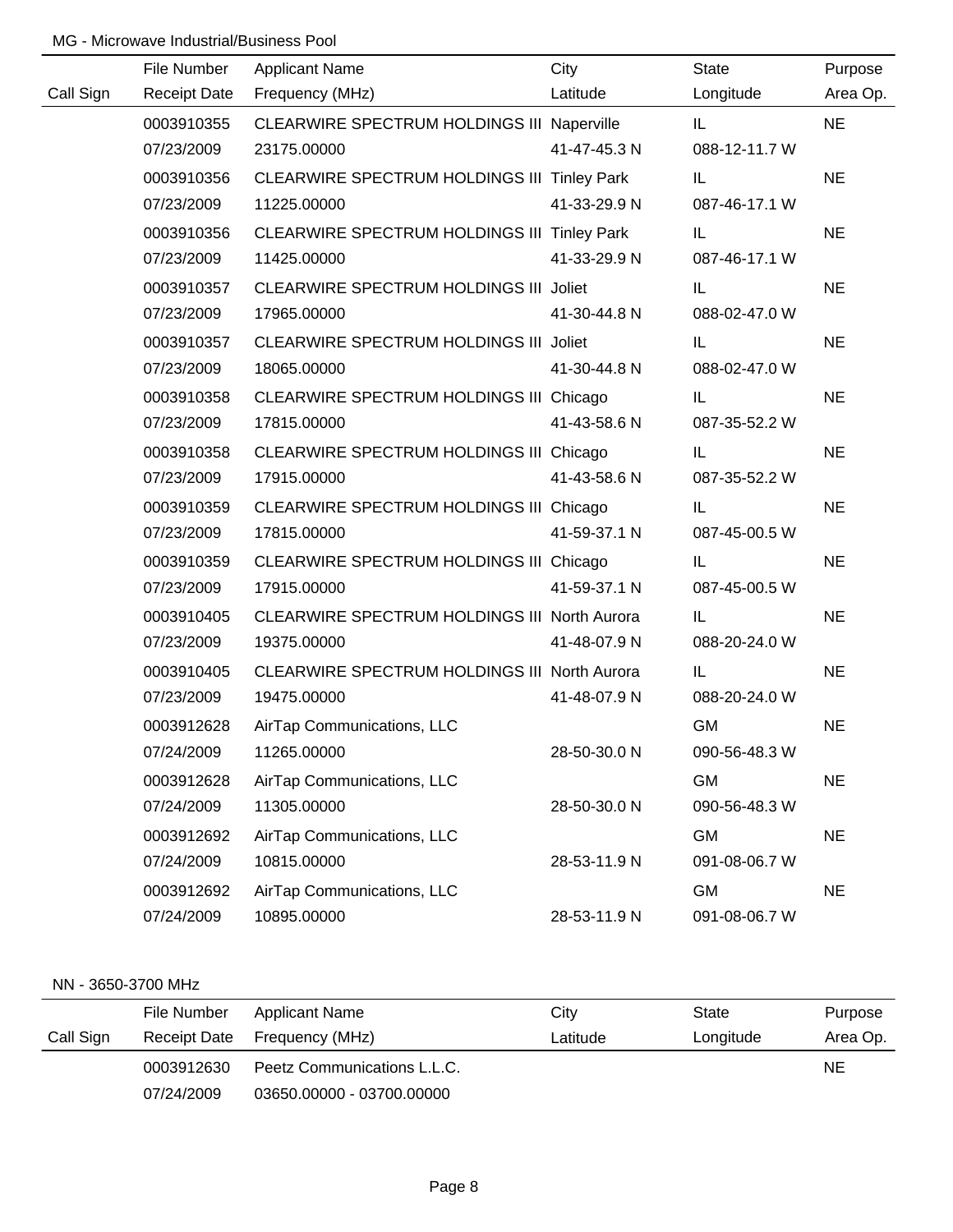# TP - TV Pickup

|           | File Number         | <b>Applicant Name</b>          | City         | State         | Purpose  |
|-----------|---------------------|--------------------------------|--------------|---------------|----------|
| Call Sign | <b>Receipt Date</b> | Frequency (MHz)                | Latitude     | Longitude     | Area Op. |
|           | 0003911566          | MT. MANSFIELD TELEVISION, INC. | <b>STOWE</b> | VT            | MD       |
| KB96836   | 07/24/2009          | 01990.00000 - 02110.00000      | 44-27-02.1 N | 073-12-02.4 W | P        |
|           | 0003911566          | MT. MANSFIELD TELEVISION, INC. | <b>STOWE</b> | VT            | MD       |
| KB96836   | 07/24/2009          | 02025.50000 - 02109.50000      | 44-27-02.1 N | 073-12-02.4 W | P        |

# YM - 800 MHz Trunked SMR (SMR, Site-specific)

|           | File Number  | Applicant Name                  | City     | State     | Purpose  |
|-----------|--------------|---------------------------------|----------|-----------|----------|
| Call Sign | Receipt Date | Frequency (MHz)                 | Latitude | Longitude | Area Op. |
|           | 0003911693   | Nextel License Holdings 4, Inc. |          |           | RO       |
| WQFQ710   | 07/24/2009   |                                 |          |           |          |

|           | File Number              | <b>Applicant Name</b>             | City     | <b>State</b> | Purpose   |
|-----------|--------------------------|-----------------------------------|----------|--------------|-----------|
| Call Sign | <b>Receipt Date</b>      | Frequency (MHz)                   | Latitude | Longitude    | Area Op.  |
|           | 0003911184               | NEXTEL LICENSE HOLDINGS 1, INC.   |          |              | <b>RO</b> |
| WPOE806   | 07/24/2009               |                                   |          |              |           |
|           | 0003911185               | NEXTEL LICENSE HOLDINGS 1, INC.   |          |              | <b>RO</b> |
| WPOE859   | 07/24/2009               |                                   |          |              |           |
|           | 0003911186               | NEXTEL LICENSE HOLDINGS 1, INC.   |          |              | <b>RO</b> |
| WPOE876   | 07/24/2009               |                                   |          |              |           |
|           | 0003911187               | NEXTEL LICENSE HOLDINGS 1, INC.   |          |              | <b>RO</b> |
| WPOE887   | 07/24/2009               |                                   |          |              |           |
|           | 0003911188               | NEXTEL LICENSE HOLDINGS 1, INC.   |          |              | <b>RO</b> |
| WPOE900   | 07/24/2009               |                                   |          |              |           |
|           | 0003911189               | NEXTEL LICENSE HOLDINGS 1, INC.   |          |              | <b>RO</b> |
| WPOE917   | 07/24/2009               |                                   |          |              |           |
|           | 0003911190               | NEXTEL LICENSE HOLDINGS 1 INC     |          |              | <b>RO</b> |
| WPOE968   | 07/24/2009               |                                   |          |              |           |
|           | 0003911191<br>07/24/2009 | NEXTEL LICENSE HOLDINGS 1, INC.   |          |              | <b>RO</b> |
| WPOE929   |                          |                                   |          |              |           |
| WPOE946   | 0003911192<br>07/24/2009 | NEXTEL LICENSE HOLDINGS 1 INC DB. |          |              | <b>RO</b> |
|           | 0003911193               | NEXTEL LICENSE HOLDINGS 1 INC     |          |              | <b>RO</b> |
| WPOE959   | 07/24/2009               |                                   |          |              |           |
|           | 0003911194               | NEXTEL LICENSE HOLDINGS 1, INC.   |          |              | <b>RO</b> |
| WPOE984   | 07/24/2009               |                                   |          |              |           |
|           |                          |                                   |          |              |           |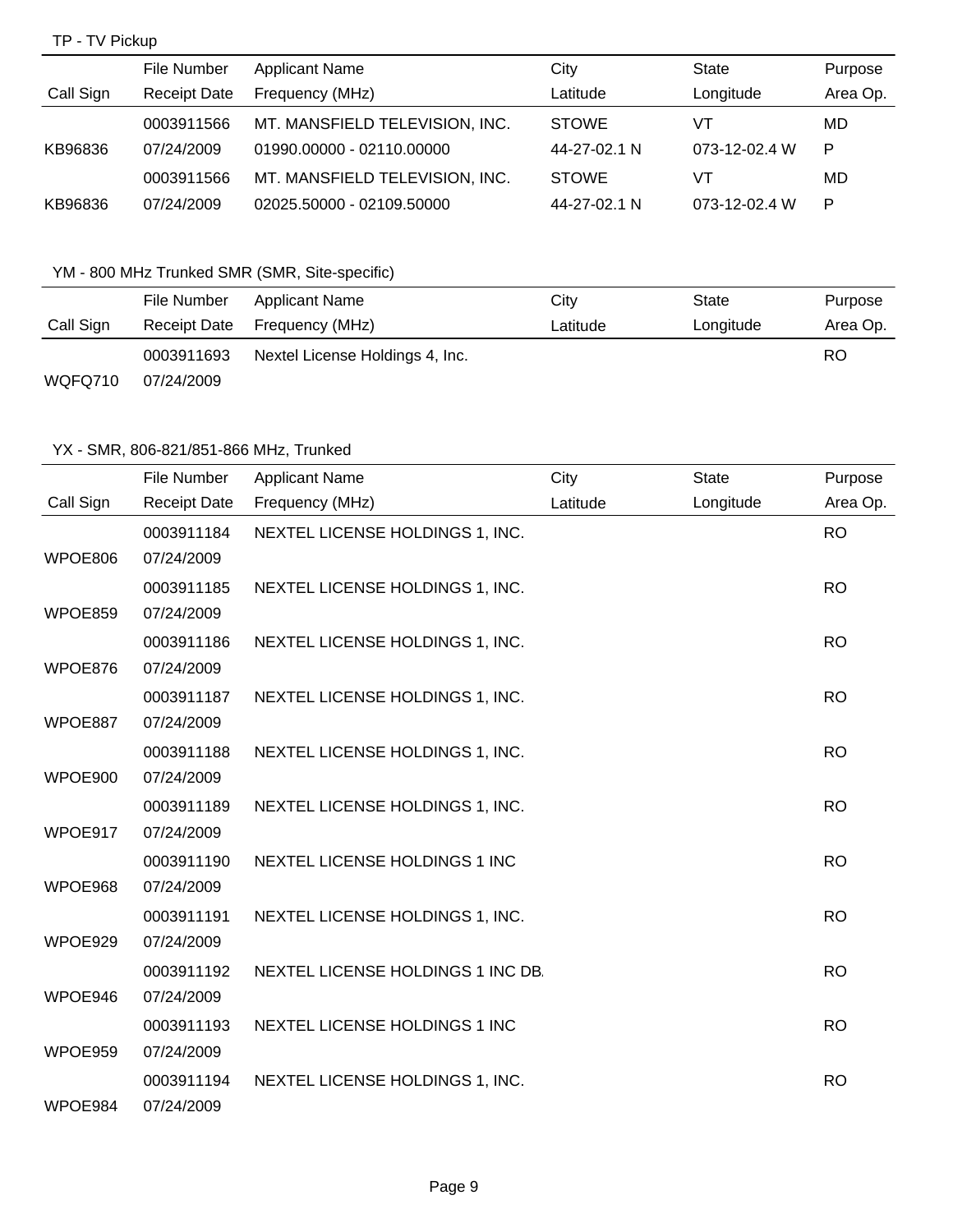|           | File Number | <b>Applicant Name</b>           | City     | <b>State</b> | Purpose   |
|-----------|-------------|---------------------------------|----------|--------------|-----------|
| Call Sign |             | Receipt Date Frequency (MHz)    | Latitude | Longitude    | Area Op.  |
|           | 0003911195  | NEXTEL LICENSE HOLDINGS 1, INC. |          |              | <b>RO</b> |
| WPOF384   | 07/24/2009  |                                 |          |              |           |
|           | 0003911196  | NEXTEL LICENSE HOLDINGS 1, INC. |          |              | <b>RO</b> |
| WPOF395   | 07/24/2009  |                                 |          |              |           |
|           | 0003911197  | NEXTEL LICENSE HOLDINGS 1, INC. |          |              | <b>RO</b> |
| WPOF493   | 07/24/2009  |                                 |          |              |           |
|           | 0003911198  | NEXTEL LICENSE HOLDINGS 1, INC. |          |              | <b>RO</b> |
| WPOF516   | 07/24/2009  |                                 |          |              |           |
|           | 0003911199  | NEXTEL LICENSE HOLDINGS 1, INC. |          |              | <b>RO</b> |
| WPOF405   | 07/24/2009  |                                 |          |              |           |
|           | 0003911200  | Nextel License Holdings 1, Inc. |          |              | <b>RO</b> |
| WQJM739   | 07/24/2009  |                                 |          |              |           |
|           | 0003911201  | NEXTEL LICENSE HOLDINGS 1, INC. |          |              | <b>RO</b> |
| WPOE732   | 07/24/2009  |                                 |          |              |           |
|           | 0003911202  | NEXTEL LICENSE HOLDINGS 1, INC. |          |              | <b>RO</b> |
| WPOE842   | 07/24/2009  |                                 |          |              |           |
|           | 0003911203  | NEXTEL LICENSE HOLDINGS 1 INC   |          |              | <b>RO</b> |
| WPOE977   | 07/24/2009  |                                 |          |              |           |
|           | 0003911204  | NEXTEL LICENSE HOLDINGS 1, INC. |          |              | <b>RO</b> |
| WPOF201   | 07/24/2009  |                                 |          |              |           |
|           | 0003911206  | NEXTEL LICENSE HOLDINGS 1, INC. |          |              | <b>RO</b> |
| WPOE801   | 07/24/2009  |                                 |          |              |           |
|           | 0003911207  | NEXTEL LICENSE HOLDINGS 1 INC   |          |              | <b>RO</b> |
| WPOE992   | 07/24/2009  |                                 |          |              |           |
|           | 0003911208  | Nextel License Holdings 1, Inc. |          |              | <b>RO</b> |
| WQJM736   | 07/24/2009  |                                 |          |              |           |
|           | 0003911209  | NEXTEL LICENSE HOLDINGS 1, INC. |          |              | <b>RO</b> |
| WPOE710   | 07/24/2009  |                                 |          |              |           |
|           | 0003911211  | NEXTEL LICENSE HOLDINGS 1, INC. |          |              | <b>RO</b> |
| WPOE807   | 07/24/2009  |                                 |          |              |           |
|           | 0003911212  | NEXTEL LICENSE HOLDINGS 1, INC. |          |              | <b>RO</b> |
| WPOE892   | 07/24/2009  |                                 |          |              |           |
|           | 0003911213  | NEXTEL LICENSE HOLDINGS 1 INC   |          |              | <b>RO</b> |
| WPOE964   | 07/24/2009  |                                 |          |              |           |
|           | 0003911214  | NEXTEL LICENSE HOLDINGS 1, INC. |          |              | <b>RO</b> |
| WPOE943   | 07/24/2009  |                                 |          |              |           |
|           | 0003911215  | NEXTEL LICENSE HOLDINGS 1, INC. |          |              | <b>RO</b> |
| WPOE923   | 07/24/2009  |                                 |          |              |           |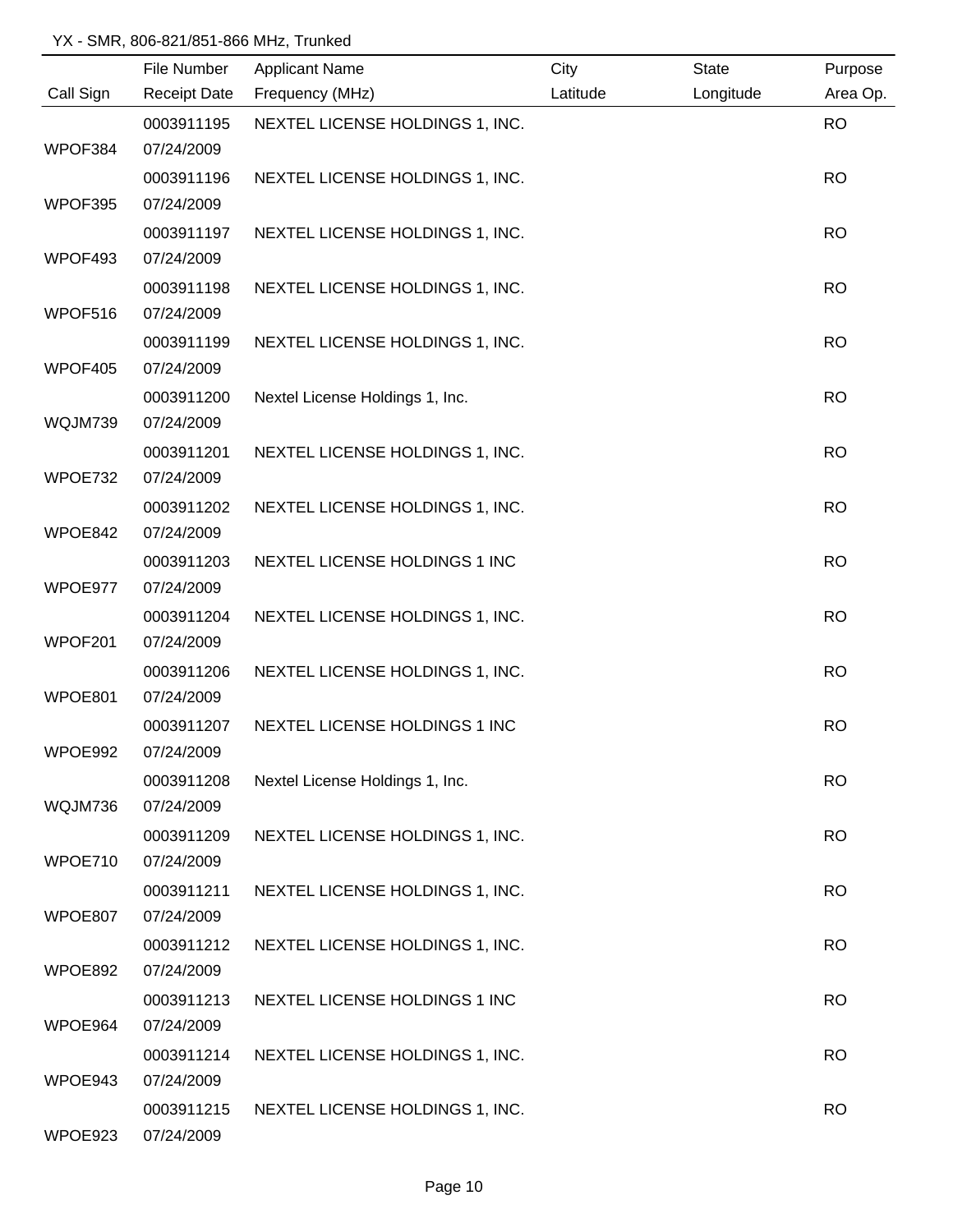|                | File Number         | <b>Applicant Name</b>           | City     | <b>State</b> | Purpose   |
|----------------|---------------------|---------------------------------|----------|--------------|-----------|
| Call Sign      | <b>Receipt Date</b> | Frequency (MHz)                 | Latitude | Longitude    | Area Op.  |
|                | 0003911217          | NEXTEL LICENSE HOLDINGS 1, INC. |          |              | <b>RO</b> |
| WPOE897        | 07/24/2009          |                                 |          |              |           |
|                | 0003911218          | Nextel License Holdings 1, Inc. |          |              | <b>RO</b> |
| WQJM735        | 07/24/2009          |                                 |          |              |           |
|                | 0003911276          | NEXTEL LICENSE HOLDINGS 1, INC. |          |              | <b>RO</b> |
| WPOE794        | 07/24/2009          |                                 |          |              |           |
|                | 0003911277          | NEXTEL LICENSE HOLDINGS 1, INC. |          |              | <b>RO</b> |
| WPOE815        | 07/24/2009          |                                 |          |              |           |
|                | 0003911278          | NEXTEL LICENSE HOLDINGS 1, INC. |          |              | <b>RO</b> |
| WPOE843        | 07/24/2009          |                                 |          |              |           |
|                | 0003911551          | NEXTEL LICENSE HOLDINGS 2 INC   |          |              | <b>RO</b> |
| <b>WQU759</b>  | 07/24/2009          |                                 |          |              |           |
|                | 0003911558          | NEXTEL LICENSE HOLDINGS 3, INC. |          |              | <b>RO</b> |
| WPFB622        | 07/24/2009          |                                 |          |              |           |
|                | 0003911560          | NEXTEL LICENSE HOLDINGS 3 INC   |          |              | <b>RO</b> |
| WPFB619        | 07/24/2009          |                                 |          |              |           |
|                | 0003911569          | Nextel License Holdings 4, Inc  |          |              | <b>RO</b> |
| WNGC437        | 07/24/2009          |                                 |          |              |           |
|                | 0003911570          | NEXTEL LICENSE HOLDINGS 4, INC. |          |              | <b>RO</b> |
| WNMD377        | 07/24/2009          |                                 |          |              |           |
|                | 0003911571          | Nextel License Holdings 4, Inc  |          |              | <b>RO</b> |
| <b>WNNG754</b> | 07/24/2009          |                                 |          |              |           |
|                | 0003911572          | Nextel License Holdings 4, Inc  |          |              | <b>RO</b> |
| <b>WNPU504</b> | 07/24/2009          |                                 |          |              |           |
|                | 0003911574          | Nextel License Holdings 4, Inc. |          |              | <b>RO</b> |
| <b>WNQJ830</b> | 07/24/2009          |                                 |          |              |           |
|                | 0003911575          | Nextel License Holdings 4, Inc  |          |              | <b>RO</b> |
| WNRQ887        | 07/24/2009          |                                 |          |              |           |
|                | 0003911581          | NEXTEL LICENSE HOLDINGS 4, INC. |          |              | <b>RO</b> |
| WPEU992        | 07/24/2009          |                                 |          |              |           |
|                | 0003911582          | NEXTEL LICENSE HOLDINGS 4, INC. |          |              | <b>RO</b> |
| WPEV589        | 07/24/2009          |                                 |          |              |           |
|                | 0003911583          | Nextel License Holdings 4, Inc  |          |              | <b>RO</b> |
| WPFF319        | 07/24/2009          |                                 |          |              |           |
|                | 0003911584          | Nextel License Holdings 4, Inc. |          |              | <b>RO</b> |
| <b>WPFS900</b> | 07/24/2009          |                                 |          |              |           |
|                | 0003911585          | Nextel License Holdings 4, Inc  |          |              | <b>RO</b> |
| WPFS901        | 07/24/2009          |                                 |          |              |           |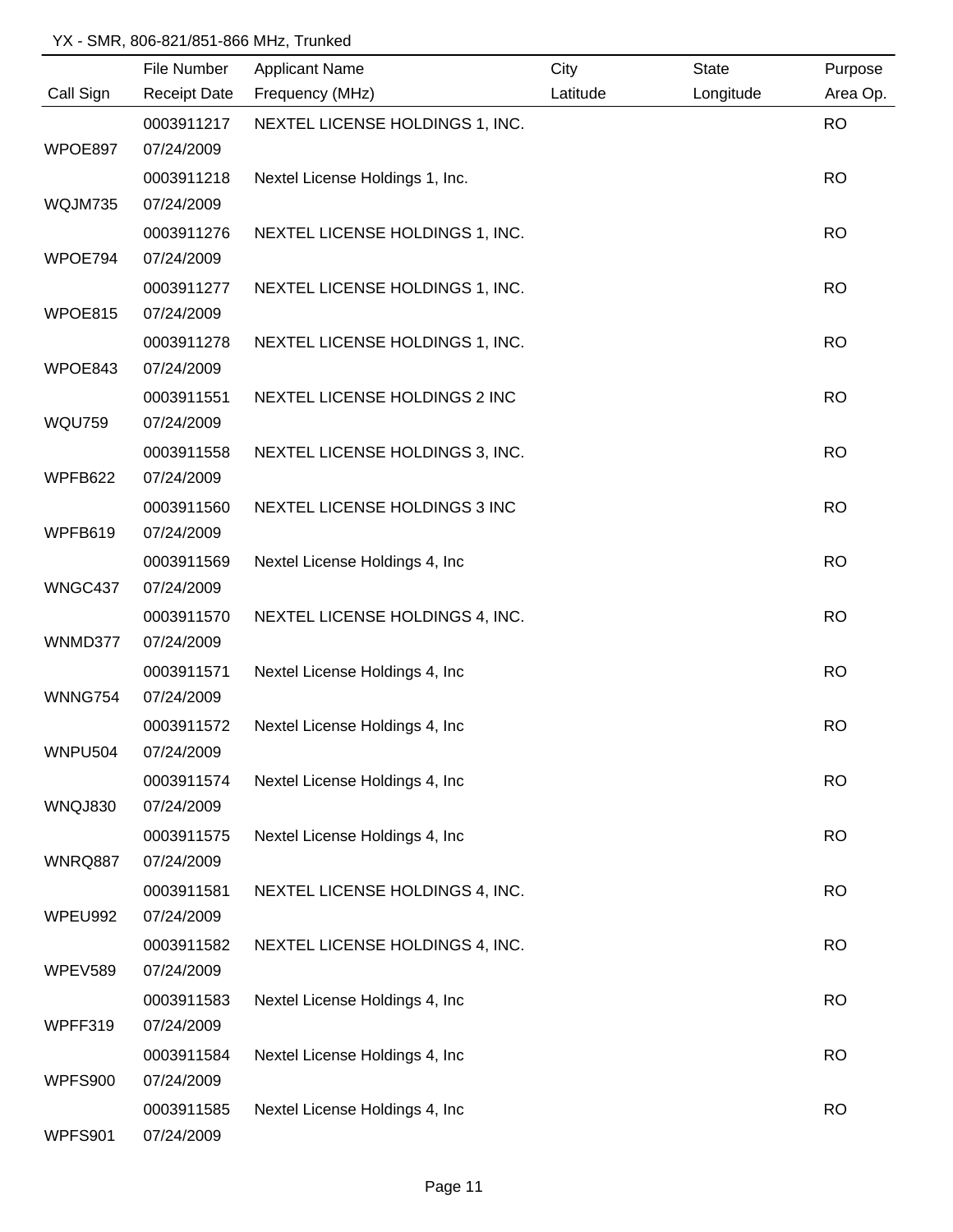|                | File Number         | <b>Applicant Name</b>           | City     | <b>State</b> | Purpose   |
|----------------|---------------------|---------------------------------|----------|--------------|-----------|
| Call Sign      | <b>Receipt Date</b> | Frequency (MHz)                 | Latitude | Longitude    | Area Op.  |
|                | 0003911586          | Nextel License Holdings 4, Inc  |          |              | <b>RO</b> |
| WPFS902        | 07/24/2009          |                                 |          |              |           |
|                | 0003911587          | Nextel License Holdings 4, Inc. |          |              | <b>RO</b> |
| <b>WPFT559</b> | 07/24/2009          |                                 |          |              |           |
|                | 0003911588          | Nextel License Holdings 4, Inc  |          |              | <b>RO</b> |
| <b>WPFT563</b> | 07/24/2009          |                                 |          |              |           |
|                | 0003911589          | Nextel License Holdings 4, Inc  |          |              | <b>RO</b> |
| WPFU520        | 07/24/2009          |                                 |          |              |           |
|                | 0003911590          | Nextel License Holdings 4, Inc. |          |              | <b>RO</b> |
| WPMZ797        | 07/24/2009          |                                 |          |              |           |
|                | 0003911591          | Nextel License Holdings 4, Inc  |          |              | <b>RO</b> |
| WPCP515        | 07/24/2009          |                                 |          |              |           |
|                | 0003911592          | Nextel License Holdings 4, Inc. |          |              | <b>RO</b> |
| WPEU944        | 07/24/2009          |                                 |          |              |           |
|                | 0003911593          | NEXTEL LICENSE HOLDINGS 4, INC. |          |              | <b>RO</b> |
| WPOE662        | 07/24/2009          |                                 |          |              |           |
|                | 0003911594          | NEXTEL LICENSE HOLDINGS 4, INC. |          |              | <b>RO</b> |
| WPOE663        | 07/24/2009          |                                 |          |              |           |
|                | 0003911595          | NEXTEL LICENSE HOLDINGS 4, INC. |          |              | <b>RO</b> |
| WPOE667        | 07/24/2009          |                                 |          |              |           |
|                | 0003911596          | NEXTEL LICENSE HOLDINGS 4, INC. |          |              | <b>RO</b> |
| WPOE669        | 07/24/2009          |                                 |          |              |           |
|                | 0003911597          | NEXTEL LICENSE HOLDINGS 4, INC. |          |              | <b>RO</b> |
| WPOE670        | 07/24/2009          |                                 |          |              |           |
|                | 0003911598          | NEXTEL LICENSE HOLDINGS 4, INC. |          |              | <b>RO</b> |
| WPOE672        | 07/24/2009          |                                 |          |              |           |
|                | 0003911599          | NEXTEL LICENSE HOLDINGS 4, INC. |          |              | <b>RO</b> |
| WPOE673        | 07/24/2009          |                                 |          |              |           |
|                | 0003911600          | NEXTEL LICENSE HOLDINGS 4, INC. |          |              | <b>RO</b> |
| WPOF334        | 07/24/2009          |                                 |          |              |           |
|                | 0003911601          | NEXTEL LICENSE HOLDINGS 4, INC. |          |              | <b>RO</b> |
| WPOF335        | 07/24/2009          |                                 |          |              |           |
|                | 0003911602          | NEXTEL LICENSE HOLDINGS 4, INC. |          |              | <b>RO</b> |
| WPOF336        | 07/24/2009          |                                 |          |              |           |
|                | 0003911614          | NEXTEL LICENSE HOLDINGS 4, INC. |          |              | <b>RO</b> |
| WPOF330        | 07/24/2009          |                                 |          |              |           |
|                | 0003911615          | NEXTEL LICENSE HOLDINGS 4, INC. |          |              | <b>RO</b> |
| WPOF331        | 07/24/2009          |                                 |          |              |           |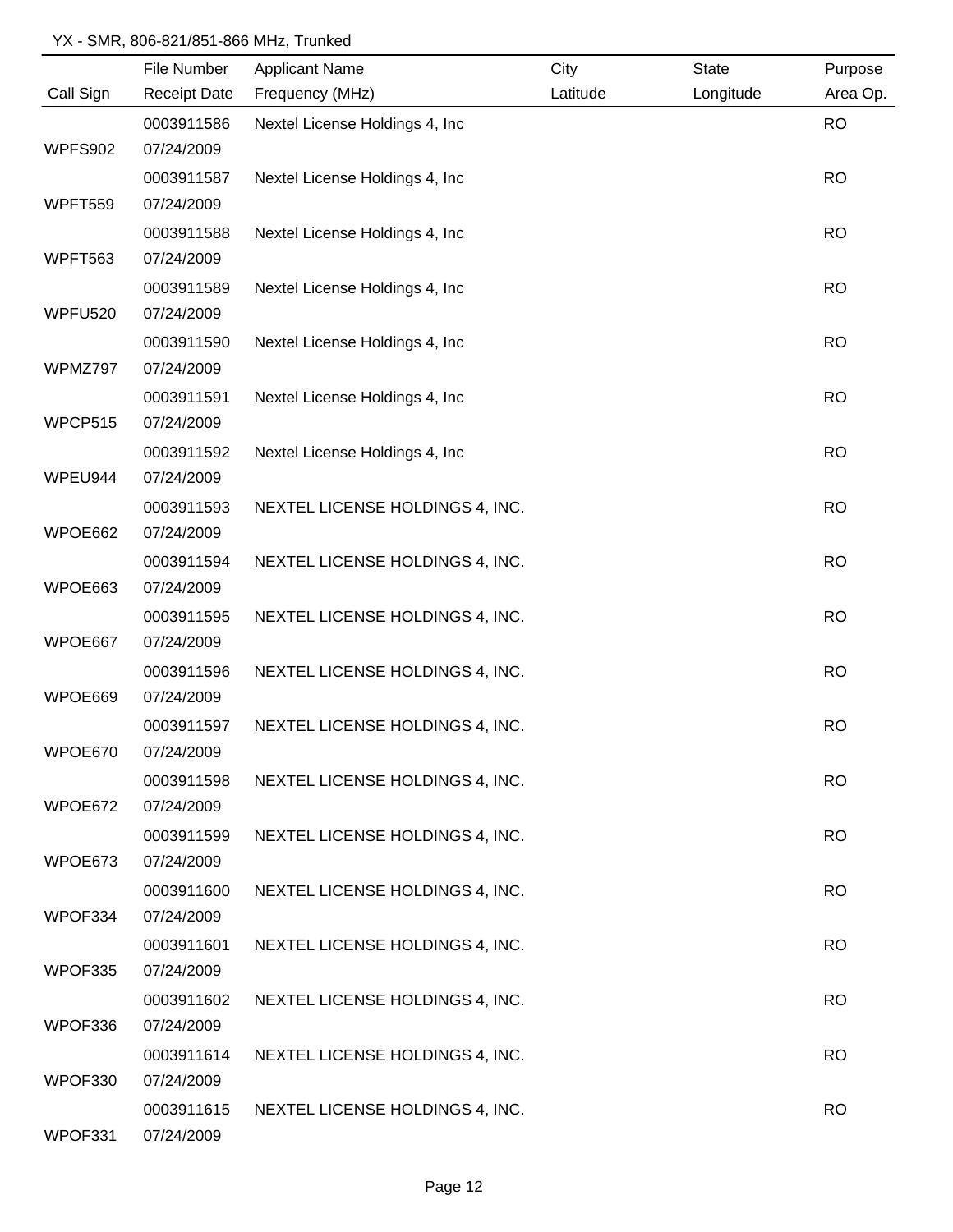|                | File Number         | <b>Applicant Name</b>           | City     | State     | Purpose   |
|----------------|---------------------|---------------------------------|----------|-----------|-----------|
| Call Sign      | <b>Receipt Date</b> | Frequency (MHz)                 | Latitude | Longitude | Area Op.  |
|                | 0003911616          | Nextel License Holdings 4, Inc  |          |           | <b>RO</b> |
| <b>KSI606</b>  | 07/24/2009          |                                 |          |           |           |
|                | 0003911617          | Nextel License Holdings 4, Inc. |          |           | <b>RO</b> |
| <b>KUR304</b>  | 07/24/2009          |                                 |          |           |           |
|                | 0003911618          | NEXTEL LICENSE HOLDINGS 4, INC. |          |           | <b>RO</b> |
| <b>KNEA357</b> | 07/24/2009          |                                 |          |           |           |
|                | 0003911621          | Nextel License Holdings 4, Inc  |          |           | <b>RO</b> |
| WNVH421        | 07/24/2009          |                                 |          |           |           |
|                | 0003911622          | NEXTEL LICENSE HOLDINGS 4, INC. |          |           | <b>RO</b> |
| WPOE676        | 07/24/2009          |                                 |          |           |           |
|                | 0003911623          | NEXTEL LICENSE HOLDINGS 4, INC. |          |           | <b>RO</b> |
| WPOE678        | 07/24/2009          |                                 |          |           |           |
|                | 0003911624          | NEXTEL LICENSE HOLDINGS 4, INC. |          |           | <b>RO</b> |
| WPOE679        | 07/24/2009          |                                 |          |           |           |
|                | 0003911625          | NEXTEL LICENSE HOLDINGS 4, INC. |          |           | <b>RO</b> |
| WPOE682        | 07/24/2009          |                                 |          |           |           |
|                | 0003911626          | NEXTEL LICENSE HOLDINGS 4, INC. |          |           | <b>RO</b> |
| WPOE684        | 07/24/2009          |                                 |          |           |           |
|                | 0003911627          | NEXTEL LICENSE HOLDINGS 4, INC. |          |           | <b>RO</b> |
| WPOE687        | 07/24/2009          |                                 |          |           |           |
|                | 0003911628          | NEXTEL LICENSE HOLDINGS 4, INC. |          |           | <b>RO</b> |
| WPOE688        | 07/24/2009          |                                 |          |           |           |
|                | 0003911629          | NEXTEL LICENSE HOLDINGS 4, INC. |          |           | <b>RO</b> |
| WPOE689        | 07/24/2009          |                                 |          |           |           |
|                | 0003911630          | NEXTEL LICENSE HOLDINGS 4, INC. |          |           | <b>RO</b> |
| WPOE691        | 07/24/2009          |                                 |          |           |           |
|                | 0003911631          | NEXTEL LICENSE HOLDINGS 4, INC. |          |           | <b>RO</b> |
| WPOF249        | 07/24/2009          |                                 |          |           |           |
|                | 0003911632          | NEXTEL LICENSE HOLDINGS 4, INC. |          |           | <b>RO</b> |
| WPOF250        | 07/24/2009          |                                 |          |           |           |
|                | 0003911633          | NEXTEL LICENSE HOLDINGS 4, INC. |          |           | <b>RO</b> |
| WPOF251        | 07/24/2009          |                                 |          |           |           |
|                | 0003911634          | NEXTEL LICENSE HOLDINGS 4, INC. |          |           | <b>RO</b> |
| WPOF254        | 07/24/2009          |                                 |          |           |           |
|                | 0003911635          | NEXTEL LICENSE HOLDINGS 4, INC. |          |           | <b>RO</b> |
| WPOF255        | 07/24/2009          |                                 |          |           |           |
|                | 0003911636          | NEXTEL LICENSE HOLDINGS 4, INC. |          |           | <b>RO</b> |
| WPOF256        | 07/24/2009          |                                 |          |           |           |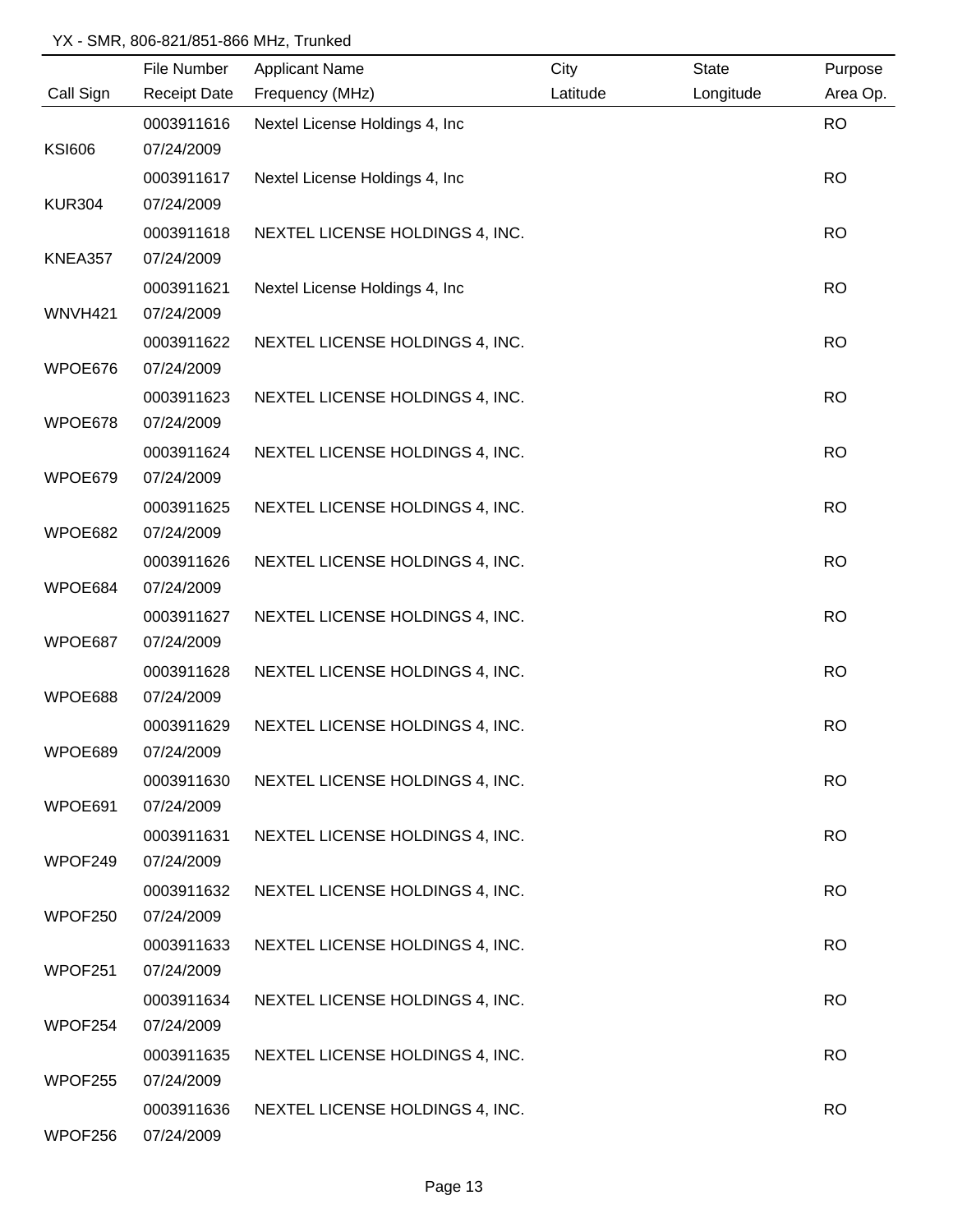|           | File Number              | <b>Applicant Name</b>           | City     | State     | Purpose   |
|-----------|--------------------------|---------------------------------|----------|-----------|-----------|
| Call Sign | <b>Receipt Date</b>      | Frequency (MHz)                 | Latitude | Longitude | Area Op.  |
|           | 0003911637               | NEXTEL LICENSE HOLDINGS 4, INC. |          |           | <b>RO</b> |
| WPOF260   | 07/24/2009               |                                 |          |           |           |
|           | 0003911638               | NEXTEL LICENSE HOLDINGS 4, INC. |          |           | <b>RO</b> |
| WPOF261   | 07/24/2009               |                                 |          |           |           |
|           | 0003911639               | NEXTEL LICENSE HOLDINGS 4, INC. |          |           | <b>RO</b> |
| WPOF262   | 07/24/2009               |                                 |          |           |           |
|           | 0003911640               | NEXTEL LICENSE HOLDINGS 4, INC. |          |           | <b>RO</b> |
| WPOF266   | 07/24/2009               |                                 |          |           |           |
|           | 0003911641               | NEXTEL LICENSE HOLDINGS 4, INC. |          |           | <b>RO</b> |
| WPOF268   | 07/24/2009               |                                 |          |           |           |
|           | 0003911642               | NEXTEL LICENSE HOLDINGS 4, INC. |          |           | <b>RO</b> |
| WPOF269   | 07/24/2009               |                                 |          |           |           |
|           | 0003911643               | Nextel License Holdings 4, Inc  |          |           | <b>RO</b> |
| WPOF271   | 07/24/2009               |                                 |          |           |           |
| WPOF272   | 0003911644               | NEXTEL LICENSE HOLDINGS 4, INC. |          |           | <b>RO</b> |
|           | 07/24/2009               |                                 |          |           |           |
| WPOF274   | 0003911645<br>07/24/2009 | NEXTEL LICENSE HOLDINGS 4, INC. |          |           | <b>RO</b> |
|           | 0003911646               | NEXTEL LICENSE HOLDINGS 4, INC. |          |           | <b>RO</b> |
| WPOF246   | 07/24/2009               |                                 |          |           |           |
|           | 0003911647               | NEXTEL LICENSE HOLDINGS 4, INC. |          |           | <b>RO</b> |
| WPOF279   | 07/24/2009               |                                 |          |           |           |
|           | 0003911648               | NEXTEL LICENSE HOLDINGS 4, INC. |          |           | <b>RO</b> |
| WPOF286   | 07/24/2009               |                                 |          |           |           |
|           | 0003911649               | NEXTEL LICENSE HOLDINGS 4, INC. |          |           | <b>RO</b> |
| WPOF288   | 07/24/2009               |                                 |          |           |           |
|           | 0003911650               | NEXTEL LICENSE HOLDINGS 4, INC. |          |           | <b>RO</b> |
| WPOF328   | 07/24/2009               |                                 |          |           |           |
|           | 0003911651               | NEXTEL LICENSE HOLDINGS 4, INC. |          |           | <b>RO</b> |
| WPOF329   | 07/24/2009               |                                 |          |           |           |
|           | 0003911652               | NEXTEL LICENSE HOLDINGS 4, INC. |          |           | <b>RO</b> |
| WPOF321   | 07/24/2009               |                                 |          |           |           |
|           | 0003911653               | NEXTEL LICENSE HOLDINGS 4, INC. |          |           | <b>RO</b> |
| WPOF322   | 07/24/2009               |                                 |          |           |           |
|           | 0003911654               | NEXTEL LICENSE HOLDINGS 4, INC. |          |           | <b>RO</b> |
| WPOF323   | 07/24/2009               |                                 |          |           |           |
|           | 0003911655               | Nextel License Holdings 4, Inc  |          |           | <b>RO</b> |
| WPOF418   | 07/24/2009               |                                 |          |           |           |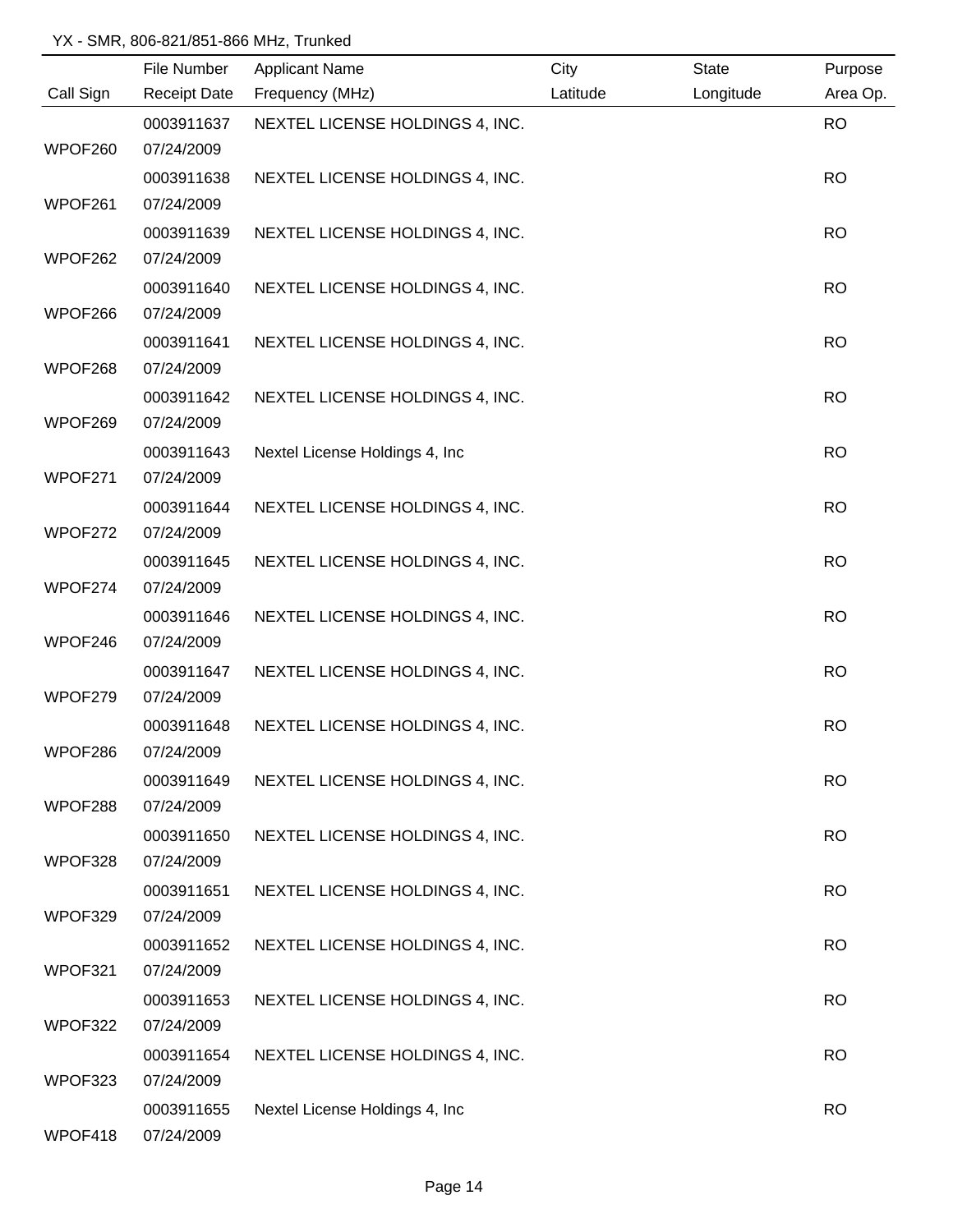|           | File Number         | <b>Applicant Name</b>           | City     | <b>State</b> | Purpose   |
|-----------|---------------------|---------------------------------|----------|--------------|-----------|
| Call Sign | <b>Receipt Date</b> | Frequency (MHz)                 | Latitude | Longitude    | Area Op.  |
|           | 0003911656          | NEXTEL LICENSE HOLDINGS 4, INC. |          |              | <b>RO</b> |
| WPOF420   | 07/24/2009          |                                 |          |              |           |
|           | 0003911657          | NEXTEL LICENSE HOLDINGS 4, INC. |          |              | <b>RO</b> |
| WPOF421   | 07/24/2009          |                                 |          |              |           |
|           | 0003911658          | Nextel License Holdings 4, Inc. |          |              | <b>RO</b> |
| WPOF441   | 07/24/2009          |                                 |          |              |           |
|           | 0003911659          | Nextel License Holdings 4, Inc. |          |              | <b>RO</b> |
| WPOF444   | 07/24/2009          |                                 |          |              |           |
|           | 0003911660          | Nextel License Holdings 4, Inc  |          |              | <b>RO</b> |
| WPOF445   | 07/24/2009          |                                 |          |              |           |
|           | 0003911661          | Nextel License Holdings 4, Inc. |          |              | <b>RO</b> |
| WPOF446   | 07/24/2009          |                                 |          |              |           |
|           | 0003911662          | Nextel License Holdings 4, Inc  |          |              | <b>RO</b> |
| WPOF447   | 07/24/2009          |                                 |          |              |           |
|           | 0003911663          | NEXTEL LICENSE HOLDINGS 4, INC. |          |              | <b>RO</b> |
| WPOF450   | 07/24/2009          |                                 |          |              |           |
|           | 0003911664          | NEXTEL LICENSE HOLDINGS 4, INC. |          |              | <b>RO</b> |
| WPOF451   | 07/24/2009          |                                 |          |              |           |
|           | 0003911665          | NEXTEL LICENSE HOLDINGS 4, INC. |          |              | <b>RO</b> |
| WPOF452   | 07/24/2009          |                                 |          |              |           |
|           | 0003911666          | NEXTEL LICENSE HOLDINGS 4, INC. |          |              | <b>RO</b> |
| WPOF455   | 07/24/2009          |                                 |          |              |           |
|           | 0003911667          | NEXTEL LICENSE HOLDINGS 4, INC. |          |              | <b>RO</b> |
| WPOF456   | 07/24/2009          |                                 |          |              |           |
|           | 0003911668          | NEXTEL LICENSE HOLDINGS 4, INC. |          |              | <b>RO</b> |
| WPOF457   | 07/24/2009          |                                 |          |              |           |
|           | 0003911669          | Nextel License Holdings 4, Inc. |          |              | <b>RO</b> |
| WPOF460   | 07/24/2009          |                                 |          |              |           |
|           | 0003911670          | Nextel License Holdings 4, Inc  |          |              | <b>RO</b> |
| WPOF461   | 07/24/2009          |                                 |          |              |           |
|           | 0003911671          | Nextel License Holdings 4, Inc  |          |              | <b>RO</b> |
| WPOF462   | 07/24/2009          |                                 |          |              |           |
|           | 0003911672          | Nextel License Holdings 4, Inc  |          |              | <b>RO</b> |
| WPOF466   | 07/24/2009          |                                 |          |              |           |
|           | 0003911673          | Nextel License Holdings 4, Inc  |          |              | <b>RO</b> |
| WPOF468   | 07/24/2009          |                                 |          |              |           |
|           | 0003911674          | NEXTEL LICENSE HOLDINGS 4, INC. |          |              | <b>RO</b> |
| WPOF469   | 07/24/2009          |                                 |          |              |           |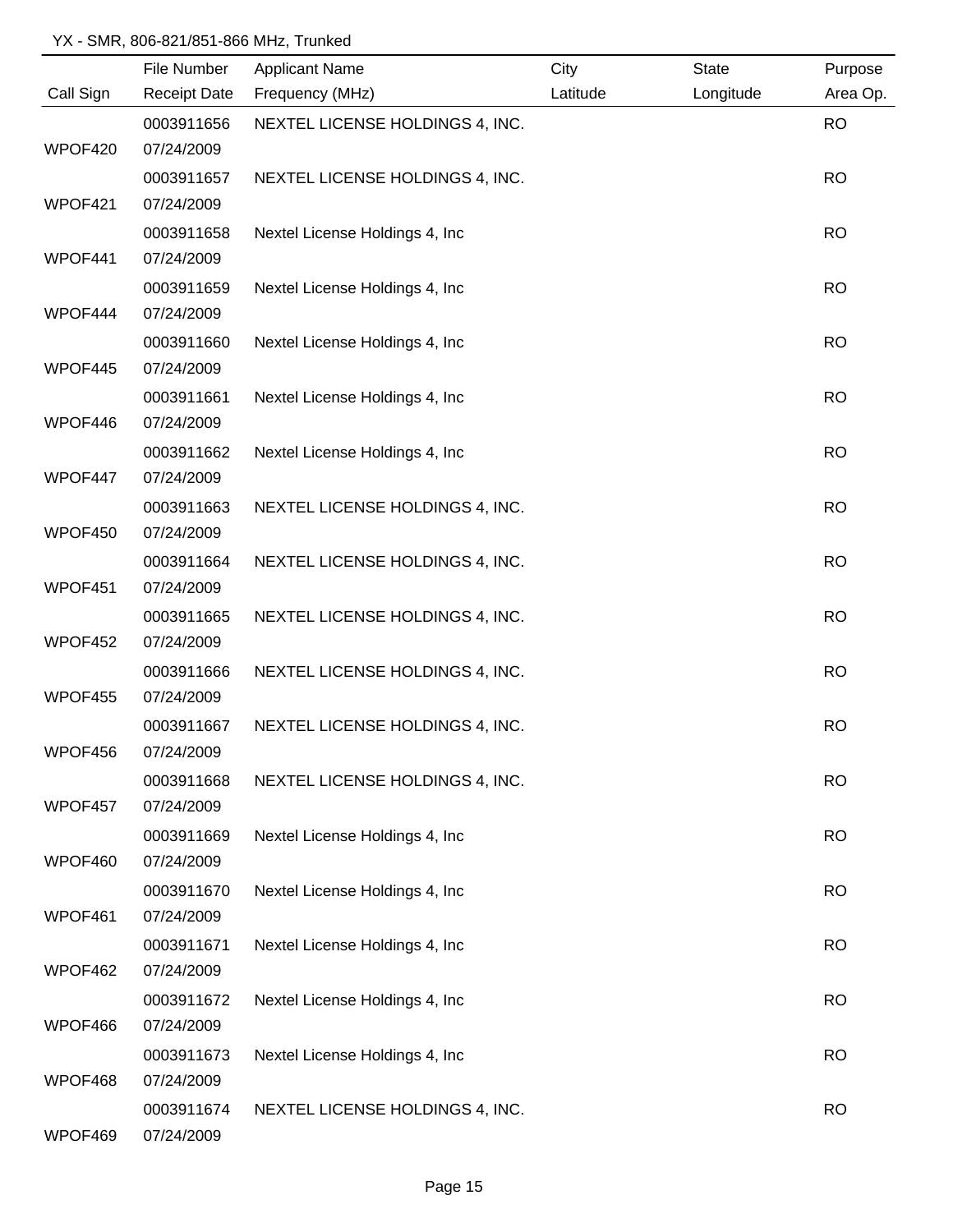|                | File Number         | <b>Applicant Name</b>           | City     | State     | Purpose   |
|----------------|---------------------|---------------------------------|----------|-----------|-----------|
| Call Sign      | <b>Receipt Date</b> | Frequency (MHz)                 | Latitude | Longitude | Area Op.  |
|                | 0003911675          | NEXTEL LICENSE HOLDINGS 4, INC. |          |           | <b>RO</b> |
| WPOF471        | 07/24/2009          |                                 |          |           |           |
|                | 0003911676          | NEXTEL LICENSE HOLDINGS 4, INC. |          |           | <b>RO</b> |
| WPOF472        | 07/24/2009          |                                 |          |           |           |
|                | 0003911677          | NEXTEL LICENSE HOLDINGS 4, INC. |          |           | <b>RO</b> |
| WPOF473        | 07/24/2009          |                                 |          |           |           |
|                | 0003911678          | NEXTEL LICENSE HOLDINGS 4, INC. |          |           | <b>RO</b> |
| WPOF474        | 07/24/2009          |                                 |          |           |           |
|                | 0003911679          | NEXTEL LICENSE HOLDINGS 4, INC. |          |           | <b>RO</b> |
| WPOF475        | 07/24/2009          |                                 |          |           |           |
|                | 0003911680          | Nextel License Holdings 4, Inc. |          |           | <b>RO</b> |
| WPOF477        | 07/24/2009          |                                 |          |           |           |
|                | 0003911681          | Nextel License Holdings 4, Inc. |          |           | <b>RO</b> |
| WPOF479        | 07/24/2009          |                                 |          |           |           |
|                | 0003911682          | Nextel License Holdings 4, Inc  |          |           | <b>RO</b> |
| WPOF481        | 07/24/2009          |                                 |          |           |           |
|                | 0003911683          | NEXTEL LICENSE HOLDINGS 4, INC. |          |           | <b>RO</b> |
| WPOF803        | 07/24/2009          |                                 |          |           |           |
|                | 0003911684          | NEXTEL LICENSE HOLDINGS 4, INC. |          |           | <b>RO</b> |
| WPOF806        | 07/24/2009          |                                 |          |           |           |
|                | 0003911685          | NEXTEL LICENSE HOLDINGS 4, INC. |          |           | <b>RO</b> |
| WPOF807        | 07/24/2009          |                                 |          |           |           |
|                | 0003911686          | NEXTEL LICENSE HOLDINGS 4, INC. |          |           | <b>RO</b> |
| WPOF808        | 07/24/2009          |                                 |          |           |           |
|                | 0003911687          | NEXTEL LICENSE HOLDINGS 4, INC. |          |           | <b>RO</b> |
| WPPF535        | 07/24/2009          |                                 |          |           |           |
|                | 0003911688          | NEXTEL LICENSE HOLDINGS 4, INC. |          |           | <b>RO</b> |
| WPOF325        | 07/24/2009          |                                 |          |           |           |
|                | 0003911689          | NEXTEL LICENSE HOLDINGS 4, INC. |          |           | <b>RO</b> |
| WPOF326        | 07/24/2009          |                                 |          |           |           |
|                | 0003911692          | Nextel License Holdings 4, Inc. |          |           | <b>RO</b> |
| <b>WNPS559</b> | 07/24/2009          |                                 |          |           |           |
|                | 0003911696          | NEXTEL LICENSE HOLDINGS 4, INC. |          |           | <b>RO</b> |
| WPOE671        | 07/24/2009          |                                 |          |           |           |
|                | 0003911697          | Nextel License Holdings 4, Inc  |          |           | <b>RO</b> |
| WPOF439        | 07/24/2009          |                                 |          |           |           |
|                | 0003911698          | NEXTEL LICENSE HOLDINGS 4, INC. |          |           | <b>RO</b> |
| WPOF433        | 07/24/2009          |                                 |          |           |           |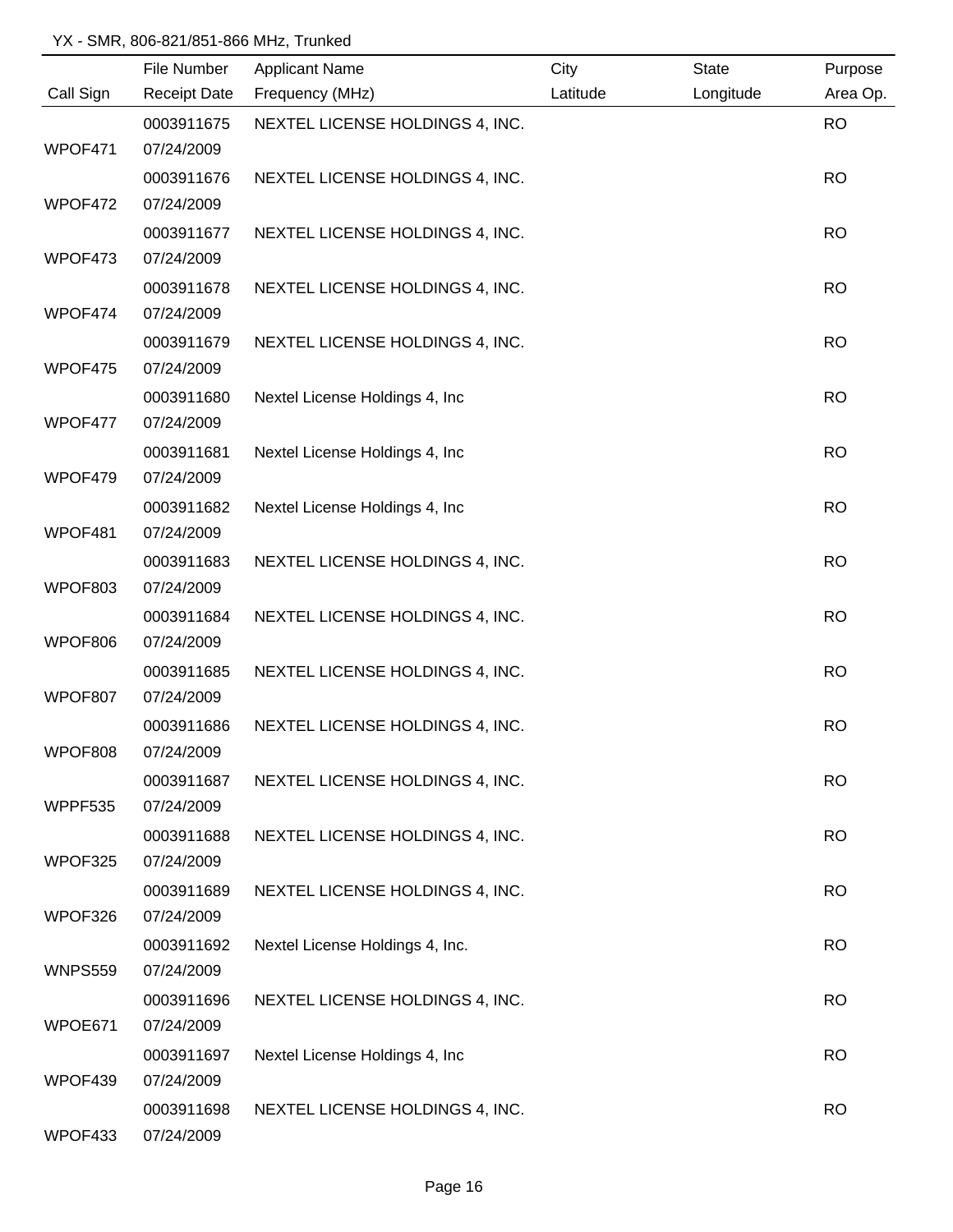|           | File Number         | <b>Applicant Name</b>           | City     | State     | Purpose   |
|-----------|---------------------|---------------------------------|----------|-----------|-----------|
| Call Sign | <b>Receipt Date</b> | Frequency (MHz)                 | Latitude | Longitude | Area Op.  |
|           | 0003911699          | Nextel License Holdings 4, Inc  |          |           | <b>RO</b> |
| WPOF435   | 07/24/2009          |                                 |          |           |           |
|           | 0003911700          | Nextel License Holdings 4, Inc. |          |           | <b>RO</b> |
| WPOF436   | 07/24/2009          |                                 |          |           |           |
|           | 0003911701          | NEXTEL LICENSE HOLDINGS 4, INC. |          |           | <b>RO</b> |
| WPOF431   | 07/24/2009          |                                 |          |           |           |
|           | 0003911702          | Nextel License Holdings 4, Inc  |          |           | <b>RO</b> |
| WPOF425   | 07/24/2009          |                                 |          |           |           |
|           | 0003911703          | NEXTEL LICENSE HOLDINGS 4, INC. |          |           | <b>RO</b> |
| WPOF427   | 07/24/2009          |                                 |          |           |           |
|           | 0003911704          | NEXTEL LICENSE HOLDINGS 4, INC. |          |           | <b>RO</b> |
| WPOF428   | 07/24/2009          |                                 |          |           |           |
|           | 0003911705          | NEXTEL LICENSE HOLDINGS 4, INC. |          |           | <b>RO</b> |
| WPOF430   | 07/24/2009          |                                 |          |           |           |
|           | 0003911709          | NEXTEL LICENSE HOLDINGS 4, INC. |          |           | <b>RO</b> |
| WPOE674   | 07/24/2009          |                                 |          |           |           |
|           | 0003911710          | NEXTEL LICENSE HOLDINGS 4, INC. |          |           | <b>RO</b> |
| WPOE685   | 07/24/2009          |                                 |          |           |           |
|           | 0003911711          | Nextel License Holdings 4, Inc  |          |           | <b>RO</b> |
| WPFN333   | 07/24/2009          |                                 |          |           |           |
|           | 0003911712          | NEXTEL LICENSE HOLDINGS 4, INC. |          |           | <b>RO</b> |
| WPFV947   | 07/24/2009          |                                 |          |           |           |
|           | 0003911713          | NEXTEL LICENSE HOLDINGS 4, INC. |          |           | <b>RO</b> |
| WPOE681   | 07/24/2009          |                                 |          |           |           |
|           | 0003911714          | NEXTEL LICENSE HOLDINGS 4, INC. |          |           | <b>RO</b> |
| WPOF247   | 07/24/2009          |                                 |          |           |           |
|           | 0003911715          | NEXTEL LICENSE HOLDINGS 4, INC. |          |           | <b>RO</b> |
| WPOF258   | 07/24/2009          |                                 |          |           |           |
|           | 0003911716          | NEXTEL LICENSE HOLDINGS 4, INC. |          |           | <b>RO</b> |
| WPOF285   | 07/24/2009          |                                 |          |           |           |
|           | 0003911717          | NEXTEL LICENSE HOLDINGS 4, INC. |          |           | <b>RO</b> |
| WPOF332   | 07/24/2009          |                                 |          |           |           |
|           | 0003911718          | NEXTEL LICENSE HOLDINGS 4, INC. |          |           | <b>RO</b> |
| WPOF383   | 07/24/2009          |                                 |          |           |           |
|           | 0003911719          | NEXTEL LICENSE HOLDINGS 4, INC. |          |           | <b>RO</b> |
| WPOF429   | 07/24/2009          |                                 |          |           |           |
|           | 0003911720          | Nextel License Holdings 4, Inc  |          |           | <b>RO</b> |
| WPOF438   | 07/24/2009          |                                 |          |           |           |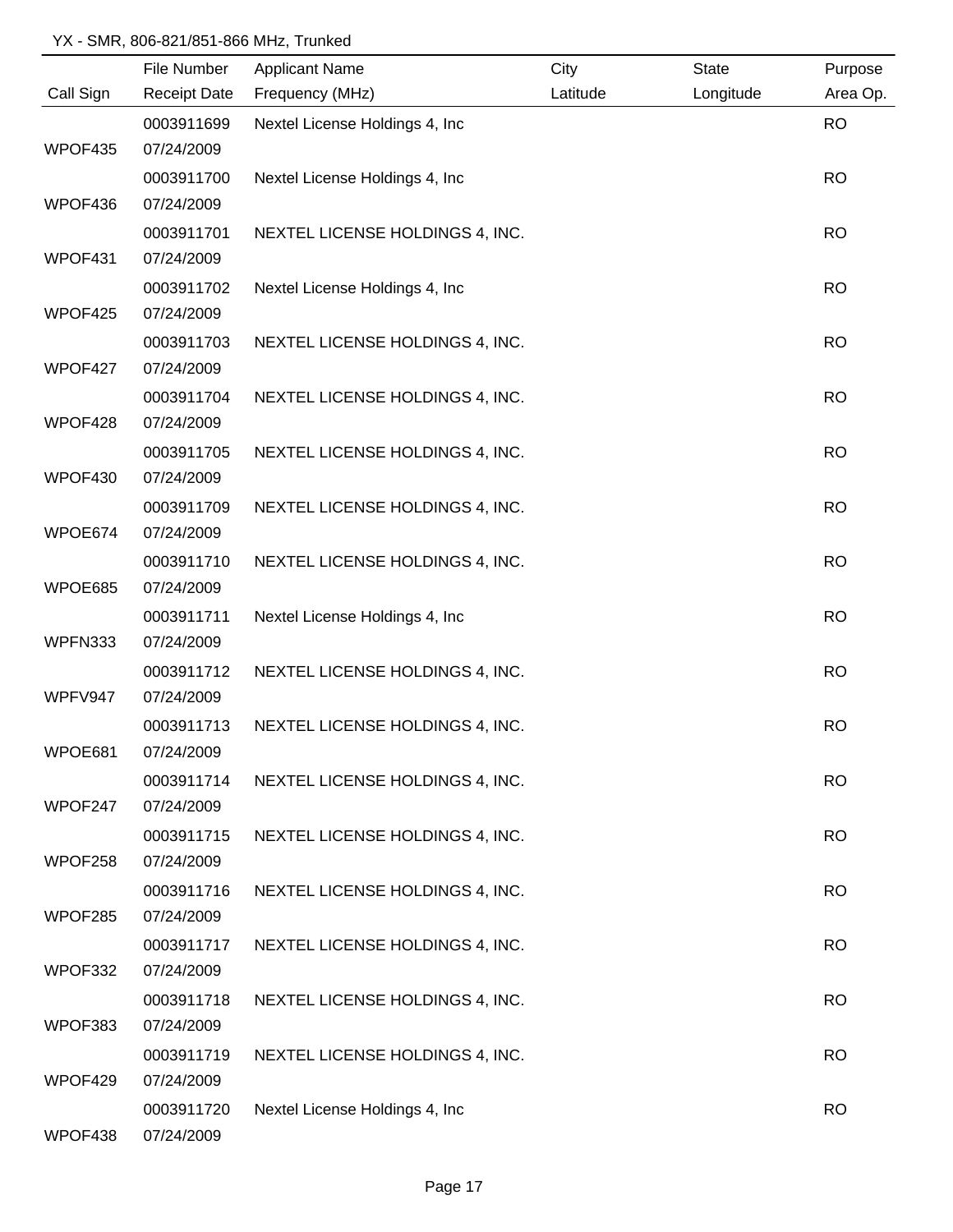|                | File Number         | <b>Applicant Name</b>           | City     | <b>State</b> | Purpose   |
|----------------|---------------------|---------------------------------|----------|--------------|-----------|
| Call Sign      | <b>Receipt Date</b> | Frequency (MHz)                 | Latitude | Longitude    | Area Op.  |
|                | 0003911721          | NEXTEL LICENSE HOLDINGS 4, INC. |          |              | <b>RO</b> |
| WPOF448        | 07/24/2009          |                                 |          |              |           |
|                | 0003911722          | NEXTEL LICENSE HOLDINGS 4, INC. |          |              | <b>RO</b> |
| WPOF459        | 07/24/2009          |                                 |          |              |           |
|                | 0003911723          | Nextel License Holdings 4, Inc. |          |              | <b>RO</b> |
| WPOF478        | 07/24/2009          |                                 |          |              |           |
|                | 0003911724          | Nextel License Holdings 4, Inc. |          |              | <b>RO</b> |
| WPPA492        | 07/24/2009          |                                 |          |              |           |
|                | 0003911725          | Nextel License Holdings 4, Inc. |          |              | <b>RO</b> |
| WNQY305        | 07/24/2009          |                                 |          |              |           |
|                | 0003911726          | Nextel License Holdings 4, Inc. |          |              | <b>RO</b> |
| WPES548        | 07/24/2009          |                                 |          |              |           |
|                | 0003911727          | NEXTEL LICENSE HOLDINGS 4, INC. |          |              | <b>RO</b> |
| <b>WPFS903</b> | 07/24/2009          |                                 |          |              |           |
|                | 0003911728          | NEXTEL LICENSE HOLDINGS 4, INC. |          |              | <b>RO</b> |
| WPOF337        | 07/24/2009          |                                 |          |              |           |
|                | 0003911733          | Nextel License Holdings 4, Inc  |          |              | <b>RO</b> |
| WPET869        | 07/24/2009          |                                 |          |              |           |
|                | 0003911734          | Nextel License Holdings 4, Inc. |          |              | <b>RO</b> |
| WPFT555        | 07/24/2009          |                                 |          |              |           |
|                | 0003911735          | NEXTEL LICENSE HOLDINGS 4, INC. |          |              | <b>RO</b> |
| WPOE668        | 07/24/2009          |                                 |          |              |           |
|                | 0003911736          | NEXTEL LICENSE HOLDINGS 4, INC. |          |              | <b>RO</b> |
| WPOE686        | 07/24/2009          |                                 |          |              |           |
|                | 0003911737          | NEXTEL LICENSE HOLDINGS 4, INC. |          |              | <b>RO</b> |
| WPOF253        | 07/24/2009          |                                 |          |              |           |
|                | 0003911738          | NEXTEL LICENSE HOLDINGS 4, INC. |          |              | <b>RO</b> |
| WPOF267        | 07/24/2009          |                                 |          |              |           |
|                | 0003911739          | NEXTEL LICENSE HOLDINGS 4, INC. |          |              | <b>RO</b> |
| WPOF327        | 07/24/2009          |                                 |          |              |           |
|                | 0003911740          | Nextel License Holdings 4, Inc. |          |              | <b>RO</b> |
| WPOF319        | 07/24/2009          |                                 |          |              |           |
|                | 0003911741          | Nextel License Holdings 4, Inc  |          |              | <b>RO</b> |
| WPOF426        | 07/24/2009          |                                 |          |              |           |
|                | 0003911742          | Nextel License Holdings 4, Inc  |          |              | <b>RO</b> |
| WPOF443        | 07/24/2009          |                                 |          |              |           |
|                | 0003911743          | NEXTEL LICENSE HOLDINGS 4, INC. |          |              | <b>RO</b> |
| WPOF454        | 07/24/2009          |                                 |          |              |           |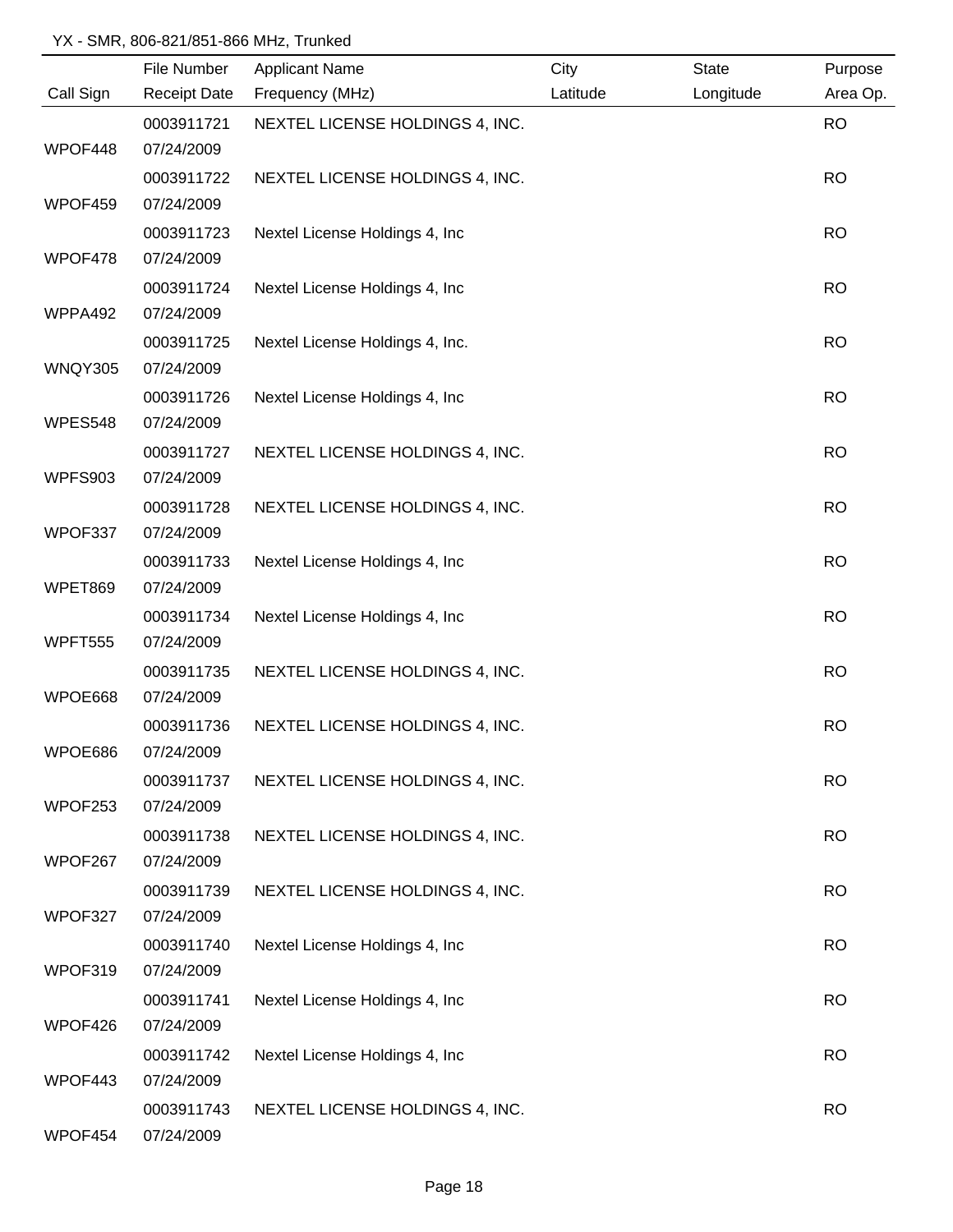|               | File Number         | <b>Applicant Name</b>           | City     | <b>State</b> | Purpose   |
|---------------|---------------------|---------------------------------|----------|--------------|-----------|
| Call Sign     | <b>Receipt Date</b> | Frequency (MHz)                 | Latitude | Longitude    | Area Op.  |
|               | 0003911744          | NEXTEL LICENSE HOLDINGS 4, INC. |          |              | <b>RO</b> |
| WPOF467       | 07/24/2009          |                                 |          |              |           |
|               | 0003911745          | NEXTEL LICENSE HOLDINGS 4, INC. |          |              | <b>RO</b> |
| WPOF801       | 07/24/2009          |                                 |          |              |           |
|               | 0003911747          | Nextel License Holdings 4, Inc. |          |              | <b>RO</b> |
| KNFU776       | 07/24/2009          |                                 |          |              |           |
|               | 0003911748          | NEXTEL LICENSE HOLDINGS 4, INC. |          |              | <b>RO</b> |
| WPOE664       | 07/24/2009          |                                 |          |              |           |
|               | 0003911749          | Nextel License Holdings 4, Inc  |          |              | <b>RO</b> |
| WPOF453       | 07/24/2009          |                                 |          |              |           |
|               | 0003911751          | NEXTEL LICENSE HOLDINGS 4, INC. |          |              | <b>RO</b> |
| WPOF800       | 07/24/2009          |                                 |          |              |           |
|               | 0003911752          | NEXTEL LICENSE HOLDINGS 4, INC. |          |              | <b>RO</b> |
| WPOF284       | 07/24/2009          |                                 |          |              |           |
|               | 0003911754          | NEXTEL LICENSE HOLDINGS 4, INC. |          |              | <b>RO</b> |
| WPOF270       | 07/24/2009          |                                 |          |              |           |
|               | 0003911755          | NEXTEL LICENSE HOLDINGS 4, INC. |          |              | <b>RO</b> |
| WPOF248       | 07/24/2009          |                                 |          |              |           |
|               | 0003911756          | Nextel License Holdings 4, Inc. |          |              | <b>RO</b> |
| <b>WQU852</b> | 07/24/2009          |                                 |          |              |           |
|               | 0003911757          | NEXTEL LICENSE HOLDINGS 4, INC. |          |              | <b>RO</b> |
| WPOF470       | 07/24/2009          |                                 |          |              |           |
|               | 0003911758          | NEXTEL LICENSE HOLDINGS 4, INC. |          |              | <b>RO</b> |
| WPOF424       | 07/24/2009          |                                 |          |              |           |
|               | 0003911759          | NEXTEL LICENSE HOLDINGS 4, INC. |          |              | <b>RO</b> |
| WPOF252       | 07/24/2009          |                                 |          |              |           |
|               | 0003911760          | NEXTEL LICENSE HOLDINGS 4, INC. |          |              | <b>RO</b> |
| WPOF263       | 07/24/2009          |                                 |          |              |           |
|               | 0003911761          | NEXTEL LICENSE HOLDINGS 4, INC. |          |              | <b>RO</b> |
| WPOF273       | 07/24/2009          |                                 |          |              |           |
|               | 0003911762          | NEXTEL LICENSE HOLDINGS 4, INC. |          |              | <b>RO</b> |
| WPOF289       | 07/24/2009          |                                 |          |              |           |
|               | 0003911763          | NEXTEL LICENSE HOLDINGS 4, INC. |          |              | <b>RO</b> |
| WPOF422       | 07/24/2009          |                                 |          |              |           |
|               | 0003911764          | NEXTEL LICENSE HOLDINGS 4, INC. |          |              | <b>RO</b> |
| WPOF432       | 07/24/2009          |                                 |          |              |           |
|               | 0003911765          | Nextel License Holdings 4, Inc  |          |              | <b>RO</b> |
| WPOF463       | 07/24/2009          |                                 |          |              |           |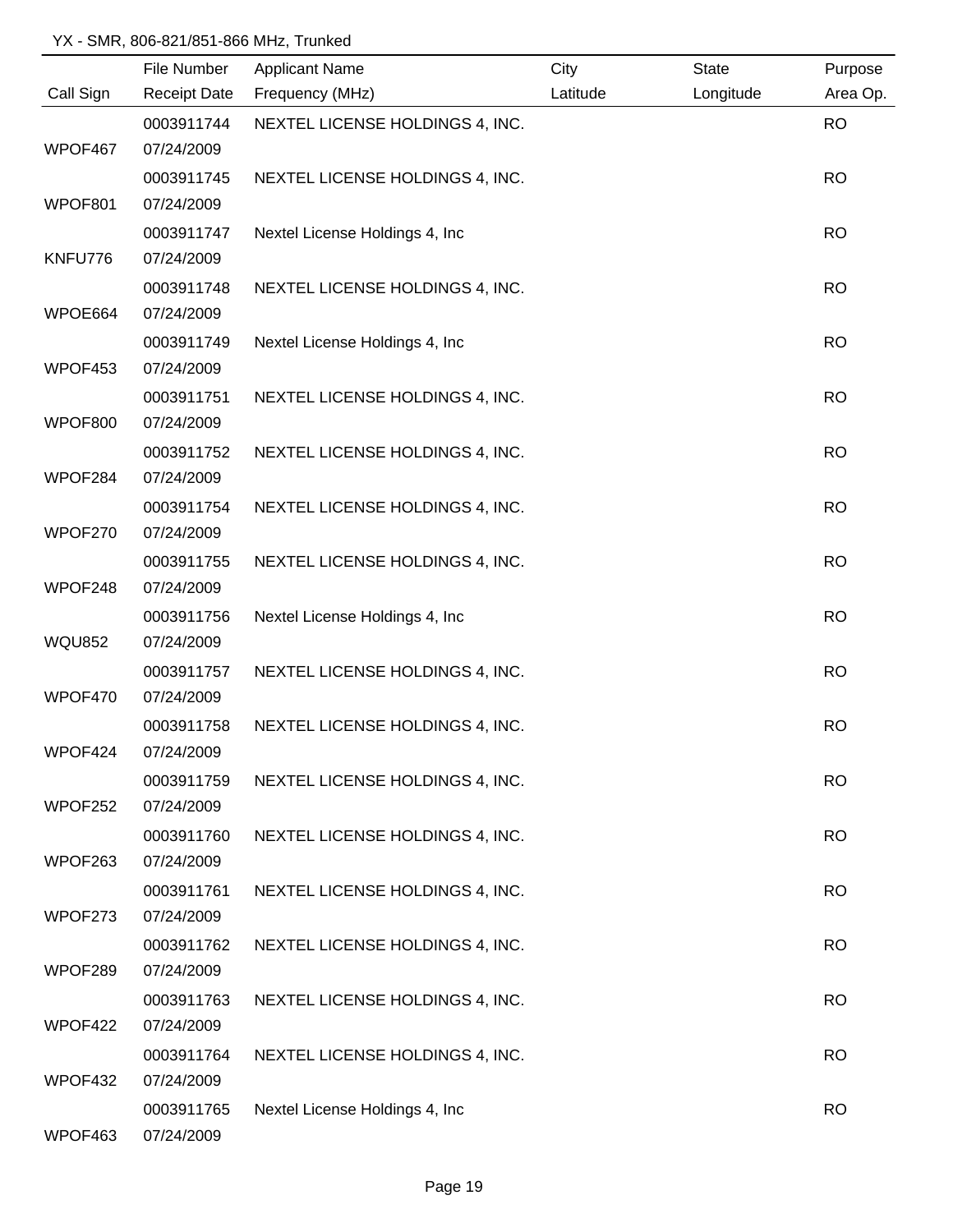|                | File Number         | <b>Applicant Name</b>           | City     | <b>State</b> | Purpose   |
|----------------|---------------------|---------------------------------|----------|--------------|-----------|
| Call Sign      | <b>Receipt Date</b> | Frequency (MHz)                 | Latitude | Longitude    | Area Op.  |
|                | 0003911769          | Nextel License Holdings 4, Inc  |          |              | <b>RO</b> |
| WPFS896        | 07/24/2009          |                                 |          |              |           |
|                | 0003911770          | NEXTEL LICENSE HOLDINGS 4, INC. |          |              | <b>RO</b> |
| WPOE666        | 07/24/2009          |                                 |          |              |           |
|                | 0003911771          | NEXTEL LICENSE HOLDINGS 4, INC. |          |              | <b>RO</b> |
| WPOE677        | 07/24/2009          |                                 |          |              |           |
|                | 0003911772          | Nextel License Holdings 4, Inc. |          |              | <b>RO</b> |
| WPOF265        | 07/24/2009          |                                 |          |              |           |
|                | 0003911773          | NEXTEL LICENSE HOLDINGS 4, INC. |          |              | <b>RO</b> |
| WPOF275        | 07/24/2009          |                                 |          |              |           |
|                | 0003911774          | NEXTEL LICENSE HOLDINGS 4, INC. |          |              | <b>RO</b> |
| WPOF333        | 07/24/2009          |                                 |          |              |           |
|                | 0003911775          | NEXTEL LICENSE HOLDINGS 4, INC. |          |              | <b>RO</b> |
| WPOF434        | 07/24/2009          |                                 |          |              |           |
|                | 0003911776          | NEXTEL LICENSE HOLDINGS 4, INC. |          |              | <b>RO</b> |
| WPOF449        | 07/24/2009          |                                 |          |              |           |
|                | 0003911777          | Nextel License Holdings 4, Inc  |          |              | <b>RO</b> |
| WPOF465        | 07/24/2009          |                                 |          |              |           |
|                | 0003911778          | Nextel License Holdings 4, Inc  |          |              | <b>RO</b> |
| WPOF476        | 07/24/2009          |                                 |          |              |           |
|                | 0003911780          | Nextel License Holdings 4, Inc  |          |              | <b>RO</b> |
| <b>WNNH921</b> | 07/24/2009          |                                 |          |              |           |
|                | 0003911781          | Nextel License Holdings 4, Inc  |          |              | <b>RO</b> |
| <b>WNVW876</b> | 07/24/2009          |                                 |          |              |           |
|                | 0003911782          | Nextel License Holdings 4, Inc. |          |              | <b>RO</b> |
| WPFV928        | 07/24/2009          |                                 |          |              |           |
|                | 0003911783          | NEXTEL LICENSE HOLDINGS 4, INC. |          |              | <b>RO</b> |
| WPOE683        | 07/24/2009          |                                 |          |              |           |
|                | 0003911784          | NEXTEL LICENSE HOLDINGS 4, INC. |          |              | <b>RO</b> |
| WPOF257        | 07/24/2009          |                                 |          |              |           |
|                | 0003911785          | NEXTEL LICENSE HOLDINGS 4, INC. |          |              | <b>RO</b> |
| WPOF287        | 07/24/2009          |                                 |          |              |           |
|                | 0003911786          | NEXTEL LICENSE HOLDINGS 4, INC. |          |              | <b>RO</b> |
| WPOF324        | 07/24/2009          |                                 |          |              |           |
|                | 0003911787          | NEXTEL LICENSE HOLDINGS 4, INC. |          |              | <b>RO</b> |
| WPOF440        | 07/24/2009          |                                 |          |              |           |
|                | 0003911788          | NEXTEL LICENSE HOLDINGS 4, INC. |          |              | <b>RO</b> |
| WPOF458        | 07/24/2009          |                                 |          |              |           |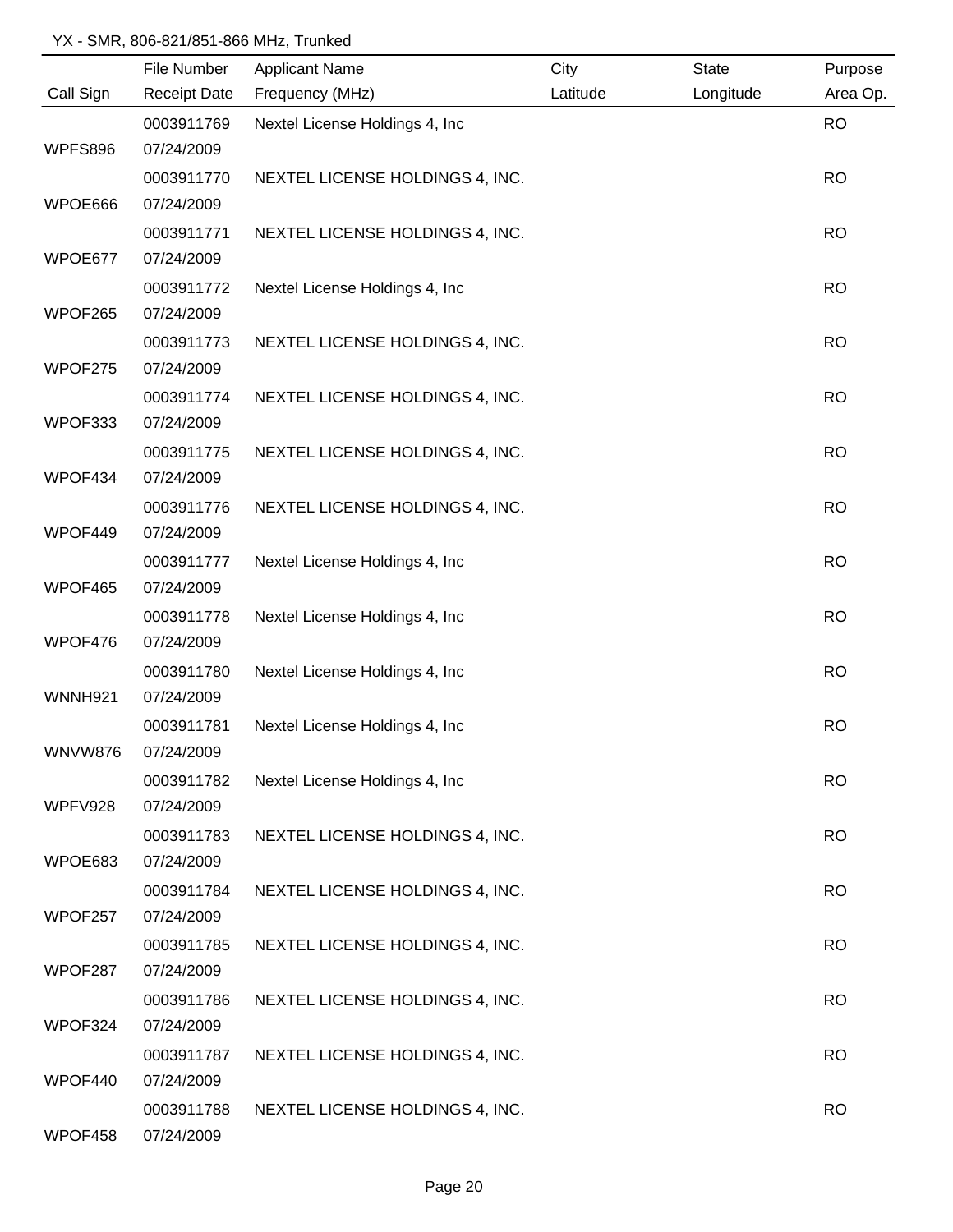|                | File Number         | <b>Applicant Name</b>           | City     | <b>State</b> | Purpose   |
|----------------|---------------------|---------------------------------|----------|--------------|-----------|
| Call Sign      | <b>Receipt Date</b> | Frequency (MHz)                 | Latitude | Longitude    | Area Op.  |
|                | 0003911790          | Nextel License Holdings 4, Inc  |          |              | <b>RO</b> |
| <b>WNMI948</b> | 07/24/2009          |                                 |          |              |           |
|                | 0003911793          | NEXTEL LICENSE HOLDINGS 4, INC. |          |              | <b>RO</b> |
| WPOE665        | 07/24/2009          |                                 |          |              |           |
|                | 0003911794          | NEXTEL LICENSE HOLDINGS 4, INC. |          |              | <b>RO</b> |
| WPOE680        | 07/24/2009          |                                 |          |              |           |
|                | 0003911795          | NEXTEL LICENSE HOLDINGS 4, INC. |          |              | <b>RO</b> |
| WPOF264        | 07/24/2009          |                                 |          |              |           |
|                | 0003911796          | NEXTEL LICENSE HOLDINGS 4, INC. |          |              | <b>RO</b> |
| WPOF423        | 07/24/2009          |                                 |          |              |           |
|                | 0003911797          | Nextel License Holdings 4, Inc. |          |              | <b>RO</b> |
| WPOF437        | 07/24/2009          |                                 |          |              |           |
|                | 0003911798          | Nextel License Holdings 4, Inc. |          |              | <b>RO</b> |
| WPOF464        | 07/24/2009          |                                 |          |              |           |
|                | 0003911799          | Nextel License Holdings 4, Inc  |          |              | <b>RO</b> |
| WPOF480        | 07/24/2009          |                                 |          |              |           |
|                | 0003911801          | Nextel License Holdings 4, Inc  |          |              | <b>RO</b> |
| WPOF442        | 07/24/2009          |                                 |          |              |           |
|                | 0003911802          | Nextel License Holdings 4, Inc  |          |              | <b>RO</b> |
| WNNG749        | 07/24/2009          |                                 |          |              |           |
|                | 0003911854          | NEXTEL OF CALIFORNIA INC        |          |              | <b>RO</b> |
| WNJA832        | 07/24/2009          |                                 |          |              |           |
|                | 0003911859          | NEXTEL OF CALIFORNIA INC        |          |              | <b>RO</b> |
| WPOF824        | 07/24/2009          |                                 |          |              |           |
|                | 0003911860          | NEXTEL OF CALIFORNIA, INC.      |          |              | <b>RO</b> |
| WPOF828        | 07/24/2009          |                                 |          |              |           |
|                | 0003911861          | NEXTEL OF CALIFORNIA, INC.      |          |              | <b>RO</b> |
| WPOF829        | 07/24/2009          |                                 |          |              |           |
|                | 0003911862          | NEXTEL OF CALIFORNIA, INC.      |          |              | <b>RO</b> |
| WPOF830        | 07/24/2009          |                                 |          |              |           |
|                | 0003911863          | NEXTEL OF CALIFORNIA, INC.      |          |              | <b>RO</b> |
| WPOF831        | 07/24/2009          |                                 |          |              |           |
|                | 0003911864          | NEXTEL OF CALIFORNIA, INC.      |          |              | <b>RO</b> |
| WPOF832        | 07/24/2009          |                                 |          |              |           |
|                | 0003911865          | NEXTEL OF CALIFORNIA INC        |          |              | <b>RO</b> |
| WPOF835        | 07/24/2009          |                                 |          |              |           |
|                | 0003911866          | NEXTEL OF CALIFORNIA, INC.      |          |              | <b>RO</b> |
| WPOF836        | 07/24/2009          |                                 |          |              |           |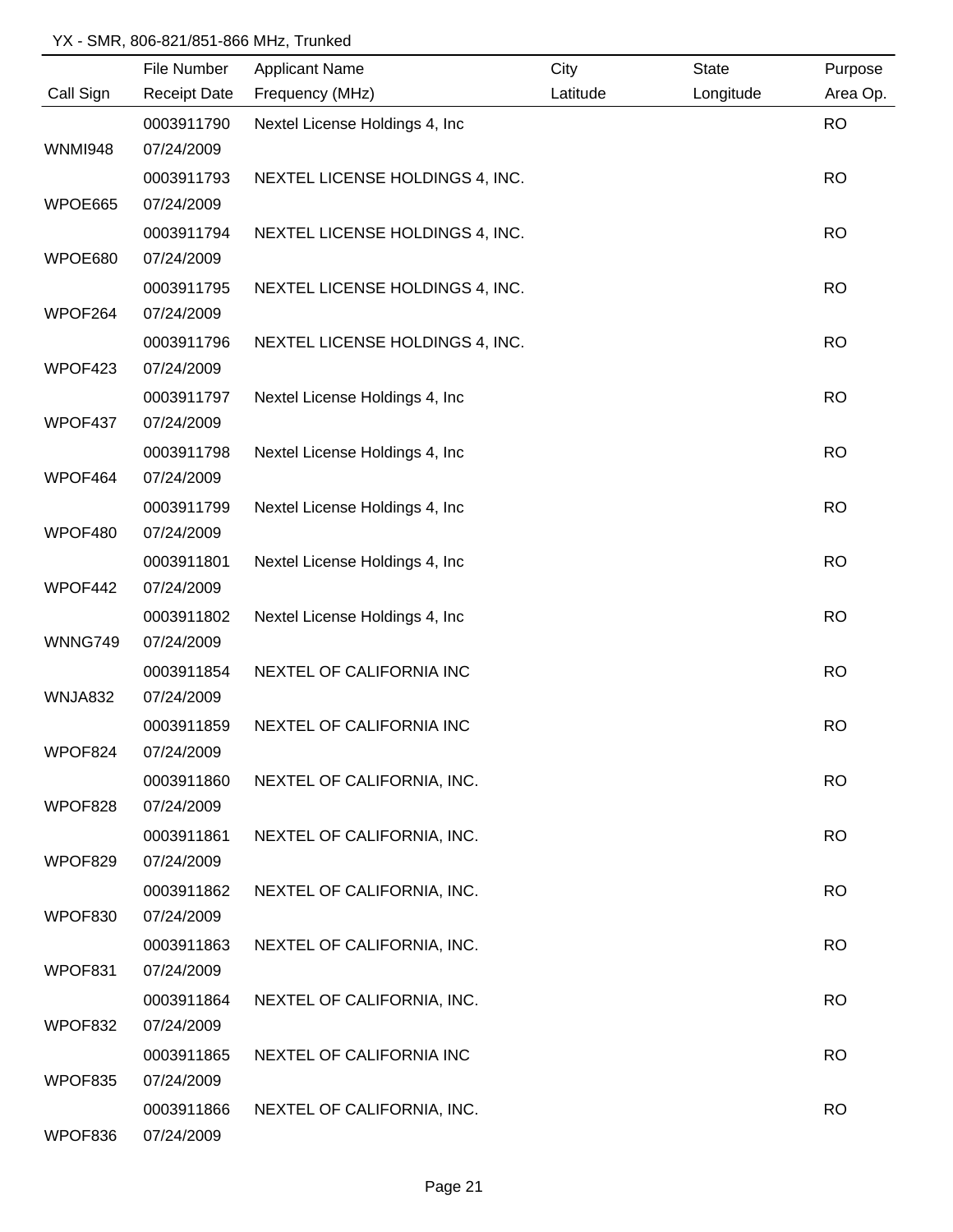|           | File Number         | <b>Applicant Name</b>      | City     | <b>State</b> | Purpose   |
|-----------|---------------------|----------------------------|----------|--------------|-----------|
| Call Sign | <b>Receipt Date</b> | Frequency (MHz)            | Latitude | Longitude    | Area Op.  |
|           | 0003911867          | NEXTEL OF CALIFORNIA, INC. |          |              | <b>RO</b> |
| WPOF839   | 07/24/2009          |                            |          |              |           |
|           | 0003911868          | NEXTEL OF CALIFORNIA INC   |          |              | <b>RO</b> |
| WPOF840   | 07/24/2009          |                            |          |              |           |
|           | 0003911869          | NEXTEL OF CALIFORNIA INC   |          |              | <b>RO</b> |
| WPOF841   | 07/24/2009          |                            |          |              |           |
|           | 0003911870          | NEXTEL OF CALIFORNIA, INC. |          |              | <b>RO</b> |
| WPOF842   | 07/24/2009          |                            |          |              |           |
|           | 0003911871          | NEXTEL OF CALIFORNIA INC   |          |              | <b>RO</b> |
| WPOF901   | 07/24/2009          |                            |          |              |           |
|           | 0003911872          | NEXTEL OF CALIFORNIA INC   |          |              | <b>RO</b> |
| WPOF902   | 07/24/2009          |                            |          |              |           |
|           | 0003911873          | NEXTEL OF CALIFORNIA INC   |          |              | <b>RO</b> |
| WPOF903   | 07/24/2009          |                            |          |              |           |
|           | 0003911874          | NEXTEL OF CALIFORNIA, INC. |          |              | <b>RO</b> |
| WPOG204   | 07/24/2009          |                            |          |              |           |
|           | 0003911875          | NEXTEL OF CALIFORNIA, INC. |          |              | <b>RO</b> |
| WPOG206   | 07/24/2009          |                            |          |              |           |
|           | 0003911876          | NEXTEL OF CALIFORNIA, INC. |          |              | <b>RO</b> |
| WPOG209   | 07/24/2009          |                            |          |              |           |
|           | 0003911877          | NEXTEL OF CALIFORNIA, INC. |          |              | <b>RO</b> |
| WPOG210   | 07/24/2009          |                            |          |              |           |
|           | 0003911878          | NEXTEL OF CALIFORNIA, INC. |          |              | <b>RO</b> |
| WPOG211   | 07/24/2009          |                            |          |              |           |
|           | 0003911879          | NEXTEL OF CALIFORNIA INC   |          |              | <b>RO</b> |
| WPOG212   | 07/24/2009          |                            |          |              |           |
|           | 0003911880          | NEXTEL OF CALIFORNIA, INC. |          |              | <b>RO</b> |
| WPOG216   | 07/24/2009          |                            |          |              |           |
|           | 0003911881          | NEXTEL OF CALIFORNIA, INC. |          |              | <b>RO</b> |
| WPOG217   | 07/24/2009          |                            |          |              |           |
|           | 0003911882          | NEXTEL OF CALIFORNIA INC   |          |              | <b>RO</b> |
| WPOG220   | 07/24/2009          |                            |          |              |           |
|           | 0003911883          | NEXTEL OF CALIFORNIA INC   |          |              | <b>RO</b> |
| WPOG221   | 07/24/2009          |                            |          |              |           |
|           | 0003911884          | NEXTEL OF CALIFORNIA, INC. |          |              | <b>RO</b> |
| WPOG222   | 07/24/2009          |                            |          |              |           |
|           | 0003911885          | NEXTEL OF CALIFORNIA, INC. |          |              | <b>RO</b> |
| WPOG225   | 07/24/2009          |                            |          |              |           |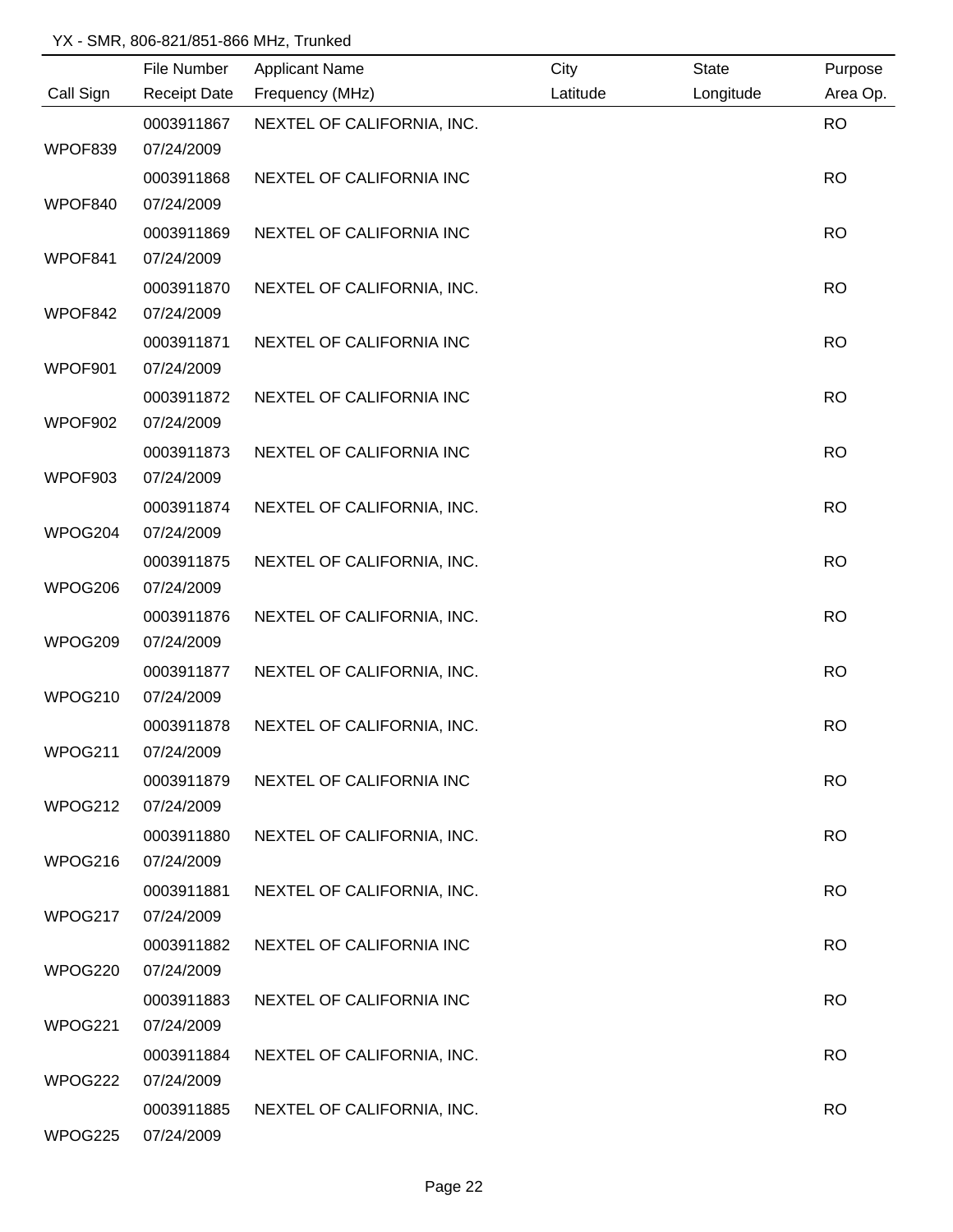|           | File Number         | <b>Applicant Name</b>      | City     | <b>State</b> | Purpose   |
|-----------|---------------------|----------------------------|----------|--------------|-----------|
| Call Sign | <b>Receipt Date</b> | Frequency (MHz)            | Latitude | Longitude    | Area Op.  |
|           | 0003911886          | NEXTEL OF CALIFORNIA, INC. |          |              | <b>RO</b> |
| WPOG226   | 07/24/2009          |                            |          |              |           |
|           | 0003911887          | NEXTEL OF CALIFORNIA INC   |          |              | <b>RO</b> |
| WPOG227   | 07/24/2009          |                            |          |              |           |
|           | 0003911888          | NEXTEL OF CALIFORNIA INC   |          |              | <b>RO</b> |
| WPOG231   | 07/24/2009          |                            |          |              |           |
|           | 0003911889          | NEXTEL OF CALIFORNIA INC   |          |              | <b>RO</b> |
| WPOG233   | 07/24/2009          |                            |          |              |           |
|           | 0003911890          | NEXTEL OF CALIFORNIA INC   |          |              | <b>RO</b> |
| WPOG234   | 07/24/2009          |                            |          |              |           |
|           | 0003911891          | NEXTEL OF CALIFORNIA INC   |          |              | <b>RO</b> |
| WPOG236   | 07/24/2009          |                            |          |              |           |
|           | 0003911892          | NEXTEL OF CALIFORNIA INC   |          |              | <b>RO</b> |
| WPOG322   | 07/24/2009          |                            |          |              |           |
|           | 0003911893          | NEXTEL OF CALIFORNIA INC   |          |              | <b>RO</b> |
| WPOG324   | 07/24/2009          |                            |          |              |           |
|           | 0003911894          | NEXTEL OF CALIFORNIA, INC. |          |              | <b>RO</b> |
| WPOG326   | 07/24/2009          |                            |          |              |           |
|           | 0003911895          | NEXTEL OF CALIFORNIA INC   |          |              | <b>RO</b> |
| WPOG328   | 07/24/2009          |                            |          |              |           |
|           | 0003911896          | NEXTEL OF CALIFORNIA, INC. |          |              | <b>RO</b> |
| WPOG331   | 07/24/2009          |                            |          |              |           |
|           | 0003911897          | NEXTEL OF CALIFORNIA INC   |          |              | <b>RO</b> |
| WPOG332   | 07/24/2009          |                            |          |              |           |
|           | 0003911898          | Nextel of California, Inc. |          |              | <b>RO</b> |
| WPQE566   | 07/24/2009          |                            |          |              |           |
|           | 0003911899          | NEXTEL OF CALIFORNIA INC   |          |              | <b>RO</b> |
| WPOF925   | 07/24/2009          |                            |          |              |           |
|           | 0003911901          | NEXTEL OF CALIFORNIA, INC. |          |              | <b>RO</b> |
| WPOF827   | 07/24/2009          |                            |          |              |           |
|           | 0003911902          | NEXTEL OF CALIFORNIA, INC. |          |              | <b>RO</b> |
| WPOF837   | 07/24/2009          |                            |          |              |           |
|           | 0003911903          | NEXTEL OF CALIFORNIA INC   |          |              | <b>RO</b> |
| WPOF935   | 07/24/2009          |                            |          |              |           |
|           | 0003911904          | NEXTEL OF CALIFORNIA INC   |          |              | <b>RO</b> |
| WPOF945   | 07/24/2009          |                            |          |              |           |
|           | 0003911905          | NEXTEL OF CALIFORNIA INC   |          |              | <b>RO</b> |
| WPOF956   | 07/24/2009          |                            |          |              |           |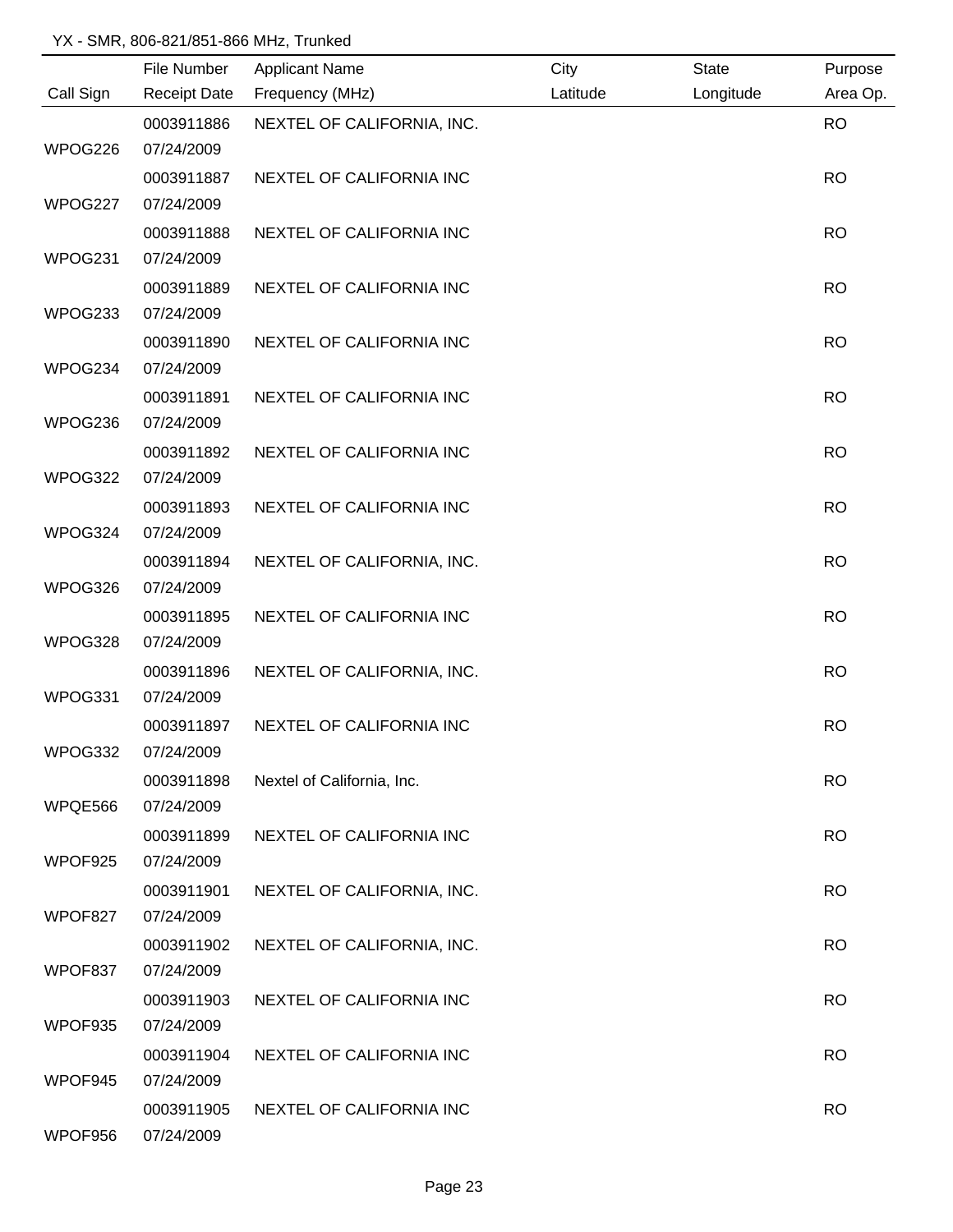|           | File Number         | <b>Applicant Name</b>      | City     | <b>State</b> | Purpose   |
|-----------|---------------------|----------------------------|----------|--------------|-----------|
| Call Sign | <b>Receipt Date</b> | Frequency (MHz)            | Latitude | Longitude    | Area Op.  |
|           | 0003911906          | NEXTEL OF CALIFORNIA INC   |          |              | <b>RO</b> |
| WPOF924   | 07/24/2009          |                            |          |              |           |
|           | 0003911907          | NEXTEL OF CALIFORNIA, INC. |          |              | <b>RO</b> |
| WPOF977   | 07/24/2009          |                            |          |              |           |
|           | 0003911908          | NEXTEL OF CALIFORNIA INC   |          |              | <b>RO</b> |
| WPOF987   | 07/24/2009          |                            |          |              |           |
|           | 0003911909          | NEXTEL OF CALIFORNIA, INC. |          |              | <b>RO</b> |
| WPOF997   | 07/24/2009          |                            |          |              |           |
|           | 0003911910          | NEXTEL OF CALIFORNIA INC   |          |              | <b>RO</b> |
| WPOG238   | 07/24/2009          |                            |          |              |           |
|           | 0003911911          | NEXTEL OF CALIFORNIA, INC. |          |              | <b>RO</b> |
| WPOG248   | 07/24/2009          |                            |          |              |           |
|           | 0003911912          | NEXTEL OF CALIFORNIA INC   |          |              | <b>RO</b> |
| WPOG243   | 07/24/2009          |                            |          |              |           |
|           | 0003911913          | NEXTEL OF CALIFORNIA INC   |          |              | <b>RO</b> |
| WPOG270   | 07/24/2009          |                            |          |              |           |
|           | 0003911914          | NEXTEL OF CALIFORNIA INC   |          |              | <b>RO</b> |
| WPOG311   | 07/24/2009          |                            |          |              |           |
|           | 0003911915          | NEXTEL OF CALIFORNIA INC   |          |              | <b>RO</b> |
| WPOG327   | 07/24/2009          |                            |          |              |           |
|           | 0003911916          | NEXTEL OF CALIFORNIA, INC. |          |              | <b>RO</b> |
| WPOG228   | 07/24/2009          |                            |          |              |           |
|           | 0003911917          | NEXTEL OF CALIFORNIA INC   |          |              | <b>RO</b> |
| WPOF906   | 07/24/2009          |                            |          |              |           |
|           | 0003911918          | NEXTEL OF CALIFORNIA INC   |          |              | <b>RO</b> |
| WPOG269   | 07/24/2009          |                            |          |              |           |
|           | 0003911919          | NEXTEL OF CALIFORNIA INC   |          |              | <b>RO</b> |
| WPOG289   | 07/24/2009          |                            |          |              |           |
|           | 0003911920          | NEXTEL OF CALIFORNIA INC   |          |              | <b>RO</b> |
| WPOG300   | 07/24/2009          |                            |          |              |           |
|           | 0003911921          | NEXTEL OF CALIFORNIA INC   |          |              | <b>RO</b> |
| WPOG310   | 07/24/2009          |                            |          |              |           |
|           | 0003911923          | NEXTEL OF CALIFORNIA, INC. |          |              | <b>RO</b> |
| WPOF834   | 07/24/2009          |                            |          |              |           |
|           | 0003911924          | NEXTEL OF CALIFORNIA INC   |          |              | <b>RO</b> |
| WPOF937   | 07/24/2009          |                            |          |              |           |
|           | 0003911925          | NEXTEL OF CALIFORNIA INC   |          |              | <b>RO</b> |
| WPOF952   | 07/24/2009          |                            |          |              |           |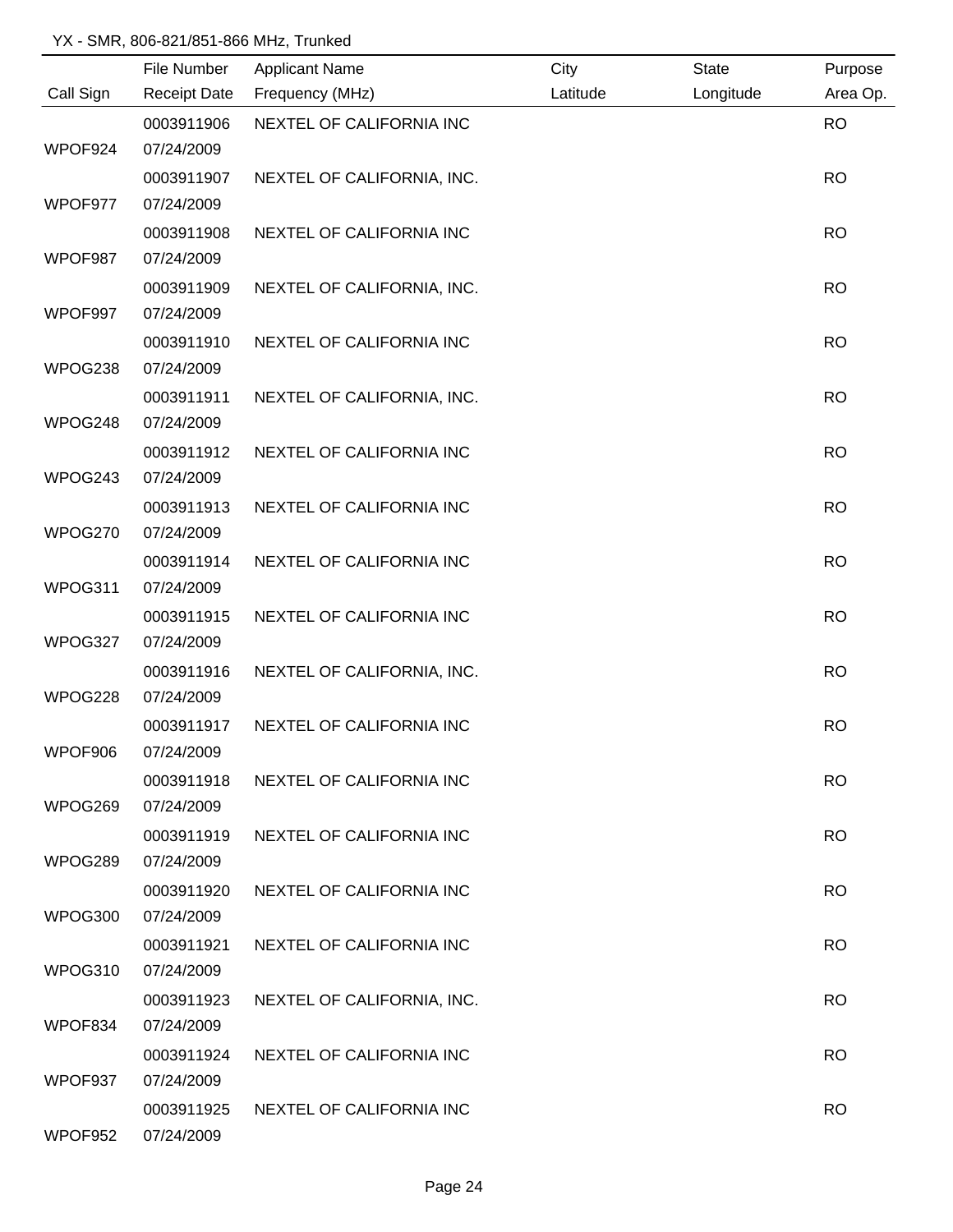|           | File Number         | <b>Applicant Name</b>      | City     | <b>State</b> | Purpose   |
|-----------|---------------------|----------------------------|----------|--------------|-----------|
| Call Sign | <b>Receipt Date</b> | Frequency (MHz)            | Latitude | Longitude    | Area Op.  |
|           | 0003911926          | NEXTEL OF CALIFORNIA, INC. |          |              | <b>RO</b> |
| WPOF973   | 07/24/2009          |                            |          |              |           |
|           | 0003911927          | NEXTEL OF CALIFORNIA INC   |          |              | <b>RO</b> |
| WPOF989   | 07/24/2009          |                            |          |              |           |
|           | 0003911928          | NEXTEL OF CALIFORNIA, INC. |          |              | <b>RO</b> |
| WPOF999   | 07/24/2009          |                            |          |              |           |
|           | 0003911929          | NEXTEL OF CALIFORNIA, INC. |          |              | <b>RO</b> |
| WPOG214   | 07/24/2009          |                            |          |              |           |
|           | 0003911930          | NEXTEL OF CALIFORNIA INC   |          |              | <b>RO</b> |
| WPOG240   | 07/24/2009          |                            |          |              |           |
|           | 0003911931          | NEXTEL OF CALIFORNIA INC   |          |              | <b>RO</b> |
| WPOG255   | 07/24/2009          |                            |          |              |           |
|           | 0003911932          | NEXTEL OF CALIFORNIA INC   |          |              | <b>RO</b> |
| WPOG271   | 07/24/2009          |                            |          |              |           |
|           | 0003911933          | NEXTEL OF CALIFORNIA INC   |          |              | <b>RO</b> |
| WPOG296   | 07/24/2009          |                            |          |              |           |
|           | 0003911935          | NEXTEL OF CALIFORNIA INC   |          |              | <b>RO</b> |
| WPOG312   | 07/24/2009          |                            |          |              |           |
|           | 0003911936          | NEXTEL OF CALIFORNIA INC   |          |              | <b>RO</b> |
| WPOG323   | 07/24/2009          |                            |          |              |           |
|           | 0003911937          | NEXTEL OF CALIFORNIA, INC. |          |              | <b>RO</b> |
| WPOG218   | 07/24/2009          |                            |          |              |           |
|           | 0003911938          | NEXTEL OF CALIFORNIA, INC. |          |              | <b>RO</b> |
| WPOF825   | 07/24/2009          |                            |          |              |           |
|           | 0003911939          | NEXTEL OF CALIFORNIA, INC. |          |              | <b>RO</b> |
| WPOF899   | 07/24/2009          |                            |          |              |           |
|           | 0003911940          | NEXTEL OF CALIFORNIA INC   |          |              | <b>RO</b> |
| WPOF943   | 07/24/2009          |                            |          |              |           |
|           | 0003911941          | NEXTEL OF CALIFORNIA INC   |          |              | <b>RO</b> |
| WPOF922   | 07/24/2009          |                            |          |              |           |
|           | 0003911942          | NEXTEL OF CALIFORNIA, INC. |          |              | <b>RO</b> |
| WPOG205   | 07/24/2009          |                            |          |              |           |
|           | 0003911943          | NEXTEL OF CALIFORNIA INC   |          |              | <b>RO</b> |
| WPOG246   | 07/24/2009          |                            |          |              |           |
|           | 0003911944          | NEXTEL OF CALIFORNIA INC   |          |              | <b>RO</b> |
| WPOG264   | 07/24/2009          |                            |          |              |           |
|           | 0003911945          | NEXTEL OF CALIFORNIA INC   |          |              | <b>RO</b> |
| WPOG287   | 07/24/2009          |                            |          |              |           |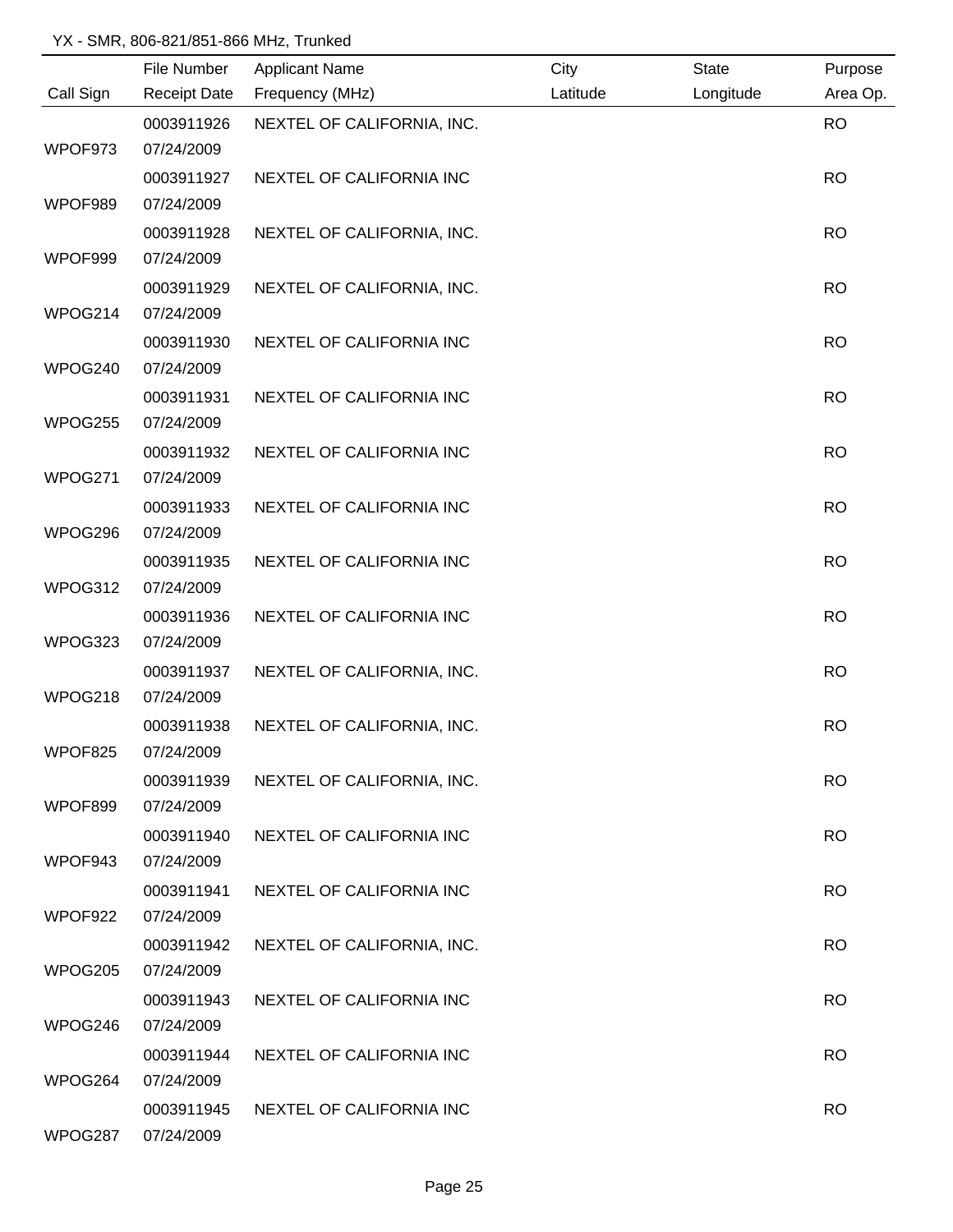|           | File Number         | <b>Applicant Name</b>      | City     | State     | Purpose   |
|-----------|---------------------|----------------------------|----------|-----------|-----------|
| Call Sign | <b>Receipt Date</b> | Frequency (MHz)            | Latitude | Longitude | Area Op.  |
|           | 0003911946          | NEXTEL OF CALIFORNIA INC   |          |           | <b>RO</b> |
| WPOG305   | 07/24/2009          |                            |          |           |           |
|           | 0003911947          | NEXTEL OF CALIFORNIA, INC. |          |           | <b>RO</b> |
| WPOG329   | 07/24/2009          |                            |          |           |           |
|           | 0003911948          | NEXTEL OF CALIFORNIA INC   |          |           | <b>RO</b> |
| WPOF914   | 07/24/2009          |                            |          |           |           |
|           | 0003911950          | NEXTEL OF CALIFORNIA INC   |          |           | <b>RO</b> |
| WPOF927   | 07/24/2009          |                            |          |           |           |
|           | 0003911951          | NEXTEL OF CALIFORNIA INC   |          |           | <b>RO</b> |
| WPOF905   | 07/24/2009          |                            |          |           |           |
|           | 0003911952          | NEXTEL OF CALIFORNIA INC   |          |           | <b>RO</b> |
| WPOF919   | 07/24/2009          |                            |          |           |           |
|           | 0003911953          | NEXTEL OF CALIFORNIA INC   |          |           | <b>RO</b> |
| WPOF988   | 07/24/2009          |                            |          |           |           |
|           | 0003911954          | NEXTEL OF CALIFORNIA INC   |          |           | <b>RO</b> |
| WPOG202   | 07/24/2009          |                            |          |           |           |
|           | 0003911955          | NEXTEL OF CALIFORNIA, INC. |          |           | <b>RO</b> |
| WPOG229   | 07/24/2009          |                            |          |           |           |
|           | 0003911956          | NEXTEL OF CALIFORNIA INC   |          |           | <b>RO</b> |
| WPOG241   | 07/24/2009          |                            |          |           |           |
|           | 0003911957          | NEXTEL OF CALIFORNIA INC   |          |           | <b>RO</b> |
| WPOG242   | 07/24/2009          |                            |          |           |           |
|           | 0003911958          | NEXTEL OF CALIFORNIA INC   |          |           | <b>RO</b> |
| WPOG245   | 07/24/2009          |                            |          |           |           |
|           | 0003911959          | NEXTEL OF CALIFORNIA INC   |          |           | <b>RO</b> |
| WPOG247   | 07/24/2009          |                            |          |           |           |
|           | 0003911960          | NEXTEL OF CALIFORNIA INC   |          |           | <b>RO</b> |
| WPOG250   | 07/24/2009          |                            |          |           |           |
|           | 0003911961          | NEXTEL OF CALIFORNIA INC   |          |           | <b>RO</b> |
| WPOG251   | 07/24/2009          |                            |          |           |           |
|           | 0003911962          | NEXTEL OF CALIFORNIA INC   |          |           | <b>RO</b> |
| WPOG252   | 07/24/2009          |                            |          |           |           |
|           | 0003911963          | NEXTEL OF CALIFORNIA INC   |          |           | <b>RO</b> |
| WPOG253   | 07/24/2009          |                            |          |           |           |
|           | 0003911964          | NEXTEL OF CALIFORNIA, INC. |          |           | <b>RO</b> |
| WPOG256   | 07/24/2009          |                            |          |           |           |
|           | 0003911965          | NEXTEL OF CALIFORNIA INC   |          |           | <b>RO</b> |
| WPOG257   | 07/24/2009          |                            |          |           |           |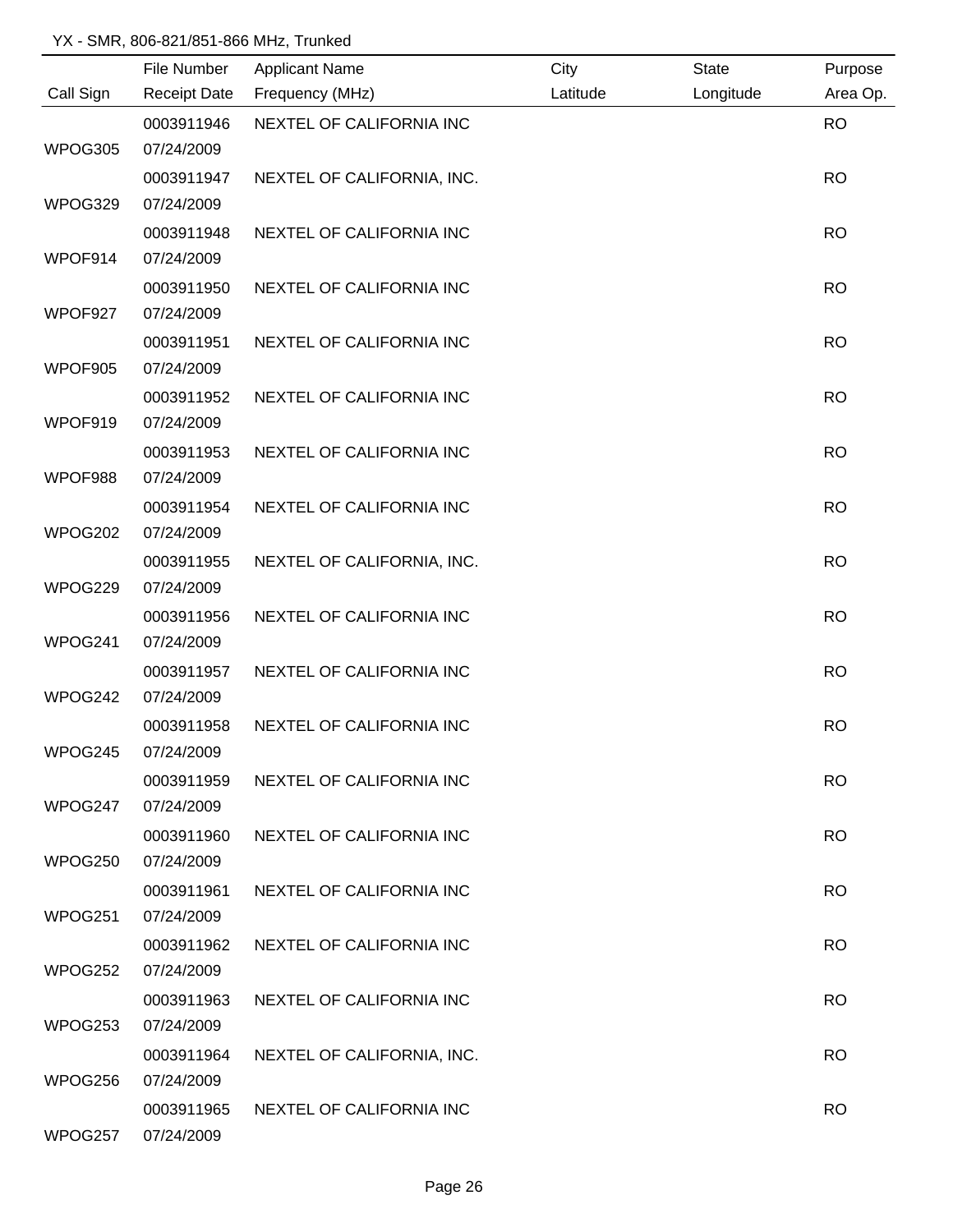|           | File Number         | <b>Applicant Name</b>      | City     | <b>State</b> | Purpose   |
|-----------|---------------------|----------------------------|----------|--------------|-----------|
| Call Sign | <b>Receipt Date</b> | Frequency (MHz)            | Latitude | Longitude    | Area Op.  |
|           | 0003911966          | NEXTEL OF CALIFORNIA INC   |          |              | <b>RO</b> |
| WPOG258   | 07/24/2009          |                            |          |              |           |
|           | 0003911967          | NEXTEL OF CALIFORNIA INC   |          |              | <b>RO</b> |
| WPOG261   | 07/24/2009          |                            |          |              |           |
|           | 0003911968          | NEXTEL OF CALIFORNIA INC   |          |              | <b>RO</b> |
| WPOG262   | 07/24/2009          |                            |          |              |           |
|           | 0003911969          | NEXTEL OF CALIFORNIA INC   |          |              | <b>RO</b> |
| WPOG263   | 07/24/2009          |                            |          |              |           |
|           | 0003911970          | NEXTEL OF CALIFORNIA INC   |          |              | <b>RO</b> |
| WPOG266   | 07/24/2009          |                            |          |              |           |
|           | 0003911971          | NEXTEL OF CALIFORNIA INC   |          |              | <b>RO</b> |
| WPOG267   | 07/24/2009          |                            |          |              |           |
|           | 0003911972          | NEXTEL OF CALIFORNIA, INC. |          |              | <b>RO</b> |
| WPOG268   | 07/24/2009          |                            |          |              |           |
|           | 0003911973          | NEXTEL OF CALIFORNIA INC   |          |              | <b>RO</b> |
| WPOG272   | 07/24/2009          |                            |          |              |           |
|           | 0003911974          | NEXTEL OF CALIFORNIA INC   |          |              | <b>RO</b> |
| WPOG274   | 07/24/2009          |                            |          |              |           |
|           | 0003911975          | NEXTEL OF CALIFORNIA INC   |          |              | <b>RO</b> |
| WPOG275   | 07/24/2009          |                            |          |              |           |
|           | 0003911976          | NEXTEL OF CALIFORNIA, INC. |          |              | <b>RO</b> |
| WPOG277   | 07/24/2009          |                            |          |              |           |
|           | 0003911977          | NEXTEL OF CALIFORNIA, INC. |          |              | <b>RO</b> |
| WPOG278   | 07/24/2009          |                            |          |              |           |
|           | 0003911978          | NEXTEL OF CALIFORNIA, INC. |          |              | <b>RO</b> |
| WPOG280   | 07/24/2009          |                            |          |              |           |
|           | 0003911979          | NEXTEL OF CALIFORNIA INC   |          |              | <b>RO</b> |
| WPOG282   | 07/24/2009          |                            |          |              |           |
|           | 0003911980          | NEXTEL OF CALIFORNIA, INC. |          |              | <b>RO</b> |
| WPOG283   | 07/24/2009          |                            |          |              |           |
|           | 0003911981          | NEXTEL OF CALIFORNIA INC   |          |              | <b>RO</b> |
| WPOG286   | 07/24/2009          |                            |          |              |           |
|           | 0003911982          | NEXTEL OF CALIFORNIA, INC. |          |              | <b>RO</b> |
| WPOG288   | 07/24/2009          |                            |          |              |           |
|           | 0003911983          | NEXTEL OF CALIFORNIA INC   |          |              | <b>RO</b> |
| WPOG291   | 07/24/2009          |                            |          |              |           |
|           | 0003911984          | NEXTEL OF CALIFORNIA, INC. |          |              | <b>RO</b> |
| WPOG292   | 07/24/2009          |                            |          |              |           |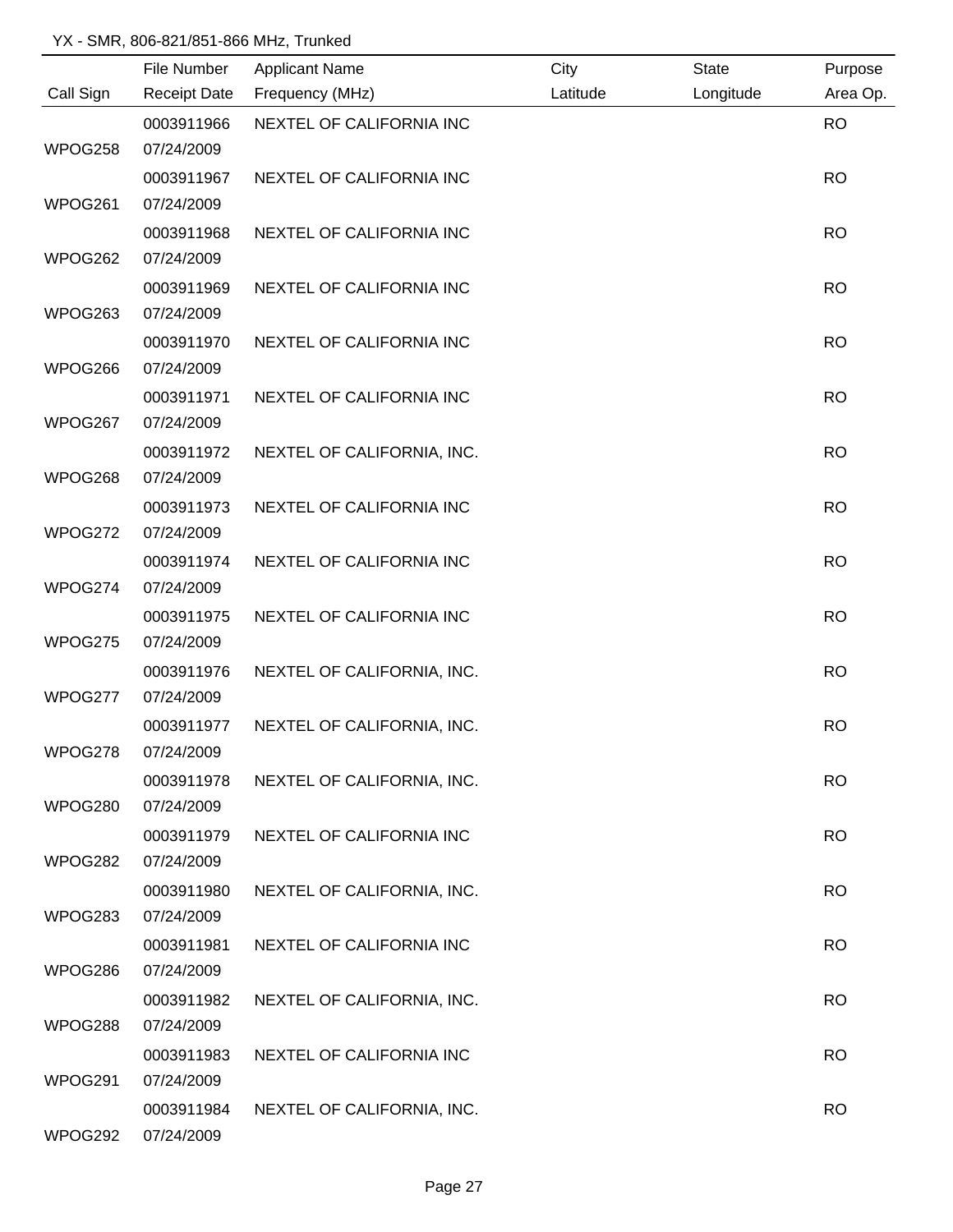|           | File Number         | <b>Applicant Name</b>      | City     | <b>State</b> | Purpose   |
|-----------|---------------------|----------------------------|----------|--------------|-----------|
| Call Sign | <b>Receipt Date</b> | Frequency (MHz)            | Latitude | Longitude    | Area Op.  |
|           | 0003911985          | NEXTEL OF CALIFORNIA INC   |          |              | <b>RO</b> |
| WPOG293   | 07/24/2009          |                            |          |              |           |
|           | 0003911986          | NEXTEL OF CALIFORNIA INC   |          |              | <b>RO</b> |
| WPOG294   | 07/24/2009          |                            |          |              |           |
|           | 0003911987          | NEXTEL OF CALIFORNIA INC   |          |              | <b>RO</b> |
| WPOG297   | 07/24/2009          |                            |          |              |           |
|           | 0003911988          | NEXTEL OF CALIFORNIA INC   |          |              | <b>RO</b> |
| WPOG298   | 07/24/2009          |                            |          |              |           |
|           | 0003911989          | NEXTEL OF CALIFORNIA INC   |          |              | <b>RO</b> |
| WPOF929   | 07/24/2009          |                            |          |              |           |
|           | 0003911990          | NEXTEL OF CALIFORNIA INC   |          |              | <b>RO</b> |
| WPOF931   | 07/24/2009          |                            |          |              |           |
|           | 0003911991          | NEXTEL OF CALIFORNIA INC   |          |              | <b>RO</b> |
| WPOF932   | 07/24/2009          |                            |          |              |           |
|           | 0003911992          | NEXTEL OF CALIFORNIA INC   |          |              | <b>RO</b> |
| WPOF934   | 07/24/2009          |                            |          |              |           |
|           | 0003911993          | NEXTEL OF CALIFORNIA INC   |          |              | <b>RO</b> |
| WPOF936   | 07/24/2009          |                            |          |              |           |
|           | 0003911994          | NEXTEL OF CALIFORNIA INC   |          |              | <b>RO</b> |
| WPOF938   | 07/24/2009          |                            |          |              |           |
|           | 0003911995          | NEXTEL OF CALIFORNIA INC   |          |              | <b>RO</b> |
| WPOF939   | 07/24/2009          |                            |          |              |           |
|           | 0003911996          | NEXTEL OF CALIFORNIA INC   |          |              | <b>RO</b> |
| WPOF942   | 07/24/2009          |                            |          |              |           |
|           | 0003911997          | NEXTEL OF CALIFORNIA, INC. |          |              | <b>RO</b> |
| WPOF944   | 07/24/2009          |                            |          |              |           |
|           | 0003911998          | NEXTEL OF CALIFORNIA INC   |          |              | <b>RO</b> |
| WPOF947   | 07/24/2009          |                            |          |              |           |
|           | 0003911999          | NEXTEL OF CALIFORNIA INC   |          |              | <b>RO</b> |
| WPOF948   | 07/24/2009          |                            |          |              |           |
|           | 0003912000          | NEXTEL OF CALIFORNIA INC   |          |              | <b>RO</b> |
| WPOF949   | 07/24/2009          |                            |          |              |           |
|           | 0003912001          | NEXTEL OF CALIFORNIA INC   |          |              | <b>RO</b> |
| WPOF950   | 07/24/2009          |                            |          |              |           |
|           | 0003912002          | NEXTEL OF CALIFORNIA INC   |          |              | <b>RO</b> |
| WPOF953   | 07/24/2009          |                            |          |              |           |
|           | 0003912003          | NEXTEL OF CALIFORNIA INC   |          |              | <b>RO</b> |
| WPOF954   | 07/24/2009          |                            |          |              |           |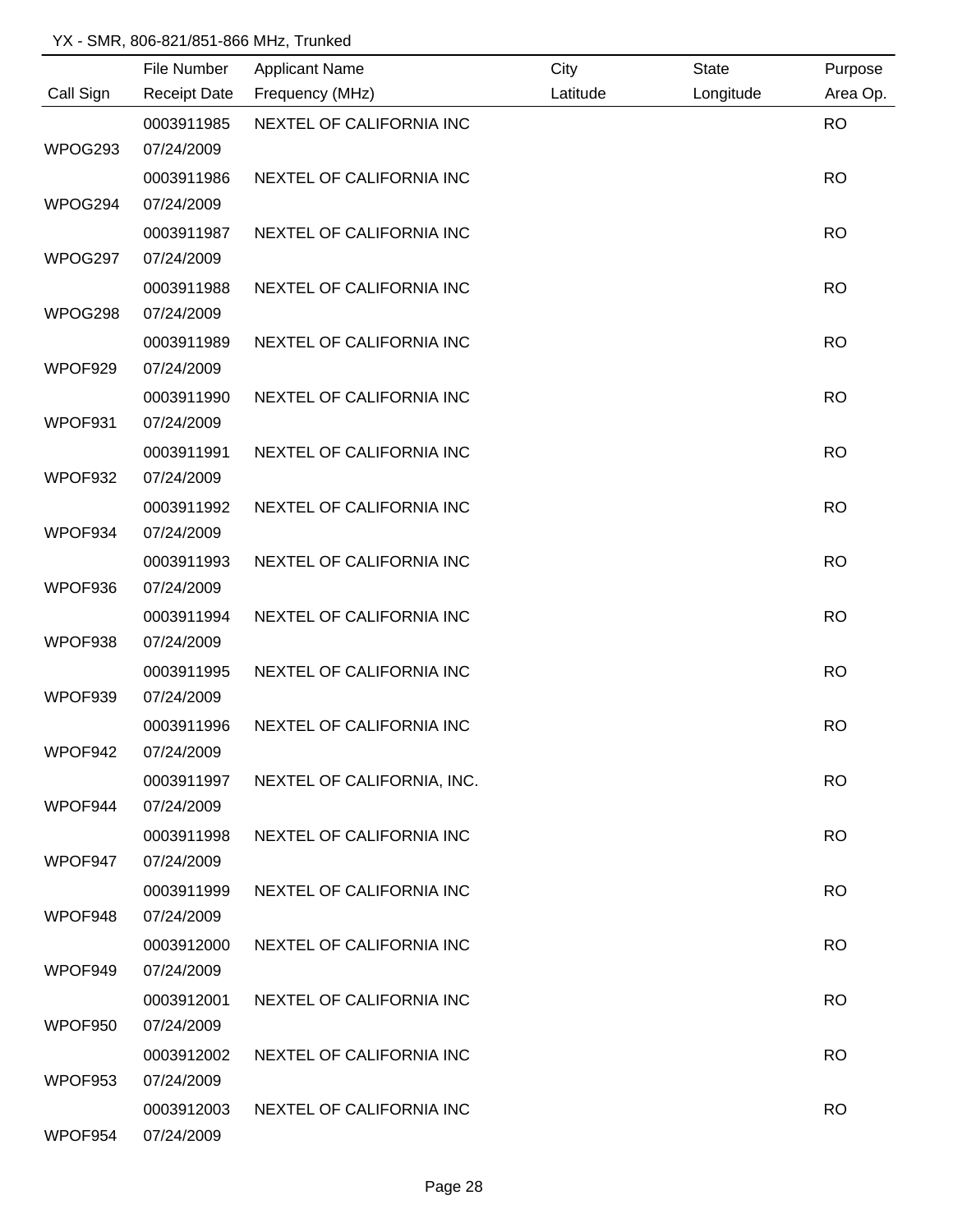|           | File Number         | <b>Applicant Name</b>      | City     | <b>State</b> | Purpose   |
|-----------|---------------------|----------------------------|----------|--------------|-----------|
| Call Sign | <b>Receipt Date</b> | Frequency (MHz)            | Latitude | Longitude    | Area Op.  |
|           | 0003912004          | NEXTEL OF CALIFORNIA INC   |          |              | <b>RO</b> |
| WPOF955   | 07/24/2009          |                            |          |              |           |
|           | 0003912005          | NEXTEL OF CALIFORNIA INC   |          |              | <b>RO</b> |
| WPOF958   | 07/24/2009          |                            |          |              |           |
|           | 0003912006          | NEXTEL OF CALIFORNIA INC   |          |              | <b>RO</b> |
| WPOF959   | 07/24/2009          |                            |          |              |           |
|           | 0003912007          | NEXTEL OF CALIFORNIA INC   |          |              | <b>RO</b> |
| WPOF960   | 07/24/2009          |                            |          |              |           |
|           | 0003912008          | NEXTEL OF CALIFORNIA INC   |          |              | <b>RO</b> |
| WPOF963   | 07/24/2009          |                            |          |              |           |
|           | 0003912009          | NEXTEL OF CALIFORNIA INC   |          |              | <b>RO</b> |
| WPOF964   | 07/24/2009          |                            |          |              |           |
|           | 0003912010          | NEXTEL OF CALIFORNIA INC   |          |              | <b>RO</b> |
| WPOF965   | 07/24/2009          |                            |          |              |           |
|           | 0003912011          | NEXTEL OF CALIFORNIA INC   |          |              | <b>RO</b> |
| WPOF907   | 07/24/2009          |                            |          |              |           |
|           | 0003912012          | NEXTEL OF CALIFORNIA INC   |          |              | <b>RO</b> |
| WPOF909   | 07/24/2009          |                            |          |              |           |
|           | 0003912013          | NEXTEL OF CALIFORNIA INC   |          |              | <b>RO</b> |
| WPOF910   | 07/24/2009          |                            |          |              |           |
|           | 0003912014          | NEXTEL OF CALIFORNIA INC   |          |              | <b>RO</b> |
| WPOF912   | 07/24/2009          |                            |          |              |           |
|           | 0003912016          | NEXTEL OF CALIFORNIA INC   |          |              | <b>RO</b> |
| WPOF913   | 07/24/2009          |                            |          |              |           |
|           | 0003912017          | NEXTEL OF CALIFORNIA INC   |          |              | <b>RO</b> |
| WPOF915   | 07/24/2009          |                            |          |              |           |
|           | 0003912018          | NEXTEL OF CALIFORNIA INC   |          |              | <b>RO</b> |
| WPOF917   | 07/24/2009          |                            |          |              |           |
|           | 0003912019          | NEXTEL OF CALIFORNIA INC   |          |              | <b>RO</b> |
| WPOF918   | 07/24/2009          |                            |          |              |           |
|           | 0003912020          | NEXTEL OF CALIFORNIA INC   |          |              | <b>RO</b> |
| WPOF921   | 07/24/2009          |                            |          |              |           |
|           | 0003912021          | NEXTEL OF CALIFORNIA INC   |          |              | <b>RO</b> |
| WPOF923   | 07/24/2009          |                            |          |              |           |
|           | 0003912022          | NEXTEL OF CALIFORNIA INC   |          |              | <b>RO</b> |
| WPOF968   | 07/24/2009          |                            |          |              |           |
|           | 0003912023          | NEXTEL OF CALIFORNIA, INC. |          |              | <b>RO</b> |
| WPOF969   | 07/24/2009          |                            |          |              |           |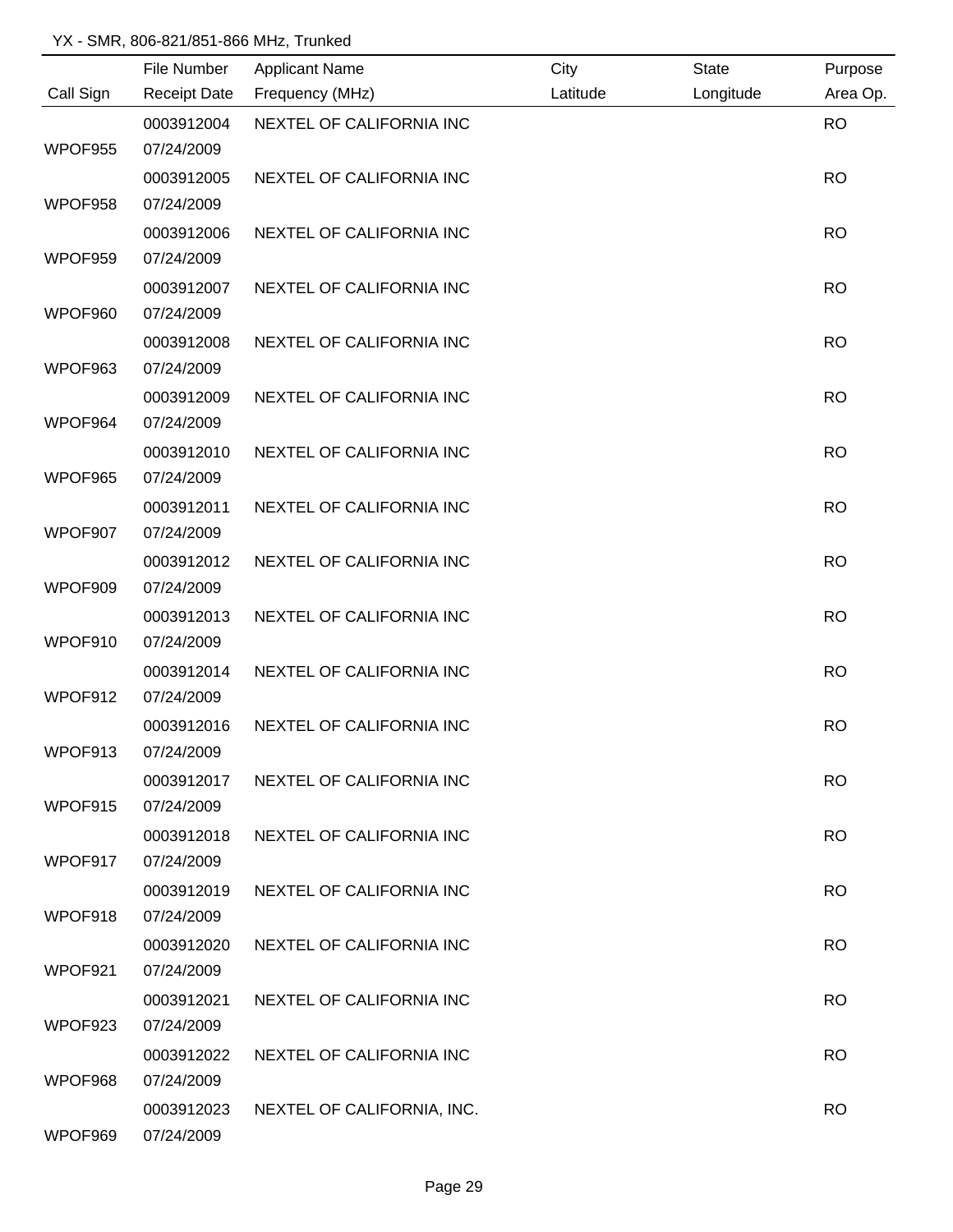|           | File Number              | <b>Applicant Name</b>      | City     | <b>State</b> | Purpose   |
|-----------|--------------------------|----------------------------|----------|--------------|-----------|
| Call Sign | <b>Receipt Date</b>      | Frequency (MHz)            | Latitude | Longitude    | Area Op.  |
|           | 0003912024               | NEXTEL OF CALIFORNIA, INC. |          |              | <b>RO</b> |
| WPOF970   | 07/24/2009               |                            |          |              |           |
|           | 0003912025               | NEXTEL OF CALIFORNIA, INC. |          |              | <b>RO</b> |
| WPOF971   | 07/24/2009               |                            |          |              |           |
|           | 0003912026               | NEXTEL OF CALIFORNIA, INC. |          |              | <b>RO</b> |
| WPOF974   | 07/24/2009               |                            |          |              |           |
|           | 0003912027               | NEXTEL OF CALIFORNIA, INC. |          |              | <b>RO</b> |
| WPOF975   | 07/24/2009               |                            |          |              |           |
|           | 0003912028               | NEXTEL OF CALIFORNIA, INC. |          |              | <b>RO</b> |
| WPOF976   | 07/24/2009               |                            |          |              |           |
|           | 0003912029               | NEXTEL OF CALIFORNIA, INC. |          |              | <b>RO</b> |
| WPOF979   | 07/24/2009               |                            |          |              |           |
|           | 0003912030               | NEXTEL OF CALIFORNIA, INC. |          |              | <b>RO</b> |
| WPOF980   | 07/24/2009               |                            |          |              |           |
|           | 0003912031               | NEXTEL OF CALIFORNIA, INC. |          |              | <b>RO</b> |
| WPOF981   | 07/24/2009               |                            |          |              |           |
|           | 0003912032               | NEXTEL OF CALIFORNIA, INC. |          |              | <b>RO</b> |
| WPOF984   | 07/24/2009               |                            |          |              |           |
|           | 0003912033               | NEXTEL OF CALIFORNIA, INC. |          |              | <b>RO</b> |
| WPOF985   | 07/24/2009               |                            |          |              |           |
|           | 0003912034               | NEXTEL OF CALIFORNIA INC   |          |              | <b>RO</b> |
| WPOF986   | 07/24/2009               |                            |          |              |           |
|           | 0003912035               | NEXTEL OF CALIFORNIA INC   |          |              | <b>RO</b> |
| WPOF990   | 07/24/2009               |                            |          |              |           |
|           | 0003912036               | NEXTEL OF CALIFORNIA, INC. |          |              | <b>RO</b> |
| WPOF992   | 07/24/2009               |                            |          |              |           |
|           | 0003912037               | NEXTEL OF CALIFORNIA, INC. |          |              | <b>RO</b> |
| WPOF993   | 07/24/2009               |                            |          |              |           |
|           | 0003912038               | NEXTEL OF CALIFORNIA, INC. |          |              | <b>RO</b> |
| WPOF995   | 07/24/2009               |                            |          |              |           |
|           | 0003912039               | NEXTEL OF CALIFORNIA, INC. |          |              | <b>RO</b> |
| WPOF996   | 07/24/2009               |                            |          |              |           |
|           | 0003912040               | NEXTEL OF CALIFORNIA, INC. |          |              | <b>RO</b> |
| WPOF998   | 07/24/2009               |                            |          |              |           |
|           | 0003912041               | NEXTEL OF CALIFORNIA, INC. |          |              | <b>RO</b> |
| WPOG200   | 07/24/2009               |                            |          |              |           |
|           |                          |                            |          |              |           |
| WPOG201   | 0003912042<br>07/24/2009 | NEXTEL OF CALIFORNIA, INC. |          |              | <b>RO</b> |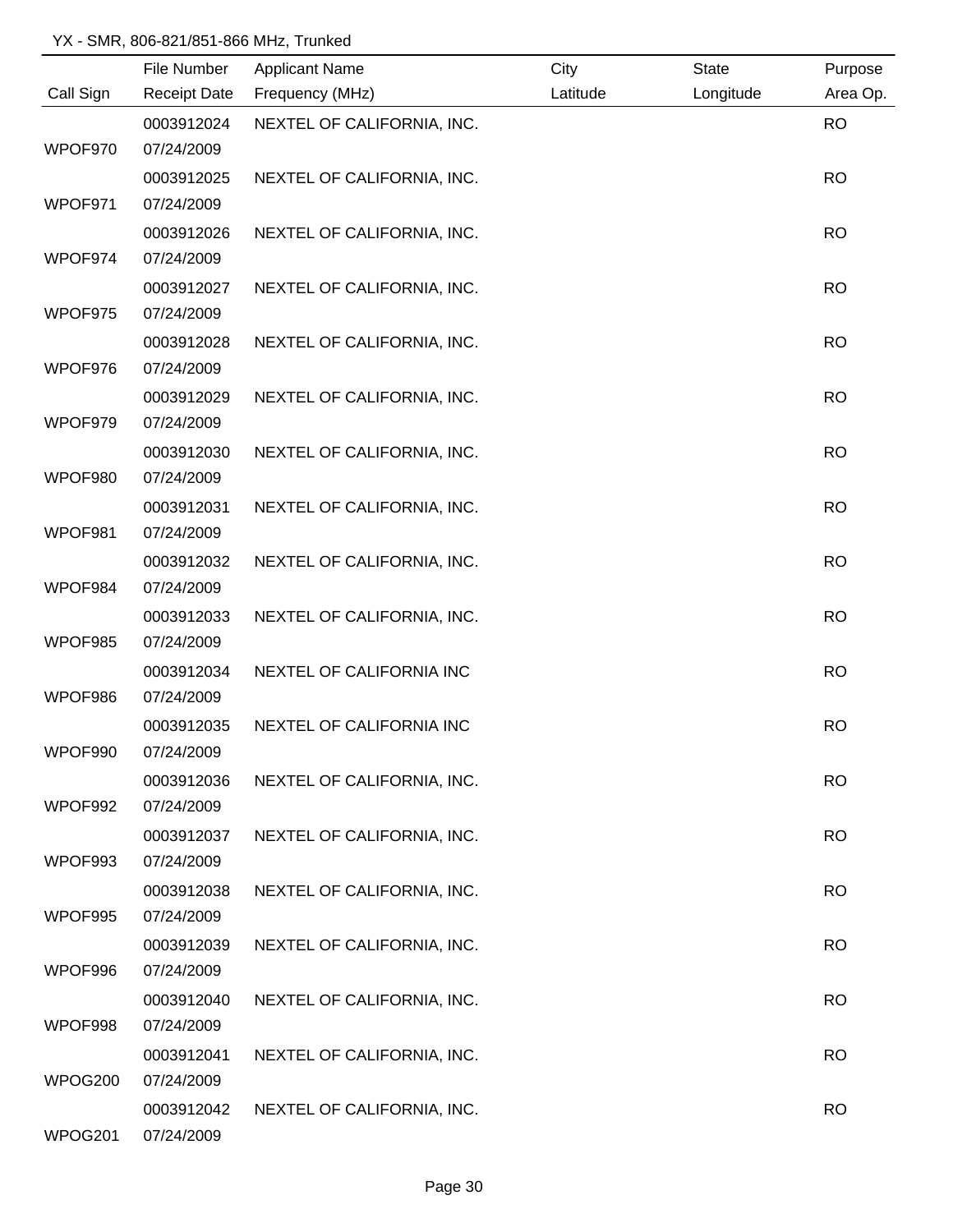|           | File Number         | <b>Applicant Name</b>      | City     | <b>State</b> | Purpose   |
|-----------|---------------------|----------------------------|----------|--------------|-----------|
| Call Sign | <b>Receipt Date</b> | Frequency (MHz)            | Latitude | Longitude    | Area Op.  |
|           | 0003912043          | NEXTEL OF CALIFORNIA INC   |          |              | <b>RO</b> |
| WPOG215   | 07/24/2009          |                            |          |              |           |
|           | 0003912044          | NEXTEL OF CALIFORNIA INC   |          |              | <b>RO</b> |
| WPOG299   | 07/24/2009          |                            |          |              |           |
|           | 0003912045          | NEXTEL OF CALIFORNIA INC   |          |              | <b>RO</b> |
| WPOG302   | 07/24/2009          |                            |          |              |           |
|           | 0003912046          | NEXTEL OF CALIFORNIA INC   |          |              | <b>RO</b> |
| WPOG303   | 07/24/2009          |                            |          |              |           |
|           | 0003912047          | NEXTEL OF CALIFORNIA INC   |          |              | <b>RO</b> |
| WPOG304   | 07/24/2009          |                            |          |              |           |
|           | 0003912048          | NEXTEL OF CALIFORNIA INC   |          |              | <b>RO</b> |
| WPOG307   | 07/24/2009          |                            |          |              |           |
|           | 0003912049          | NEXTEL OF CALIFORNIA INC   |          |              | <b>RO</b> |
| WPOG308   | 07/24/2009          |                            |          |              |           |
|           | 0003912050          | NEXTEL OF CALIFORNIA INC   |          |              | <b>RO</b> |
| WPOG309   | 07/24/2009          |                            |          |              |           |
|           | 0003912051          | NEXTEL OF CALIFORNIA INC   |          |              | <b>RO</b> |
| WPOG313   | 07/24/2009          |                            |          |              |           |
|           | 0003912052          | NEXTEL OF CALIFORNIA INC   |          |              | <b>RO</b> |
| WPOG315   | 07/24/2009          |                            |          |              |           |
|           | 0003912053          | NEXTEL OF CALIFORNIA INC   |          |              | <b>RO</b> |
| WPOG316   | 07/24/2009          |                            |          |              |           |
|           | 0003912054          | NEXTEL OF CALIFORNIA INC   |          |              | <b>RO</b> |
| WPOG318   | 07/24/2009          |                            |          |              |           |
|           | 0003912055          | NEXTEL OF CALIFORNIA INC   |          |              | <b>RO</b> |
| WPOG319   | 07/24/2009          |                            |          |              |           |
|           | 0003912056          | NEXTEL OF CALIFORNIA INC   |          |              | <b>RO</b> |
| WPOG320   | 07/24/2009          |                            |          |              |           |
|           | 0003912057          | NEXTEL OF CALIFORNIA INC   |          |              | <b>RO</b> |
| WPOG321   | 07/24/2009          |                            |          |              |           |
|           | 0003912058          | NEXTEL OF CALIFORNIA, INC. |          |              | <b>RO</b> |
| WPOF982   | 07/24/2009          |                            |          |              |           |
|           | 0003912059          | NEXTEL OF CALIFORNIA, INC. |          |              | <b>RO</b> |
| WPOE661   | 07/24/2009          |                            |          |              |           |
|           | 0003912060          | NEXTEL OF CALIFORNIA, INC. |          |              | <b>RO</b> |
| WPOF833   | 07/24/2009          |                            |          |              |           |
|           | 0003912061          | NEXTEL OF CALIFORNIA INC   |          |              | <b>RO</b> |
| WPOF933   | 07/24/2009          |                            |          |              |           |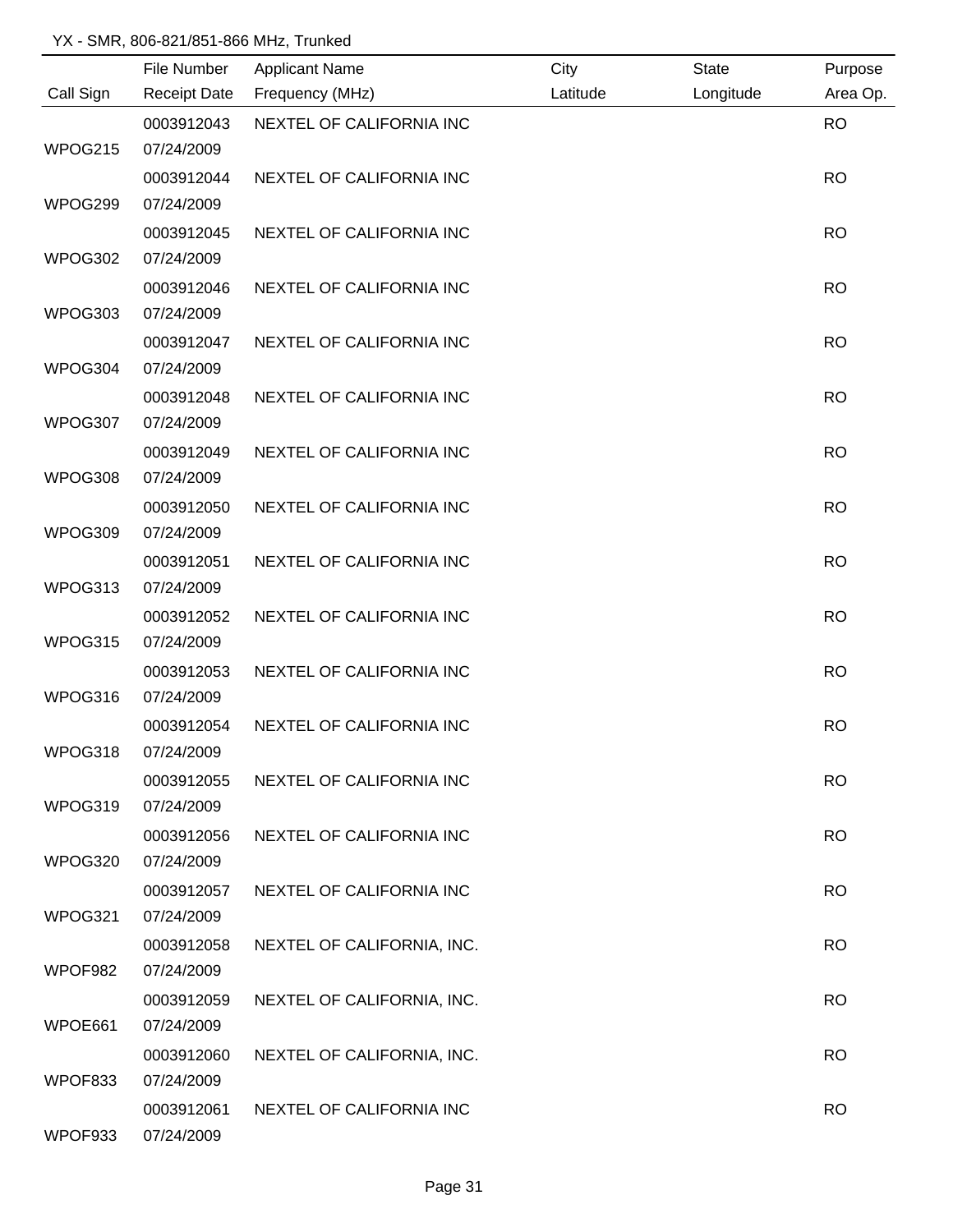|           | File Number         | <b>Applicant Name</b>      | City     | <b>State</b> | Purpose   |
|-----------|---------------------|----------------------------|----------|--------------|-----------|
| Call Sign | <b>Receipt Date</b> | Frequency (MHz)            | Latitude | Longitude    | Area Op.  |
|           | 0003912062          | NEXTEL OF CALIFORNIA INC   |          |              | <b>RO</b> |
| WPOF951   | 07/24/2009          |                            |          |              |           |
|           | 0003912063          | NEXTEL OF CALIFORNIA INC   |          |              | <b>RO</b> |
| WPOF962   | 07/24/2009          |                            |          |              |           |
|           | 0003912064          | NEXTEL OF CALIFORNIA INC   |          |              | <b>RO</b> |
| WPOF911   | 07/24/2009          |                            |          |              |           |
|           | 0003912065          | NEXTEL OF CALIFORNIA INC   |          |              | <b>RO</b> |
| WPOF920   | 07/24/2009          |                            |          |              |           |
|           | 0003912066          | NEXTEL OF CALIFORNIA, INC. |          |              | <b>RO</b> |
| WPOF972   | 07/24/2009          |                            |          |              |           |
|           | 0003912067          | NEXTEL OF CALIFORNIA, INC. |          |              | <b>RO</b> |
| WPOF983   | 07/24/2009          |                            |          |              |           |
|           | 0003912068          | NEXTEL OF CALIFORNIA, INC. |          |              | <b>RO</b> |
| WPOF994   | 07/24/2009          |                            |          |              |           |
|           | 0003912069          | NEXTEL OF CALIFORNIA, INC. |          |              | <b>RO</b> |
| WPOG203   | 07/24/2009          |                            |          |              |           |
|           | 0003912070          | NEXTEL OF CALIFORNIA, INC. |          |              | <b>RO</b> |
| WPOG224   | 07/24/2009          |                            |          |              |           |
|           | 0003912071          | NEXTEL OF CALIFORNIA INC   |          |              | <b>RO</b> |
| WPOG235   | 07/24/2009          |                            |          |              |           |
|           | 0003912072          | NEXTEL OF CALIFORNIA INC   |          |              | <b>RO</b> |
| WPOG244   | 07/24/2009          |                            |          |              |           |
|           | 0003912073          | NEXTEL OF CALIFORNIA INC   |          |              | <b>RO</b> |
| WPOG254   | 07/24/2009          |                            |          |              |           |
|           | 0003912074          | NEXTEL OF CALIFORNIA INC   |          |              | <b>RO</b> |
| WPOG265   | 07/24/2009          |                            |          |              |           |
|           | 0003912075          | NEXTEL OF CALIFORNIA INC   |          |              | <b>RO</b> |
| WPOG276   | 07/24/2009          |                            |          |              |           |
|           | 0003912076          | NEXTEL OF CALIFORNIA INC   |          |              | <b>RO</b> |
| WPOG285   | 07/24/2009          |                            |          |              |           |
|           | 0003912077          | NEXTEL OF CALIFORNIA INC   |          |              | <b>RO</b> |
| WPOG306   | 07/24/2009          |                            |          |              |           |
|           | 0003912078          | NEXTEL OF CALIFORNIA INC   |          |              | <b>RO</b> |
| WPOG317   | 07/24/2009          |                            |          |              |           |
|           | 0003912079          | NEXTEL OF CALIFORNIA INC   |          |              | <b>RO</b> |
| WPOG325   | 07/24/2009          |                            |          |              |           |
|           | 0003912080          | NEXTEL OF CALIFORNIA INC   |          |              | <b>RO</b> |
| WPOF926   | 07/24/2009          |                            |          |              |           |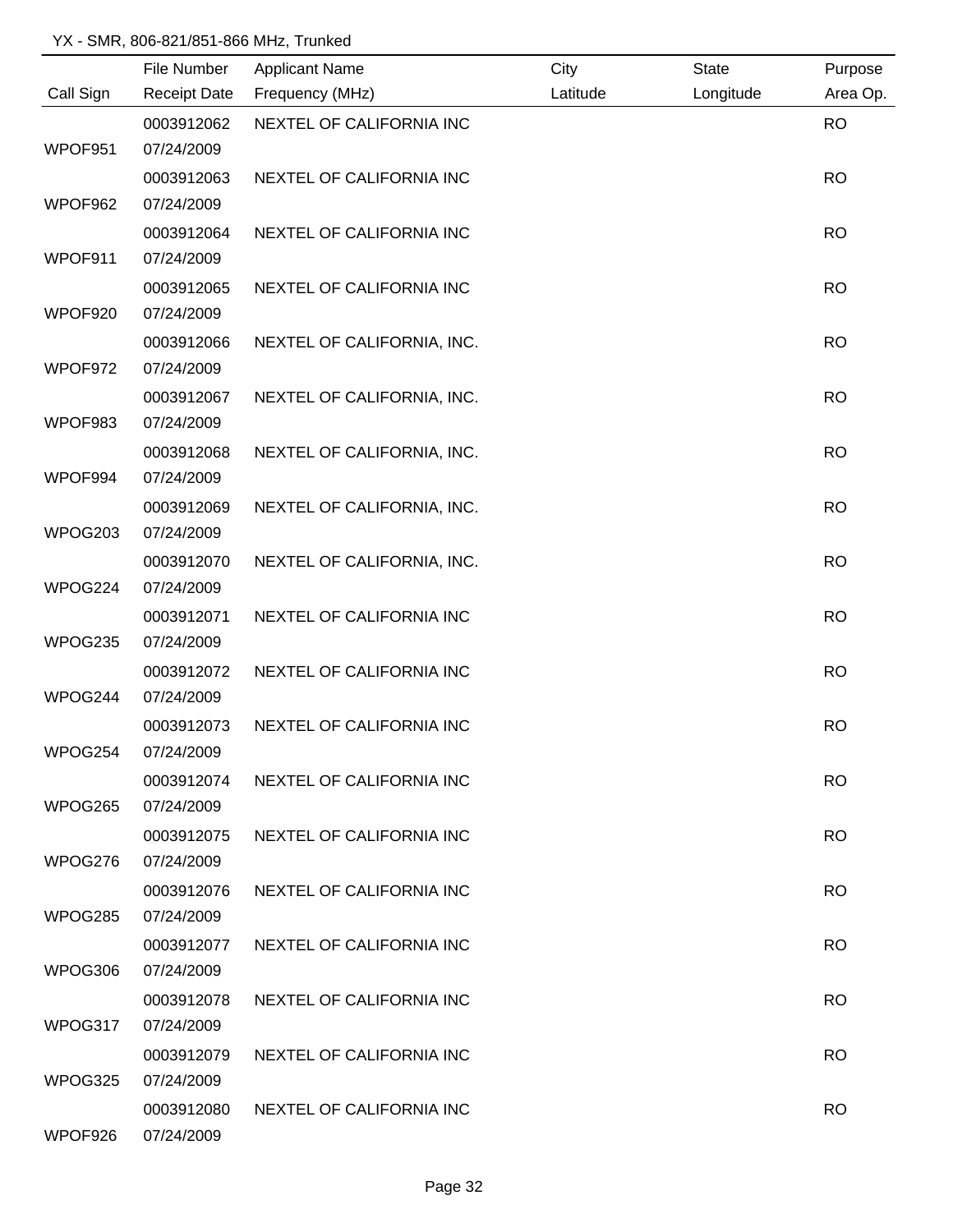|           | File Number         | <b>Applicant Name</b>      | City     | <b>State</b> | Purpose   |
|-----------|---------------------|----------------------------|----------|--------------|-----------|
| Call Sign | <b>Receipt Date</b> | Frequency (MHz)            | Latitude | Longitude    | Area Op.  |
|           | 0003912081          | NEXTEL OF CALIFORNIA, INC. |          |              | <b>RO</b> |
| WPOF966   | 07/24/2009          |                            |          |              |           |
|           | 0003912082          | NEXTEL OF CALIFORNIA INC   |          |              | <b>RO</b> |
| WPOG259   | 07/24/2009          |                            |          |              |           |
|           | 0003912083          | NEXTEL OF CALIFORNIA INC   |          |              | <b>RO</b> |
| WPOF928   | 07/24/2009          |                            |          |              |           |
|           | 0003912085          | NEXTEL OF CALIFORNIA, INC. |          |              | <b>RO</b> |
| WPOF826   | 07/24/2009          |                            |          |              |           |
|           | 0003912086          | NEXTEL OF CALIFORNIA INC   |          |              | <b>RO</b> |
| WPOF838   | 07/24/2009          |                            |          |              |           |
|           | 0003912087          | NEXTEL OF CALIFORNIA INC   |          |              | <b>RO</b> |
| WPOF930   | 07/24/2009          |                            |          |              |           |
|           | 0003912088          | NEXTEL OF CALIFORNIA, INC. |          |              | <b>RO</b> |
| WPOF946   | 07/24/2009          |                            |          |              |           |
|           | 0003912089          | NEXTEL OF CALIFORNIA INC   |          |              | <b>RO</b> |
| WPOF957   | 07/24/2009          |                            |          |              |           |
|           | 0003912090          | NEXTEL OF CALIFORNIA INC   |          |              | <b>RO</b> |
| WPOF908   | 07/24/2009          |                            |          |              |           |
|           | 0003912091          | NEXTEL OF CALIFORNIA INC   |          |              | <b>RO</b> |
| WPOF967   | 07/24/2009          |                            |          |              |           |
|           | 0003912092          | NEXTEL OF CALIFORNIA, INC. |          |              | <b>RO</b> |
| WPOF978   | 07/24/2009          |                            |          |              |           |
|           | 0003912093          | NEXTEL OF CALIFORNIA, INC. |          |              | <b>RO</b> |
| WPOF991   | 07/24/2009          |                            |          |              |           |
|           | 0003912094          | NEXTEL OF CALIFORNIA, INC. |          |              | <b>RO</b> |
| WPOG208   | 07/24/2009          |                            |          |              |           |
|           | 0003912095          | NEXTEL OF CALIFORNIA INC   |          |              | <b>RO</b> |
| WPOG219   | 07/24/2009          |                            |          |              |           |
|           | 0003912096          | NEXTEL OF CALIFORNIA INC   |          |              | <b>RO</b> |
| WPOG232   | 07/24/2009          |                            |          |              |           |
|           | 0003912097          | NEXTEL OF CALIFORNIA INC   |          |              | <b>RO</b> |
| WPOG249   | 07/24/2009          |                            |          |              |           |
|           | 0003912098          | NEXTEL OF CALIFORNIA, INC. |          |              | <b>RO</b> |
| WPOG260   | 07/24/2009          |                            |          |              |           |
|           | 0003912099          | NEXTEL OF CALIFORNIA INC   |          |              | <b>RO</b> |
| WPOG273   | 07/24/2009          |                            |          |              |           |
|           | 0003912100          | NEXTEL OF CALIFORNIA, INC. |          |              | <b>RO</b> |
| WPOG290   | 07/24/2009          |                            |          |              |           |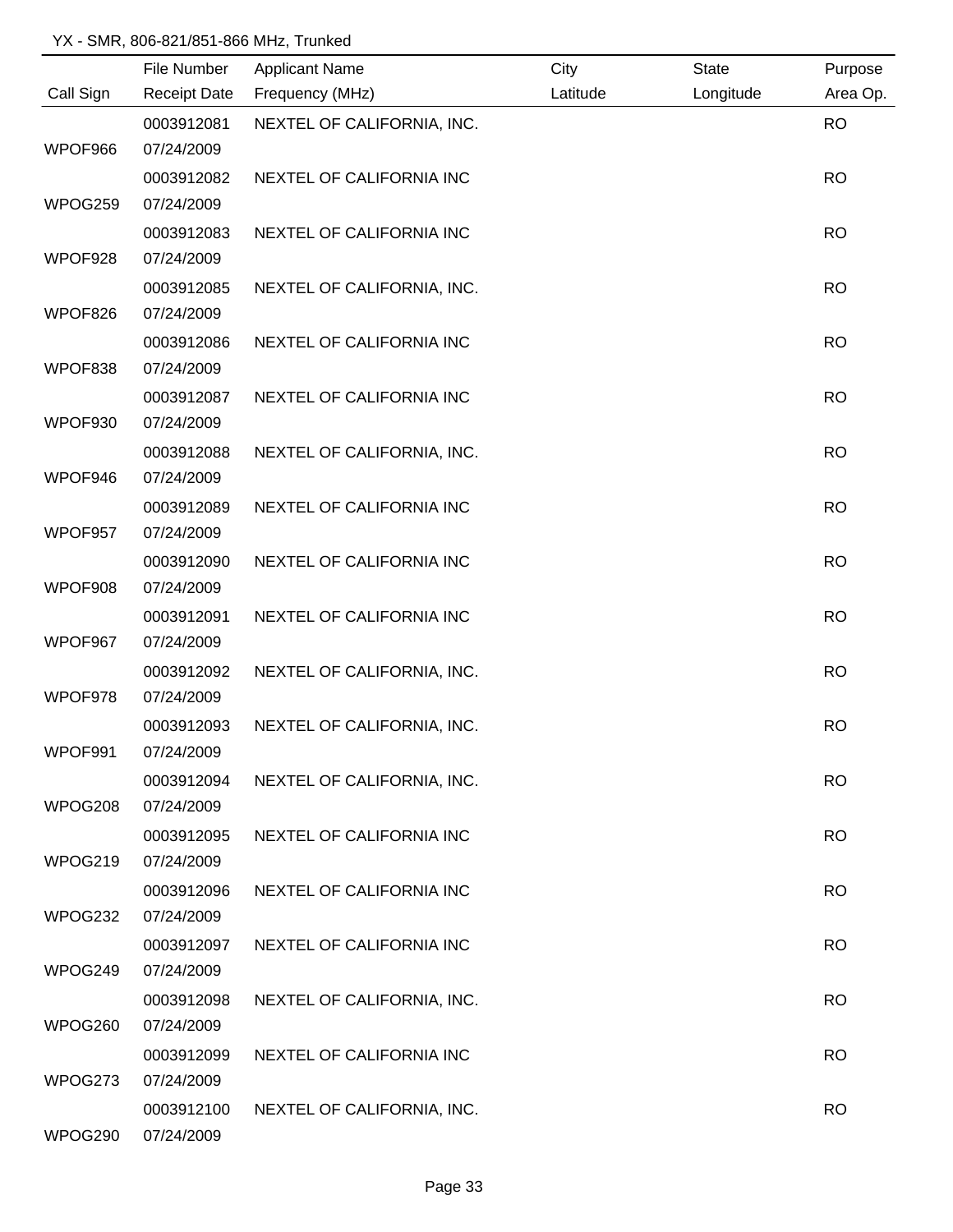|           | File Number         | <b>Applicant Name</b>      | City     | <b>State</b> | Purpose   |
|-----------|---------------------|----------------------------|----------|--------------|-----------|
| Call Sign | <b>Receipt Date</b> | Frequency (MHz)            | Latitude | Longitude    | Area Op.  |
|           | 0003912101          | NEXTEL OF CALIFORNIA INC   |          |              | <b>RO</b> |
| WPOG301   | 07/24/2009          |                            |          |              |           |
|           | 0003912102          | NEXTEL OF CALIFORNIA INC   |          |              | <b>RO</b> |
| WPOG314   | 07/24/2009          |                            |          |              |           |
|           | 0003912103          | NEXTEL OF CALIFORNIA, INC. |          |              | <b>RO</b> |
| WPOG330   | 07/24/2009          |                            |          |              |           |
|           | 0003912104          | NEXTEL OF CALIFORNIA INC   |          |              | <b>RO</b> |
| WPOF904   | 07/24/2009          |                            |          |              |           |
|           | 0003912105          | NEXTEL OF CALIFORNIA, INC. |          |              | <b>RO</b> |
| WPOG207   | 07/24/2009          |                            |          |              |           |
|           | 0003912106          | NEXTEL OF CALIFORNIA INC   |          |              | <b>RO</b> |
| WPOG279   | 07/24/2009          |                            |          |              |           |
|           | 0003912107          | NEXTEL OF CALIFORNIA INC   |          |              | <b>RO</b> |
| WPOF916   | 07/24/2009          |                            |          |              |           |
|           | 0003912108          | NEXTEL OF CALIFORNIA INC   |          |              | <b>RO</b> |
| WPOG281   | 07/24/2009          |                            |          |              |           |
|           | 0003912109          | NEXTEL OF CALIFORNIA INC   |          |              | <b>RO</b> |
| WPOF961   | 07/24/2009          |                            |          |              |           |
|           | 0003912110          | NEXTEL OF CALIFORNIA, INC. |          |              | <b>RO</b> |
| WPOG223   | 07/24/2009          |                            |          |              |           |
|           | 0003912111          | NEXTEL OF CALIFORNIA INC   |          |              | <b>RO</b> |
| WPOF940   | 07/24/2009          |                            |          |              |           |
|           | 0003912112          | NEXTEL OF CALIFORNIA INC   |          |              | <b>RO</b> |
| WPOG284   | 07/24/2009          |                            |          |              |           |
|           | 0003912113          | NEXTEL OF CALIFORNIA, INC. |          |              | <b>RO</b> |
| WPOF900   | 07/24/2009          |                            |          |              |           |
|           | 0003912114          | NEXTEL OF CALIFORNIA INC   |          |              | <b>RO</b> |
| WPOF941   | 07/24/2009          |                            |          |              |           |
|           | 0003912115          | NEXTEL OF CALIFORNIA, INC. |          |              | <b>RO</b> |
| WPOG213   | 07/24/2009          |                            |          |              |           |
|           | 0003912117          | NEXTEL OF CALIFORNIA INC   |          |              | <b>RO</b> |
| WPOG295   | 07/24/2009          |                            |          |              |           |
|           | 0003912118          | NEXTEL OF CALIFORNIA INC   |          |              | <b>RO</b> |
| WPOG230   | 07/24/2009          |                            |          |              |           |
|           | 0003912119          | NEXTEL OF CALIFORNIA INC   |          |              | <b>RO</b> |
| WPOG237   | 07/24/2009          |                            |          |              |           |
|           | 0003912120          | NEXTEL OF CALIFORNIA INC   |          |              | <b>RO</b> |
| WPOG239   | 07/24/2009          |                            |          |              |           |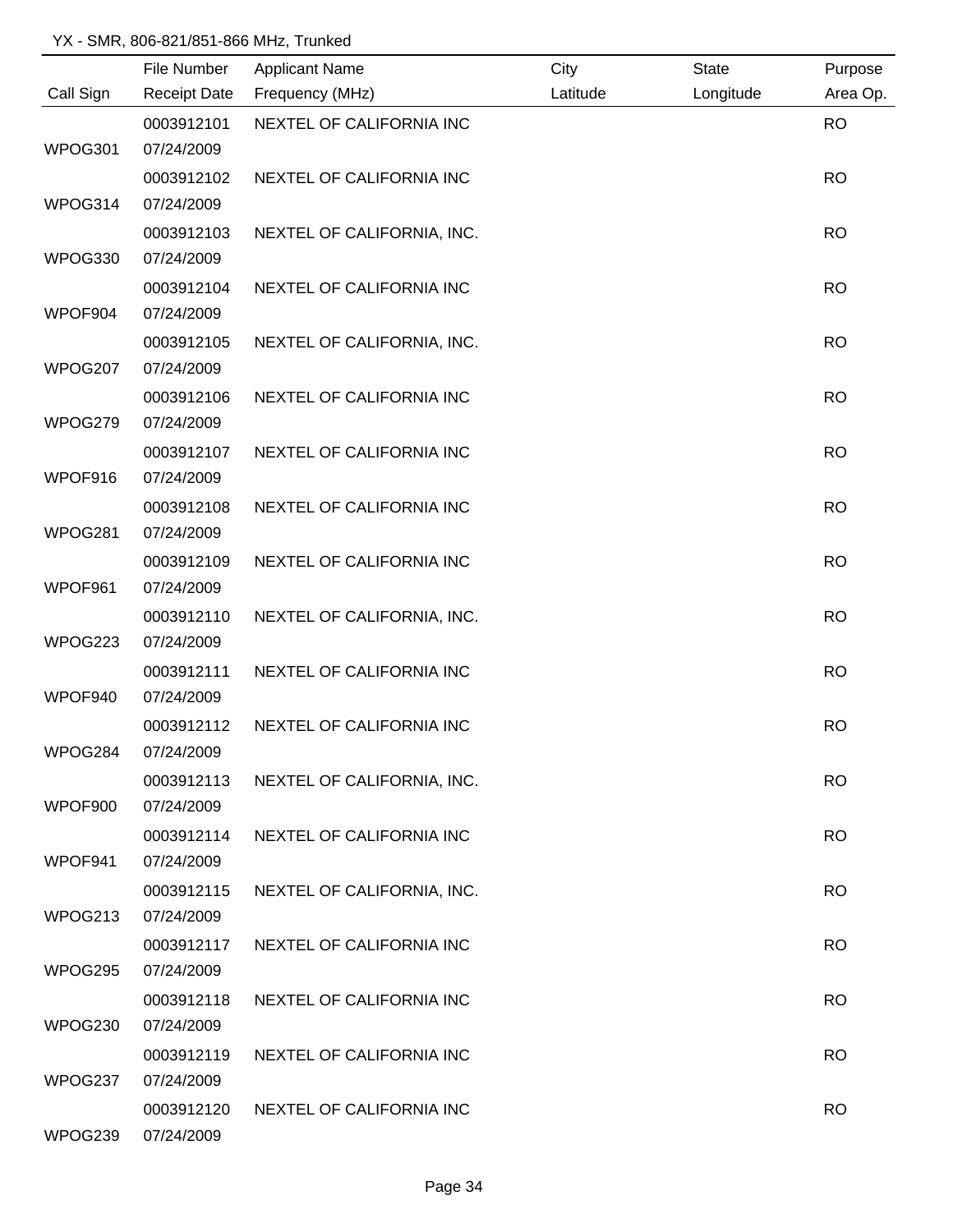|               | File Number         | <b>Applicant Name</b>            | City     | <b>State</b> | Purpose   |
|---------------|---------------------|----------------------------------|----------|--------------|-----------|
| Call Sign     | <b>Receipt Date</b> | Frequency (MHz)                  | Latitude | Longitude    | Area Op.  |
|               | 0003912132          | NEXTEL OF NEW YORK, INC.         |          |              | <b>RO</b> |
| <b>WZC792</b> | 07/24/2009          |                                  |          |              |           |
|               | 0003912133          | NEXTEL OF NEW YORK INC           |          |              | <b>RO</b> |
| <b>WYA664</b> | 07/24/2009          |                                  |          |              |           |
|               | 0003912134          | NEXTEL OF NEW YORK INC           |          |              | <b>RO</b> |
| <b>WYA671</b> | 07/24/2009          |                                  |          |              |           |
|               | 0003912145          | NEXTEL OF TEXAS INC DBA NEXTEL C |          |              | <b>RO</b> |
| WPOF625       | 07/24/2009          |                                  |          |              |           |
|               | 0003912146          | NEXTEL OF TEXAS INC DBA NEXTEL C |          |              | <b>RO</b> |
| WPOF627       | 07/24/2009          |                                  |          |              |           |
|               | 0003912147          | NEXTEL OF TEXAS, INC.            |          |              | <b>RO</b> |
| WPOF586       | 07/24/2009          |                                  |          |              |           |
|               | 0003912148          | NEXTEL OF TEXAS, INC.            |          |              | <b>RO</b> |
| WPOF587       | 07/24/2009          |                                  |          |              |           |
|               | 0003912149          | NEXTEL OF TEXAS, INC.            |          |              | <b>RO</b> |
| WPOF588       | 07/24/2009          |                                  |          |              |           |
|               | 0003912150          | NEXTEL OF TEXAS, INC.            |          |              | <b>RO</b> |
| WPOF591       | 07/24/2009          |                                  |          |              |           |
|               | 0003912151          | NEXTEL OF TEXAS, INC.            |          |              | <b>RO</b> |
| WPOF592       | 07/24/2009          |                                  |          |              |           |
|               | 0003912152          | NEXTEL OF TEXAS, INC.            |          |              | <b>RO</b> |
| WPOF593       | 07/24/2009          |                                  |          |              |           |
|               | 0003912153          | NEXTEL OF TEXAS, INC.            |          |              | <b>RO</b> |
| WPOF596       | 07/24/2009          |                                  |          |              |           |
|               | 0003912154          | NEXTEL OF TEXAS, INC.            |          |              | <b>RO</b> |
| WPOF597       | 07/24/2009          |                                  |          |              |           |
|               | 0003912155          | NEXTEL OF TEXAS, INC.            |          |              | <b>RO</b> |
| WPOF598       | 07/24/2009          |                                  |          |              |           |
|               | 0003912156          | NEXTEL OF TEXAS, INC.            |          |              | <b>RO</b> |
| WPOF601       | 07/24/2009          |                                  |          |              |           |
|               | 0003912157          | NEXTEL OF TEXAS, INC.            |          |              | <b>RO</b> |
| WPOF602       | 07/24/2009          |                                  |          |              |           |
|               | 0003912158          | NEXTEL OF TEXAS INC DBA NEXTEL C |          |              | <b>RO</b> |
| WPOF607       | 07/24/2009          |                                  |          |              |           |
|               | 0003912159          | NEXTEL OF TEXAS, INC.            |          |              | <b>RO</b> |
| WPOF611       | 07/24/2009          |                                  |          |              |           |
|               | 0003912160          | NEXTEL OF TEXAS, INC.            |          |              | <b>RO</b> |
| WPOF613       | 07/24/2009          |                                  |          |              |           |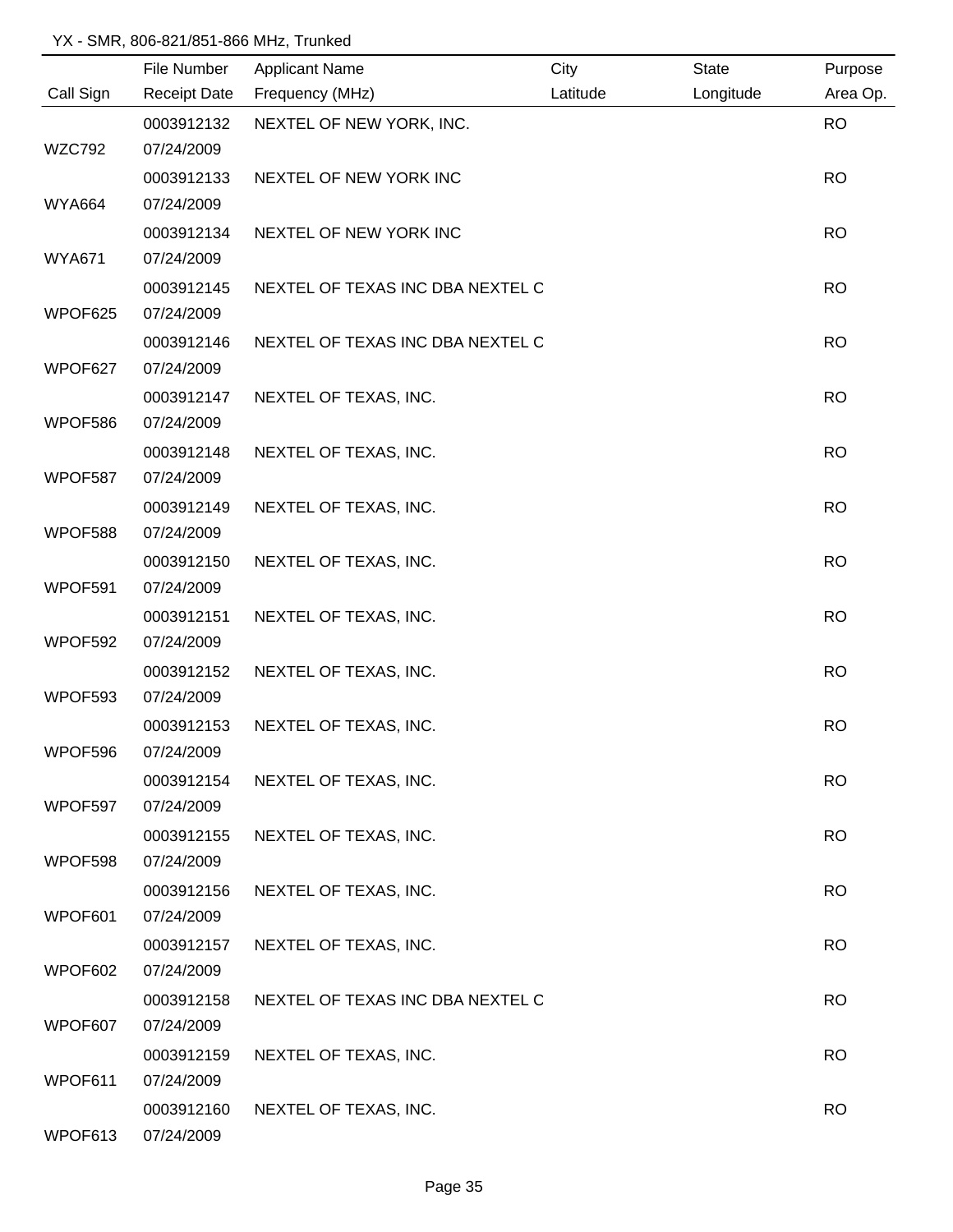|           | File Number         | <b>Applicant Name</b>            | City     | <b>State</b> | Purpose   |
|-----------|---------------------|----------------------------------|----------|--------------|-----------|
| Call Sign | <b>Receipt Date</b> | Frequency (MHz)                  | Latitude | Longitude    | Area Op.  |
|           | 0003912161          | NEXTEL OF TEXAS, INC.            |          |              | <b>RO</b> |
| WPOF614   | 07/24/2009          |                                  |          |              |           |
|           | 0003912162          | NEXTEL OF TEXAS, INC.            |          |              | <b>RO</b> |
| WPOF616   | 07/24/2009          |                                  |          |              |           |
|           | 0003912163          | NEXTEL OF TEXAS, INC.            |          |              | <b>RO</b> |
| WPOF617   | 07/24/2009          |                                  |          |              |           |
|           | 0003912164          | NEXTEL OF TEXAS INC DBA NEXTEL C |          |              | <b>RO</b> |
| WPOF619   | 07/24/2009          |                                  |          |              |           |
|           | 0003912165          | NEXTEL OF TEXAS, INC.            |          |              | <b>RO</b> |
| WPOF621   | 07/24/2009          |                                  |          |              |           |
|           | 0003912166          | NEXTEL OF TEXAS INC DBA NEXTEL C |          |              | <b>RO</b> |
| WPOF532   | 07/24/2009          |                                  |          |              |           |
|           | 0003912167          | NEXTEL OF TEXAS, INC.            |          |              | <b>RO</b> |
| WPOF639   | 07/24/2009          |                                  |          |              |           |
|           | 0003912168          | NEXTEL OF TEXAS, INC.            |          |              | <b>RO</b> |
| WPOF647   | 07/24/2009          |                                  |          |              |           |
|           | 0003912169          | NEXTEL OF TEXAS, INC.            |          |              | <b>RO</b> |
| WPOF657   | 07/24/2009          |                                  |          |              |           |
|           | 0003912170          | NEXTEL OF TEXAS, INC.            |          |              | <b>RO</b> |
| WPOF667   | 07/24/2009          |                                  |          |              |           |
|           | 0003912171          | NEXTEL OF TEXAS, INC.            |          |              | <b>RO</b> |
| WPOF679   | 07/24/2009          |                                  |          |              |           |
|           | 0003912172          | NEXTEL OF TEXAS, INC.            |          |              | <b>RO</b> |
| WPOF699   | 07/24/2009          |                                  |          |              |           |
|           | 0003912173          | NEXTEL OF TEXAS, INC. DBA NEXTEL |          |              | <b>RO</b> |
| WPOF709   | 07/24/2009          |                                  |          |              |           |
|           | 0003912174          | NEXTEL OF TEXAS, INC.            |          |              | <b>RO</b> |
| WPOF733   | 07/24/2009          |                                  |          |              |           |
|           | 0003912175          | NEXTEL OF TEXAS, INC. DBA NEXTEL |          |              | <b>RO</b> |
| WPOF744   | 07/24/2009          |                                  |          |              |           |
|           | 0003912176          | NEXTEL OF TEXAS, INC.            |          |              | <b>RO</b> |
| WPOF683   | 07/24/2009          |                                  |          |              |           |
|           | 0003912177          | NEXTEL OF TEXAS, INC.            |          |              | <b>RO</b> |
| WPOF686   | 07/24/2009          |                                  |          |              |           |
|           | 0003912178          | NEXTEL OF TEXAS, INC.            |          |              | <b>RO</b> |
| WPOF687   | 07/24/2009          |                                  |          |              |           |
|           | 0003912179          | NEXTEL OF TEXAS, INC.            |          |              | <b>RO</b> |
| WPOF688   | 07/24/2009          |                                  |          |              |           |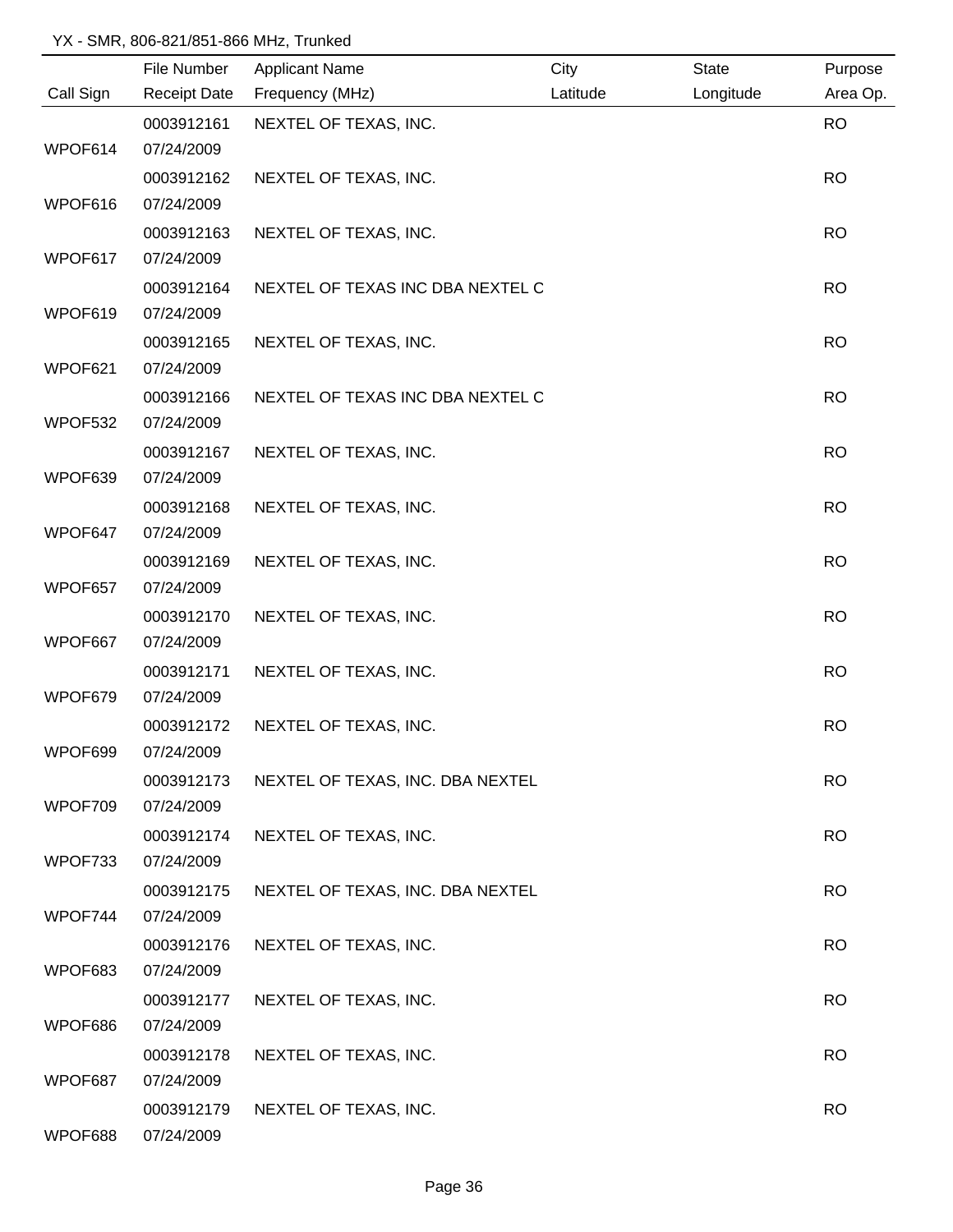|           | File Number         | <b>Applicant Name</b>            | City     | <b>State</b> | Purpose   |
|-----------|---------------------|----------------------------------|----------|--------------|-----------|
| Call Sign | <b>Receipt Date</b> | Frequency (MHz)                  | Latitude | Longitude    | Area Op.  |
|           | 0003912180          | NEXTEL OF TEXAS, INC.            |          |              | <b>RO</b> |
| WPOF692   | 07/24/2009          |                                  |          |              |           |
|           | 0003912181          | NEXTEL OF TEXAS, INC.            |          |              | <b>RO</b> |
| WPOF694   | 07/24/2009          |                                  |          |              |           |
|           | 0003912182          | NEXTEL OF TEXAS, INC.            |          |              | <b>RO</b> |
| WPOF695   | 07/24/2009          |                                  |          |              |           |
|           | 0003912183          | NEXTEL OF TEXAS, INC.            |          |              | <b>RO</b> |
| WPOF697   | 07/24/2009          |                                  |          |              |           |
|           | 0003912184          | NEXTEL OF TEXAS, INC.            |          |              | <b>RO</b> |
| WPOF698   | 07/24/2009          |                                  |          |              |           |
|           | 0003912185          | NEXTEL OF TEXAS, INC.            |          |              | <b>RO</b> |
| WPOF700   | 07/24/2009          |                                  |          |              |           |
|           | 0003912186          | NEXTEL OF TEXAS, INC.            |          |              | <b>RO</b> |
| WPOF702   | 07/24/2009          |                                  |          |              |           |
|           | 0003912187          | NEXTEL OF TEXAS, INC.            |          |              | <b>RO</b> |
| WPOF703   | 07/24/2009          |                                  |          |              |           |
|           | 0003912188          | NEXTEL OF TEXAS INC DBA NEXTEL C |          |              | <b>RO</b> |
| WPOF544   | 07/24/2009          |                                  |          |              |           |
|           | 0003912189          | NEXTEL OF TEXAS, INC.            |          |              | <b>RO</b> |
| WPOF546   | 07/24/2009          |                                  |          |              |           |
|           | 0003912190          | NEXTEL OF TEXAS, INC.            |          |              | <b>RO</b> |
| WPOF549   | 07/24/2009          |                                  |          |              |           |
|           | 0003912191          | NEXTEL OF TEXAS, INC.            |          |              | <b>RO</b> |
| WPOF550   | 07/24/2009          |                                  |          |              |           |
|           | 0003912192          | NEXTEL OF TEXAS INC DBA NEXTEL C |          |              | <b>RO</b> |
| WPOF551   | 07/24/2009          |                                  |          |              |           |
|           | 0003912193          | NEXTEL OF TEXAS INC DBA NEXTEL C |          |              | <b>RO</b> |
| WPOF552   | 07/24/2009          |                                  |          |              |           |
|           | 0003912194          | NEXTEL OF TEXAS INC DBA NEXTEL C |          |              | <b>RO</b> |
| WPOF555   | 07/24/2009          |                                  |          |              |           |
|           | 0003912195          | NEXTEL OF TEXAS INC DBA NEXTEL C |          |              | <b>RO</b> |
| WPOF556   | 07/24/2009          |                                  |          |              |           |
|           | 0003912196          | NEXTEL OF TEXAS INC DBA NEXTEL C |          |              | <b>RO</b> |
| WPOF557   | 07/24/2009          |                                  |          |              |           |
|           | 0003912197          | NEXTEL OF TEXAS INC DBA NEXTEL C |          |              | <b>RO</b> |
| WPOF560   | 07/24/2009          |                                  |          |              |           |
|           | 0003912198          | NEXTEL OF TEXAS, INC.            |          |              | <b>RO</b> |
| WPOF561   | 07/24/2009          |                                  |          |              |           |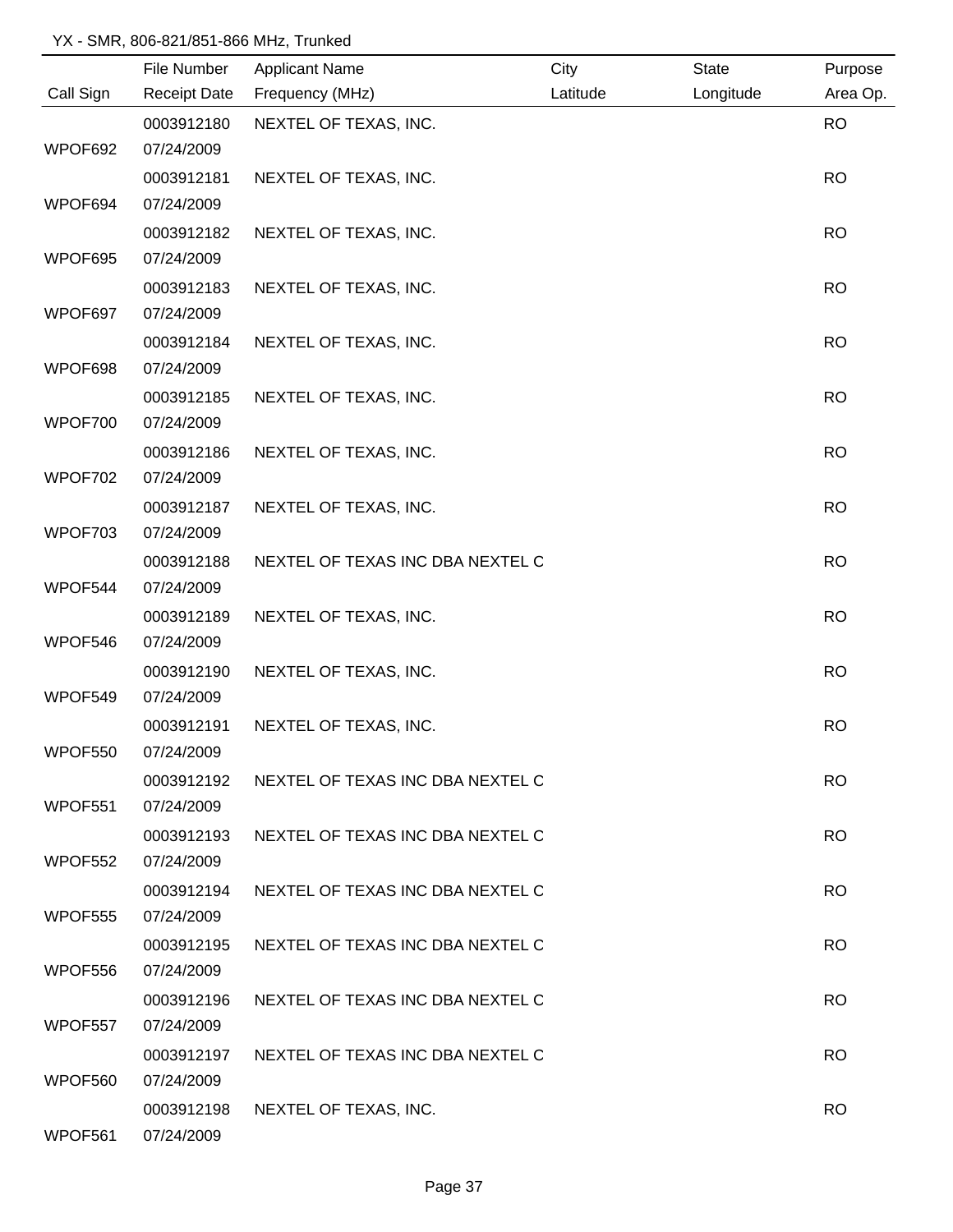|           | File Number         | <b>Applicant Name</b>            | City     | <b>State</b> | Purpose   |
|-----------|---------------------|----------------------------------|----------|--------------|-----------|
| Call Sign | <b>Receipt Date</b> | Frequency (MHz)                  | Latitude | Longitude    | Area Op.  |
|           | 0003912199          | NEXTEL OF TEXAS, INC.            |          |              | <b>RO</b> |
| WPOF562   | 07/24/2009          |                                  |          |              |           |
|           | 0003912200          | NEXTEL OF TEXAS, INC.            |          |              | <b>RO</b> |
| WPOF565   | 07/24/2009          |                                  |          |              |           |
|           | 0003912201          | NEXTEL OF TEXAS, INC.            |          |              | <b>RO</b> |
| WPOF566   | 07/24/2009          |                                  |          |              |           |
|           | 0003912202          | NEXTEL OF TEXAS, INC.            |          |              | <b>RO</b> |
| WPOF519   | 07/24/2009          |                                  |          |              |           |
|           | 0003912203          | NEXTEL OF TEXAS, INC.            |          |              | <b>RO</b> |
| WPOF523   | 07/24/2009          |                                  |          |              |           |
|           | 0003912204          | NEXTEL OF TEXAS INC DBA NEXTEL C |          |              | <b>RO</b> |
| WPOF525   | 07/24/2009          |                                  |          |              |           |
|           | 0003912205          | NEXTEL OF TEXAS INC DBA NEXTEL C |          |              | <b>RO</b> |
| WPOF526   | 07/24/2009          |                                  |          |              |           |
|           | 0003912206          | NEXTEL OF TEXAS, INC.            |          |              | <b>RO</b> |
| WPOF568   | 07/24/2009          |                                  |          |              |           |
|           | 0003912207          | NEXTEL OF TEXAS, INC.            |          |              | <b>RO</b> |
| WPOF569   | 07/24/2009          |                                  |          |              |           |
|           | 0003912208          | NEXTEL OF TEXAS, INC.            |          |              | <b>RO</b> |
| WPOF571   | 07/24/2009          |                                  |          |              |           |
|           | 0003912209          | NEXTEL OF TEXAS, INC.            |          |              | <b>RO</b> |
| WPOF576   | 07/24/2009          |                                  |          |              |           |
|           | 0003912210          | NEXTEL OF TEXAS INC DBA NEXTEL C |          |              | <b>RO</b> |
| WPOF577   | 07/24/2009          |                                  |          |              |           |
|           | 0003912211          | NEXTEL OF TEXAS, INC.            |          |              | <b>RO</b> |
| WPOF580   | 07/24/2009          |                                  |          |              |           |
|           | 0003912212          | NEXTEL OF TEXAS, INC.            |          |              | <b>RO</b> |
| WPOF582   | 07/24/2009          |                                  |          |              |           |
|           | 0003912213          | NEXTEL OF TEXAS INC DBA NEXTEL C |          |              | <b>RO</b> |
| WPOF585   | 07/24/2009          |                                  |          |              |           |
|           | 0003912214          | NEXTEL OF TEXAS, INC.            |          |              | <b>RO</b> |
| WPOF728   | 07/24/2009          |                                  |          |              |           |
|           | 0003912215          | NEXTEL OF TEXAS, INC. DBA NEXTEL |          |              | <b>RO</b> |
| WPOF755   | 07/24/2009          |                                  |          |              |           |
|           | 0003912216          | NEXTEL OF TEXAS, INC. DBA NEXTEL |          |              | <b>RO</b> |
| WPOF787   | 07/24/2009          |                                  |          |              |           |
|           | 0003912217          | NEXTEL OF TEXAS, INC.            |          |              | <b>RO</b> |
| WPOF677   | 07/24/2009          |                                  |          |              |           |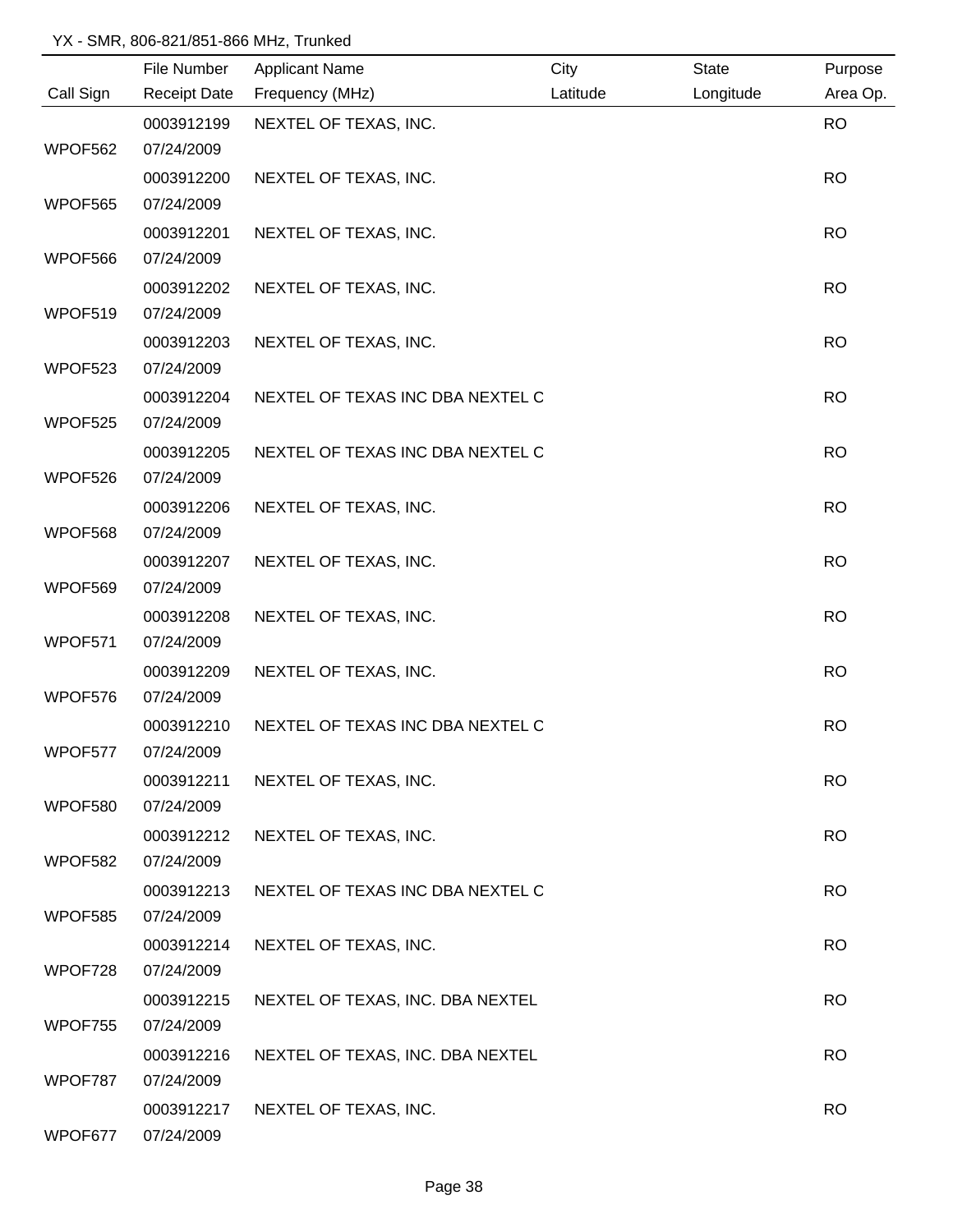|           | File Number         | <b>Applicant Name</b>            | City     | <b>State</b> | Purpose   |
|-----------|---------------------|----------------------------------|----------|--------------|-----------|
| Call Sign | <b>Receipt Date</b> | Frequency (MHz)                  | Latitude | Longitude    | Area Op.  |
|           | 0003912218          | NEXTEL OF TEXAS, INC.            |          |              | <b>RO</b> |
| WPOF678   | 07/24/2009          |                                  |          |              |           |
|           | 0003912219          | NEXTEL OF TEXAS, INC.            |          |              | <b>RO</b> |
| WPOF681   | 07/24/2009          |                                  |          |              |           |
|           | 0003912220          | NEXTEL OF TEXAS, INC.            |          |              | <b>RO</b> |
| WPOF682   | 07/24/2009          |                                  |          |              |           |
|           | 0003912221          | NEXTEL OF TEXAS, INC. DBA NEXTEL |          |              | <b>RO</b> |
| WPOF746   | 07/24/2009          |                                  |          |              |           |
|           | 0003912222          | NEXTEL OF TEXAS, INC. DBA NEXTEL |          |              | <b>RO</b> |
| WPOF747   | 07/24/2009          |                                  |          |              |           |
|           | 0003912223          | NEXTEL OF TEXAS, INC. DBA NEXTEL |          |              | <b>RO</b> |
| WPOF748   | 07/24/2009          |                                  |          |              |           |
|           | 0003912224          | NEXTEL OF TEXAS, INC. DBA NEXTEL |          |              | <b>RO</b> |
| WPOF751   | 07/24/2009          |                                  |          |              |           |
|           | 0003912225          | NEXTEL OF TEXAS, INC. DBA NEXTEL |          |              | <b>RO</b> |
| WPOF752   | 07/24/2009          |                                  |          |              |           |
|           | 0003912226          | NEXTEL OF TEXAS, INC. DBA NEXTEL |          |              | <b>RO</b> |
| WPOF753   | 07/24/2009          |                                  |          |              |           |
|           | 0003912227          | NEXTEL OF TEXAS, INC.            |          |              | <b>RO</b> |
| WPOF757   | 07/24/2009          |                                  |          |              |           |
|           | 0003912228          | NEXTEL OF TEXAS, INC.            |          |              | <b>RO</b> |
| WPOF759   | 07/24/2009          |                                  |          |              |           |
|           | 0003912229          | NEXTEL OF TEXAS, INC.            |          |              | <b>RO</b> |
| WPOF760   | 07/24/2009          |                                  |          |              |           |
|           | 0003912230          | NEXTEL OF TEXAS, INC.            |          |              | <b>RO</b> |
| WPOF762   | 07/24/2009          |                                  |          |              |           |
|           | 0003912231          | NEXTEL OF TEXAS, INC.            |          |              | <b>RO</b> |
| WPOF763   | 07/24/2009          |                                  |          |              |           |
|           | 0003912232          | NEXTEL OF TEXAS, INC.            |          |              | <b>RO</b> |
| WPOF765   | 07/24/2009          |                                  |          |              |           |
|           | 0003912233          | NEXTEL OF TEXAS, INC. DBA NEXTEL |          |              | <b>RO</b> |
| WPOF785   | 07/24/2009          |                                  |          |              |           |
|           | 0003912234          | NEXTEL OF TEXAS, INC. DBA NEXTEL |          |              | <b>RO</b> |
| WPOF786   | 07/24/2009          |                                  |          |              |           |
|           | 0003912235          | NEXTEL OF TEXAS, INC. DBA NEXTEL |          |              | <b>RO</b> |
| WPOF789   | 07/24/2009          |                                  |          |              |           |
|           | 0003912236          | NEXTEL OF TEXAS INC DBA NEXTEL C |          |              | <b>RO</b> |
| WPOF791   | 07/24/2009          |                                  |          |              |           |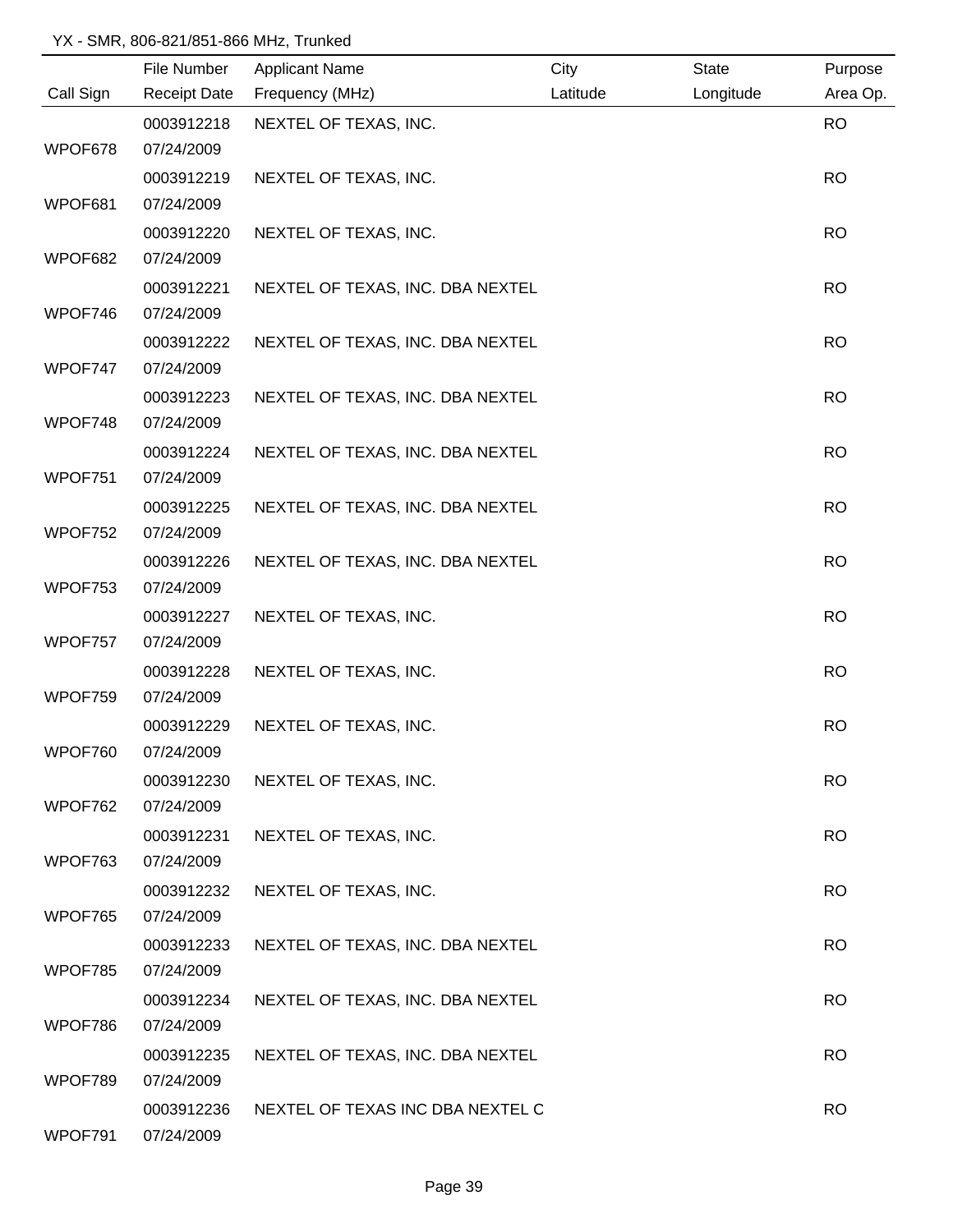|           | File Number         | <b>Applicant Name</b>            | City     | State     | Purpose   |
|-----------|---------------------|----------------------------------|----------|-----------|-----------|
| Call Sign | <b>Receipt Date</b> | Frequency (MHz)                  | Latitude | Longitude | Area Op.  |
|           | 0003912237          | NEXTEL OF TEXAS, INC.            |          |           | <b>RO</b> |
| WPOF849   | 07/24/2009          |                                  |          |           |           |
|           | 0003912238          | NEXTEL OF TEXAS, INC.            |          |           | <b>RO</b> |
| WPOF850   | 07/24/2009          |                                  |          |           |           |
|           | 0003912239          | NEXTEL OF TEXAS, INC.            |          |           | <b>RO</b> |
| WPOF851   | 07/24/2009          |                                  |          |           |           |
|           | 0003912240          | NEXTEL OF TEXAS, INC.            |          |           | <b>RO</b> |
| WPOF852   | 07/24/2009          |                                  |          |           |           |
|           | 0003912241          | NEXTEL OF TEXAS, INC.            |          |           | <b>RO</b> |
| WPOF855   | 07/24/2009          |                                  |          |           |           |
|           | 0003912242          | NEXTEL OF TEXAS, INC.            |          |           | <b>RO</b> |
| WPOF856   | 07/24/2009          |                                  |          |           |           |
|           | 0003912243          | NEXTEL OF TEXAS, INC.            |          |           | <b>RO</b> |
| WPOF857   | 07/24/2009          |                                  |          |           |           |
|           | 0003912244          | NEXTEL OF TEXAS, INC.            |          |           | <b>RO</b> |
| WPOF860   | 07/24/2009          |                                  |          |           |           |
|           | 0003912245          | NEXTEL OF TEXAS, INC.            |          |           | <b>RO</b> |
| WPOF861   | 07/24/2009          |                                  |          |           |           |
|           | 0003912246          | NEXTEL OF TEXAS, INC.            |          |           | <b>RO</b> |
| WPOF862   | 07/24/2009          |                                  |          |           |           |
|           | 0003912247          | NEXTEL OF TEXAS, INC.            |          |           | <b>RO</b> |
| WPOF865   | 07/24/2009          |                                  |          |           |           |
|           | 0003912248          | NEXTEL OF TEXAS, INC.            |          |           | <b>RO</b> |
| WPOF866   | 07/24/2009          |                                  |          |           |           |
|           | 0003912249          | NEXTEL OF TEXAS, INC.            |          |           | <b>RO</b> |
| WPOF867   | 07/24/2009          |                                  |          |           |           |
|           | 0003912250          | NEXTEL OF TEXAS, INC.            |          |           | <b>RO</b> |
| WPOF871   | 07/24/2009          |                                  |          |           |           |
|           | 0003912251          | NEXTEL OF TEXAS, INC.            |          |           | <b>RO</b> |
| WPOF873   | 07/24/2009          |                                  |          |           |           |
|           | 0003912252          | NEXTEL OF TEXAS, INC.            |          |           | <b>RO</b> |
| WPOF874   | 07/24/2009          |                                  |          |           |           |
|           | 0003912253          | NEXTEL OF TEXAS, INC. DBA NEXTEL |          |           | <b>RO</b> |
| WPOF738   | 07/24/2009          |                                  |          |           |           |
|           | 0003912254          | NEXTEL OF TEXAS, INC. DBA NEXTEL |          |           | <b>RO</b> |
| WPOF741   | 07/24/2009          |                                  |          |           |           |
|           | 0003912255          | NEXTEL OF TEXAS, INC. DBA NEXTEL |          |           | <b>RO</b> |
| WPOF742   | 07/24/2009          |                                  |          |           |           |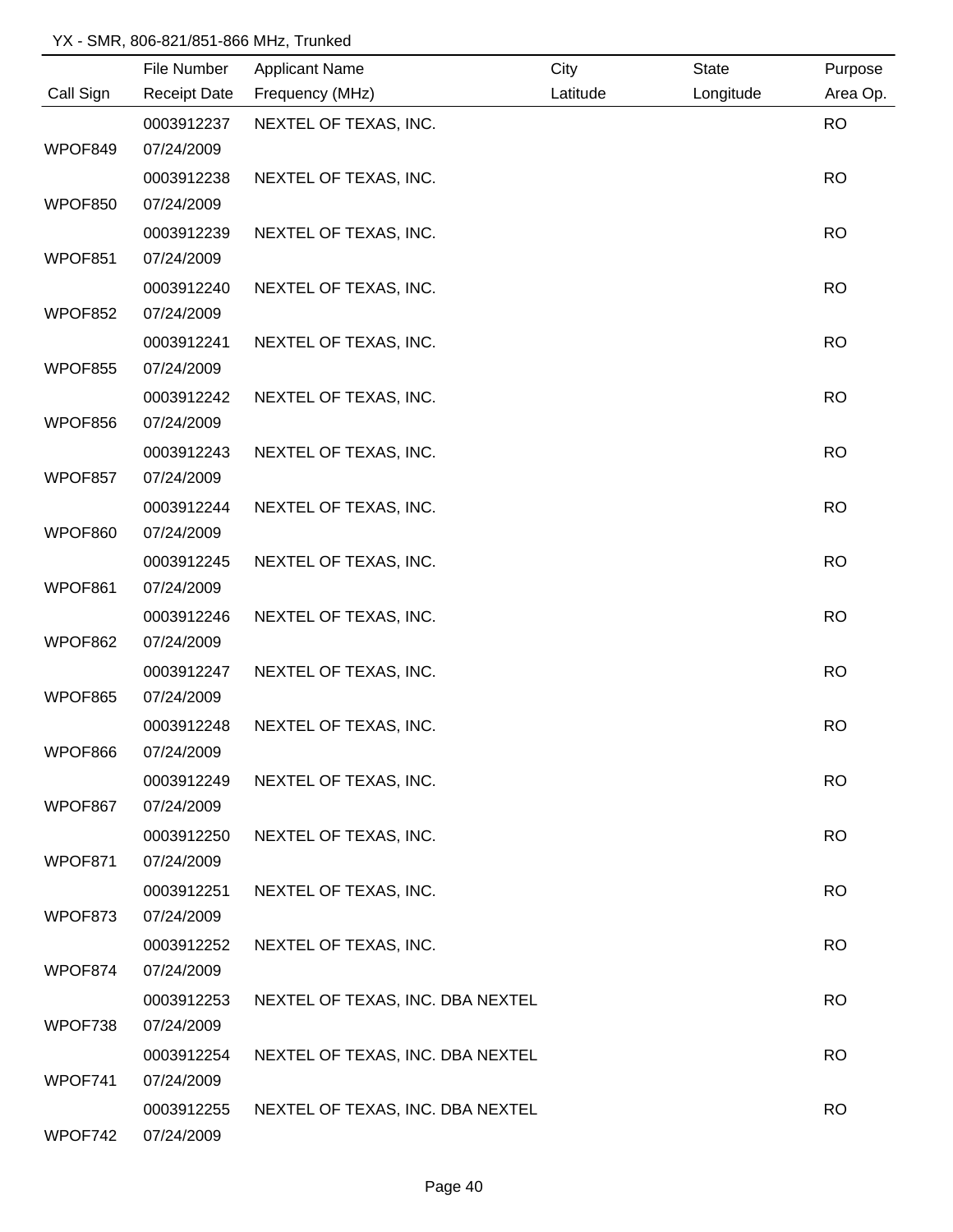|           | File Number              | <b>Applicant Name</b>            | City     | <b>State</b> | Purpose   |
|-----------|--------------------------|----------------------------------|----------|--------------|-----------|
| Call Sign | <b>Receipt Date</b>      | Frequency (MHz)                  | Latitude | Longitude    | Area Op.  |
|           | 0003912256               | NEXTEL OF TEXAS, INC. DBA NEXTEL |          |              | <b>RO</b> |
| WPOF743   | 07/24/2009               |                                  |          |              |           |
|           | 0003912257               | NEXTEL OF TEXAS, INC.            |          |              | <b>RO</b> |
| WPOF876   | 07/24/2009               |                                  |          |              |           |
|           | 0003912258               | NEXTEL OF TEXAS, INC.            |          |              | <b>RO</b> |
| WPOF877   | 07/24/2009               |                                  |          |              |           |
|           | 0003912259               | NEXTEL OF TEXAS, INC.            |          |              | <b>RO</b> |
| WPOF878   | 07/24/2009               |                                  |          |              |           |
|           | 0003912260               | NEXTEL OF TEXAS, INC. DBA NEXTEL |          |              | <b>RO</b> |
| WPOF706   | 07/24/2009               |                                  |          |              |           |
|           | 0003912261               | NEXTEL OF TEXAS INC DBA NEXTEL C |          |              | <b>RO</b> |
| WPOF708   | 07/24/2009               |                                  |          |              |           |
|           | 0003912262               | NEXTEL OF TEXAS, INC. DBA NEXTEL |          |              | <b>RO</b> |
| WPOF711   | 07/24/2009               |                                  |          |              |           |
|           | 0003912263               | NEXTEL OF TEXAS, INC. DBA NEXTEL |          |              | <b>RO</b> |
| WPOF712   | 07/24/2009               |                                  |          |              |           |
|           | 0003912264               | NEXTEL OF TEXAS, INC. DBA NEXTEL |          |              | <b>RO</b> |
| WPOF713   | 07/24/2009               |                                  |          |              |           |
| WPOF714   | 0003912265<br>07/24/2009 | NEXTEL OF TEXAS INC DBA NEXTEL C |          |              | <b>RO</b> |
|           |                          |                                  |          |              | <b>RO</b> |
| WPOF717   | 0003912266<br>07/24/2009 | NEXTEL OF TEXAS, INC.            |          |              |           |
|           | 0003912267               | NEXTEL OF TEXAS, INC.            |          |              | <b>RO</b> |
| WPOF718   | 07/24/2009               |                                  |          |              |           |
|           | 0003912268               | NEXTEL OF TEXAS, INC.            |          |              | <b>RO</b> |
| WPOF719   | 07/24/2009               |                                  |          |              |           |
|           | 0003912269               | NEXTEL OF TEXAS, INC.            |          |              | RO.       |
| WPOF722   | 07/24/2009               |                                  |          |              |           |
|           | 0003912270               | NEXTEL OF TEXAS, INC. DBA NEXTEL |          |              | <b>RO</b> |
| WPOF723   | 07/24/2009               |                                  |          |              |           |
|           | 0003912271               | NEXTEL OF TEXAS, INC.            |          |              | <b>RO</b> |
| WPOF725   | 07/24/2009               |                                  |          |              |           |
|           | 0003912272               | NEXTEL OF TEXAS, INC.            |          |              | <b>RO</b> |
| WPOF768   | 07/24/2009               |                                  |          |              |           |
|           | 0003912273               | NEXTEL OF TEXAS, INC.            |          |              | <b>RO</b> |
| WPOF769   | 07/24/2009               |                                  |          |              |           |
|           | 0003912274               | NEXTEL OF TEXAS, INC.            |          |              | <b>RO</b> |
| WPOF770   | 07/24/2009               |                                  |          |              |           |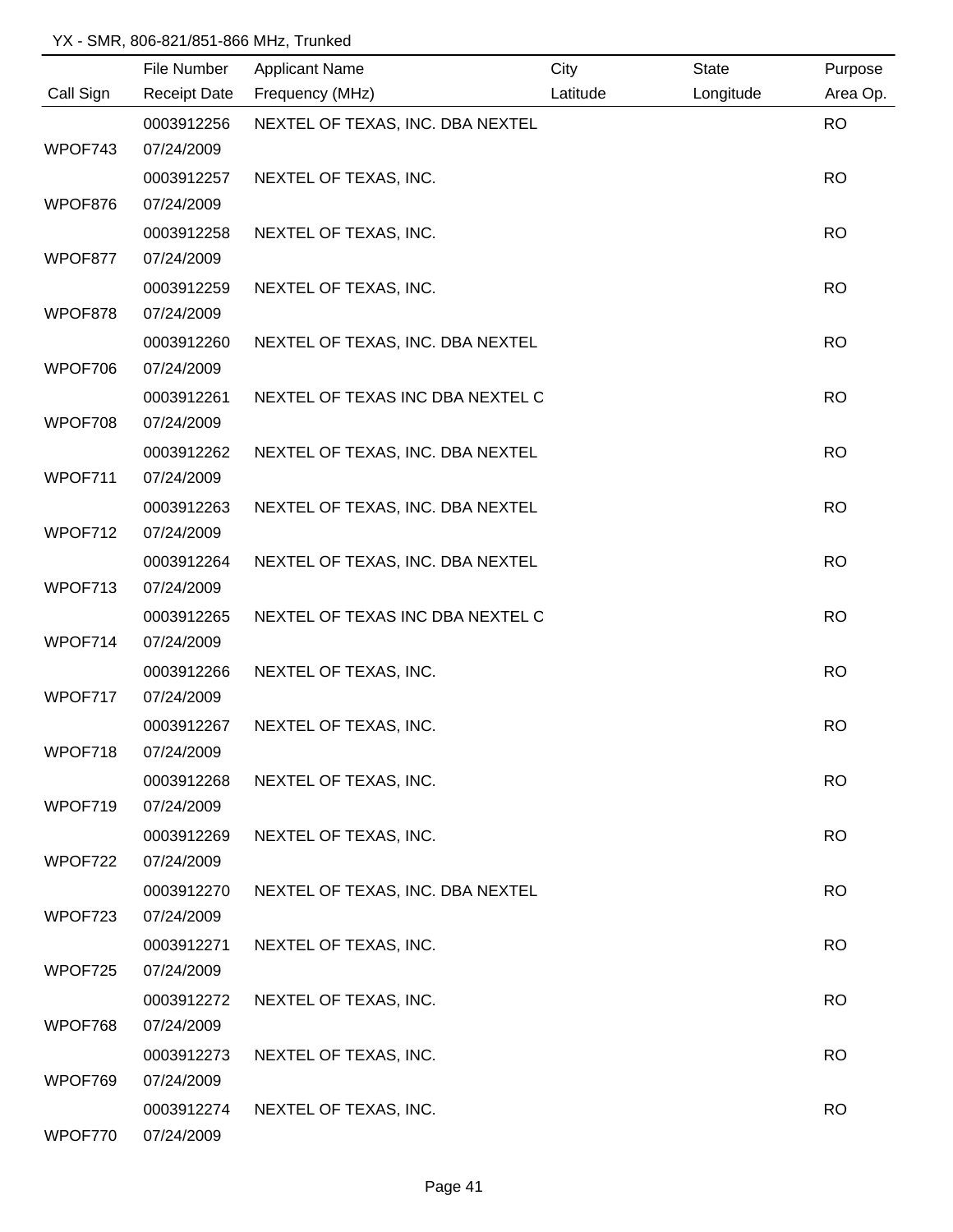|           | File Number         | <b>Applicant Name</b>            | City     | <b>State</b> | Purpose   |
|-----------|---------------------|----------------------------------|----------|--------------|-----------|
| Call Sign | <b>Receipt Date</b> | Frequency (MHz)                  | Latitude | Longitude    | Area Op.  |
|           | 0003912275          | NEXTEL OF TEXAS, INC. DBA NEXTEL |          |              | <b>RO</b> |
| WPOF774   | 07/24/2009          |                                  |          |              |           |
|           | 0003912276          | NEXTEL OF TEXAS, INC. DBA NEXTEL |          |              | <b>RO</b> |
| WPOF776   | 07/24/2009          |                                  |          |              |           |
|           | 0003912277          | NEXTEL OF TEXAS, INC. DBA NEXTEL |          |              | <b>RO</b> |
| WPOF777   | 07/24/2009          |                                  |          |              |           |
|           | 0003912278          | NEXTEL OF TEXAS, INC. DBA NEXTEL |          |              | <b>RO</b> |
| WPOF779   | 07/24/2009          |                                  |          |              |           |
|           | 0003912279          | NEXTEL OF TEXAS, INC. DBA NEXTEL |          |              | <b>RO</b> |
| WPOF780   | 07/24/2009          |                                  |          |              |           |
|           | 0003912280          | NEXTEL OF TEXAS, INC. DBA NEXTEL |          |              | <b>RO</b> |
| WPOF782   | 07/24/2009          |                                  |          |              |           |
|           | 0003912281          | NEXTEL OF TEXAS, INC. DBA NEXTEL |          |              | <b>RO</b> |
| WPOF784   | 07/24/2009          |                                  |          |              |           |
|           | 0003912282          | NEXTEL OF TEXAS, INC.            |          |              | <b>RO</b> |
| WPOF727   | 07/24/2009          |                                  |          |              |           |
|           | 0003912283          | NEXTEL OF TEXAS, INC.            |          |              | <b>RO</b> |
| WPOF730   | 07/24/2009          |                                  |          |              |           |
|           | 0003912284          | NEXTEL OF TEXAS, INC.            |          |              | <b>RO</b> |
| WPOF732   | 07/24/2009          |                                  |          |              |           |
|           | 0003912285          | NEXTEL OF TEXAS, INC.            |          |              | <b>RO</b> |
| WPOF735   | 07/24/2009          |                                  |          |              |           |
|           | 0003912286          | NEXTEL OF TEXAS, INC.            |          |              | <b>RO</b> |
| WPOF736   | 07/24/2009          |                                  |          |              |           |
|           | 0003912287          | NEXTEL OF TEXAS, INC.            |          |              | <b>RO</b> |
| WPOF737   | 07/24/2009          |                                  |          |              |           |
|           | 0003912288          | NEXTEL OF TEXAS, INC.            |          |              | <b>RO</b> |
| WPOF879   | 07/24/2009          |                                  |          |              |           |
|           | 0003912289          | NEXTEL OF TEXAS, INC.            |          |              | <b>RO</b> |
| WPOF880   | 07/24/2009          |                                  |          |              |           |
|           | 0003912290          | NEXTEL OF TEXAS, INC.            |          |              | <b>RO</b> |
| WPOF882   | 07/24/2009          |                                  |          |              |           |
|           | 0003912291          | NEXTEL OF TEXAS, INC.            |          |              | <b>RO</b> |
| WPOF884   | 07/24/2009          |                                  |          |              |           |
|           | 0003912292          | NEXTEL OF TEXAS, INC.            |          |              | <b>RO</b> |
| WPOF844   | 07/24/2009          |                                  |          |              |           |
|           | 0003912293          | NEXTEL OF TEXAS, INC.            |          |              | <b>RO</b> |
| WPOF885   | 07/24/2009          |                                  |          |              |           |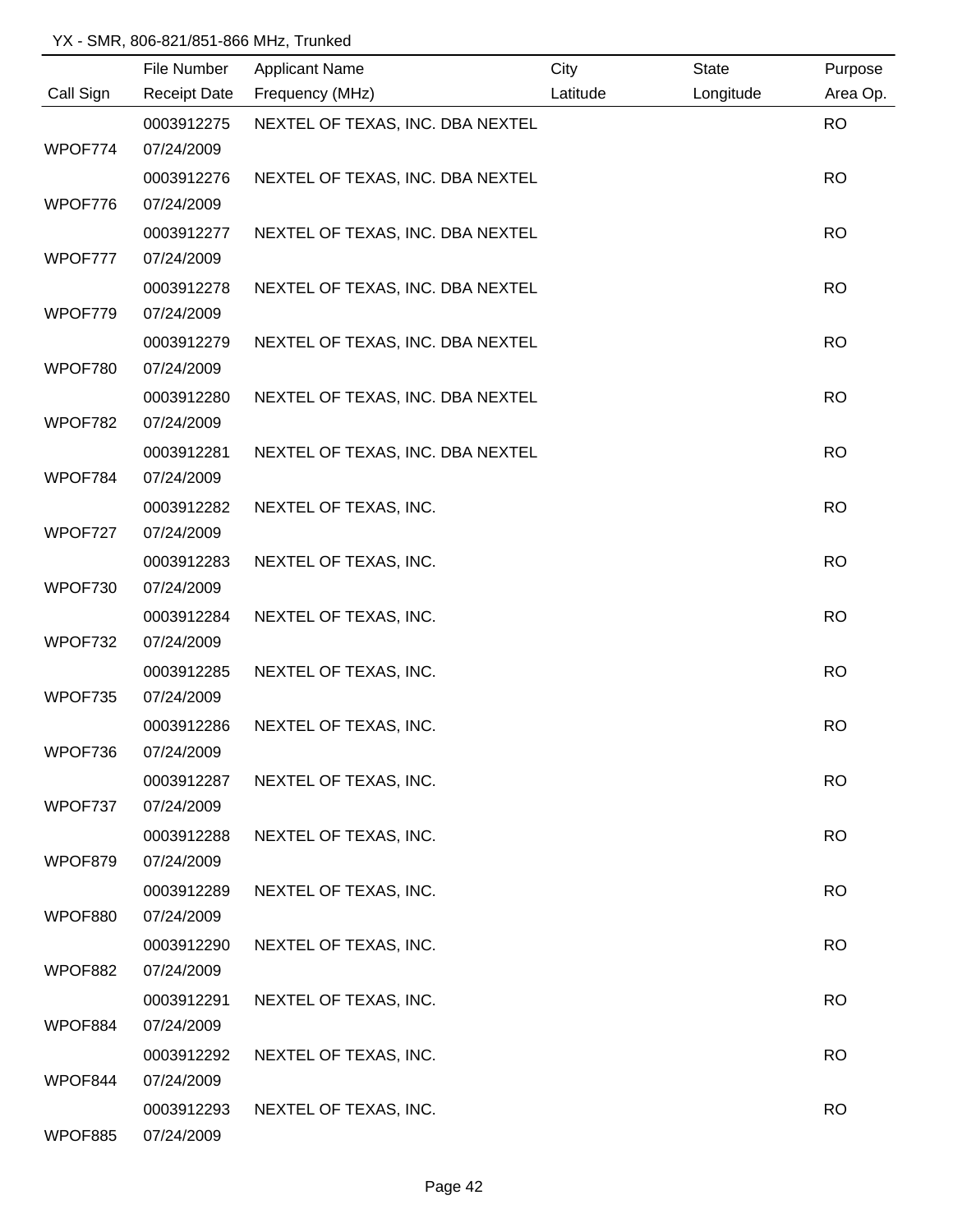|           | File Number         | <b>Applicant Name</b>            | City     | <b>State</b> | Purpose   |
|-----------|---------------------|----------------------------------|----------|--------------|-----------|
| Call Sign | <b>Receipt Date</b> | Frequency (MHz)                  | Latitude | Longitude    | Area Op.  |
|           | 0003912294          | NEXTEL OF TEXAS, INC.            |          |              | <b>RO</b> |
| WPOF886   | 07/24/2009          |                                  |          |              |           |
|           | 0003912295          | NEXTEL OF TEXAS, INC.            |          |              | <b>RO</b> |
| WPOF630   | 07/24/2009          |                                  |          |              |           |
|           | 0003912296          | NEXTEL OF TEXAS INC DBA NEXTEL C |          |              | <b>RO</b> |
| WPOF631   | 07/24/2009          |                                  |          |              |           |
|           | 0003912297          | NEXTEL OF TEXAS, INC.            |          |              | <b>RO</b> |
| WPOF632   | 07/24/2009          |                                  |          |              |           |
|           | 0003912298          | NEXTEL OF TEXAS, INC.            |          |              | <b>RO</b> |
| WPOF633   | 07/24/2009          |                                  |          |              |           |
|           | 0003912299          | NEXTEL OF TEXAS INC DBA NEXTEL C |          |              | <b>RO</b> |
| WPOF636   | 07/24/2009          |                                  |          |              |           |
|           | 0003912300          | NEXTEL OF TEXAS INC DBA NEXTEL C |          |              | <b>RO</b> |
| WPOF637   | 07/24/2009          |                                  |          |              |           |
|           | 0003912301          | NEXTEL OF TEXAS, INC.            |          |              | <b>RO</b> |
| WPOF638   | 07/24/2009          |                                  |          |              |           |
|           | 0003912302          | NEXTEL OF TEXAS, INC.            |          |              | <b>RO</b> |
| WPOF641   | 07/24/2009          |                                  |          |              |           |
|           | 0003912303          | NEXTEL OF TEXAS, INC.            |          |              | <b>RO</b> |
| WPOF642   | 07/24/2009          |                                  |          |              |           |
|           | 0003912304          | NEXTEL OF TEXAS, INC.            |          |              | <b>RO</b> |
| WPOF643   | 07/24/2009          |                                  |          |              |           |
|           | 0003912305          | NEXTEL OF TEXAS, INC.            |          |              | <b>RO</b> |
| WPOF646   | 07/24/2009          |                                  |          |              |           |
|           | 0003912306          | NEXTEL OF TEXAS, INC.            |          |              | <b>RO</b> |
| WPOF603   | 07/24/2009          |                                  |          |              |           |
|           | 0003912307          | NEXTEL OF TEXAS, INC.            |          |              | <b>RO</b> |
| WPOF604   | 07/24/2009          |                                  |          |              |           |
|           | 0003912308          | NEXTEL OF TEXAS, INC.            |          |              | <b>RO</b> |
| WPOF650   | 07/24/2009          |                                  |          |              |           |
|           | 0003912309          | NEXTEL OF TEXAS, INC.            |          |              | <b>RO</b> |
| WPOF652   | 07/24/2009          |                                  |          |              |           |
|           | 0003912310          | NEXTEL OF TEXAS, INC.            |          |              | <b>RO</b> |
| WPOF653   | 07/24/2009          |                                  |          |              |           |
|           | 0003912311          | NEXTEL OF TEXAS, INC.            |          |              | <b>RO</b> |
| WPOF655   | 07/24/2009          |                                  |          |              |           |
|           | 0003912312          | NEXTEL OF TEXAS, INC.            |          |              | <b>RO</b> |
| WPOF656   | 07/24/2009          |                                  |          |              |           |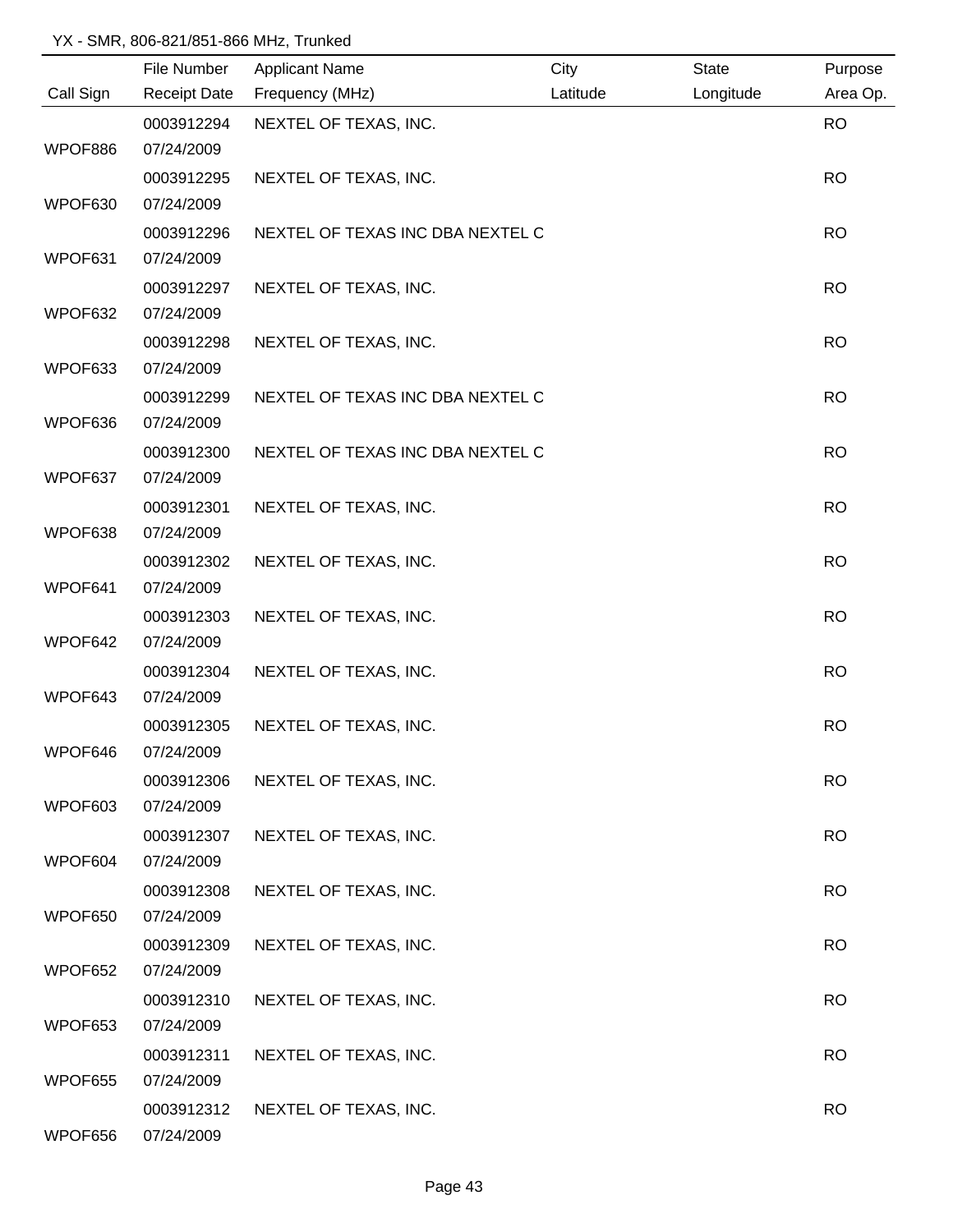|           | File Number         | <b>Applicant Name</b>                       | City     | State     | Purpose   |
|-----------|---------------------|---------------------------------------------|----------|-----------|-----------|
| Call Sign | <b>Receipt Date</b> | Frequency (MHz)                             | Latitude | Longitude | Area Op.  |
|           | 0003912313          | NEXTEL OF TEXAS, INC.                       |          |           | <b>RO</b> |
| WPOF658   | 07/24/2009          |                                             |          |           |           |
|           | 0003912314          | NEXTEL OF TEXAS, INC.                       |          |           | <b>RO</b> |
| WPOF660   | 07/24/2009          |                                             |          |           |           |
|           | 0003912315          | NEXTEL OF TEXAS, INC.                       |          |           | <b>RO</b> |
| WPOF661   | 07/24/2009          |                                             |          |           |           |
|           | 0003912316          | NEXTEL OF TEXAS, INC.                       |          |           | <b>RO</b> |
| WPOF664   | 07/24/2009          |                                             |          |           |           |
|           | 0003912317          | NEXTEL OF TEXAS, INC.                       |          |           | <b>RO</b> |
| WPOF666   | 07/24/2009          |                                             |          |           |           |
|           | 0003912318          | NEXTEL OF TEXAS, INC.                       |          |           | <b>RO</b> |
| WPOF669   | 07/24/2009          |                                             |          |           |           |
|           | 0003912319          | NEXTEL OF TEXAS, INC.                       |          |           | <b>RO</b> |
| WPOF670   | 07/24/2009          |                                             |          |           |           |
|           | 0003912320          | NEXTEL OF TEXAS, INC.                       |          |           | <b>RO</b> |
| WPOF671   | 07/24/2009          |                                             |          |           |           |
|           | 0003912321          | NEXTEL OF TEXAS, INC.                       |          |           | <b>RO</b> |
| WPOF672   | 07/24/2009          |                                             |          |           |           |
|           | 0003912322          | NEXTEL OF TEXAS, INC.                       |          |           | <b>RO</b> |
| WPOF676   | 07/24/2009          |                                             |          |           |           |
|           | 0003912323          | NEXTEL OF TEXAS INC DBA NEXTEL C            |          |           | <b>RO</b> |
| KNER540   | 07/24/2009          |                                             |          |           |           |
|           | 0003912324          | NEXTEL OF TEXAS, INC.                       |          |           | <b>RO</b> |
| WNCT435   | 07/24/2009          |                                             |          |           |           |
|           | 0003912325          | NEXTEL OF TEXAS INC DBA NEXTEL C            |          |           | <b>RO</b> |
| WNKL365   | 07/24/2009          |                                             |          |           |           |
|           | 0003912326          | NEXTEL OF TEXAS INC DBA NEXTEL C            |          |           | <b>RO</b> |
| WNKX656   | 07/24/2009          |                                             |          |           |           |
|           | 0003912328          | NEXTEL OF TEXAS INC DBA NEXTEL C            |          |           | <b>RO</b> |
| WNPQ787   | 07/24/2009          |                                             |          |           |           |
|           | 0003912329          | NEXTEL OF TEXAS INC DBA NEXTEL C            |          |           | <b>RO</b> |
| WNPQ795   | 07/24/2009          |                                             |          |           |           |
|           |                     | 0003912342 NEXTEL OF TEXAS INC DBA NEXTEL C |          |           | <b>RO</b> |
| WNXR241   | 07/24/2009          |                                             |          |           |           |
|           |                     | 0003912343 NEXTEL OF TEXAS INC DBA NEXTEL C |          |           | <b>RO</b> |
| WPOF528   | 07/24/2009          |                                             |          |           |           |
|           |                     | 0003912344 NEXTEL OF TEXAS INC DBA NEXTEL C |          |           | <b>RO</b> |
| WPOF529   | 07/24/2009          |                                             |          |           |           |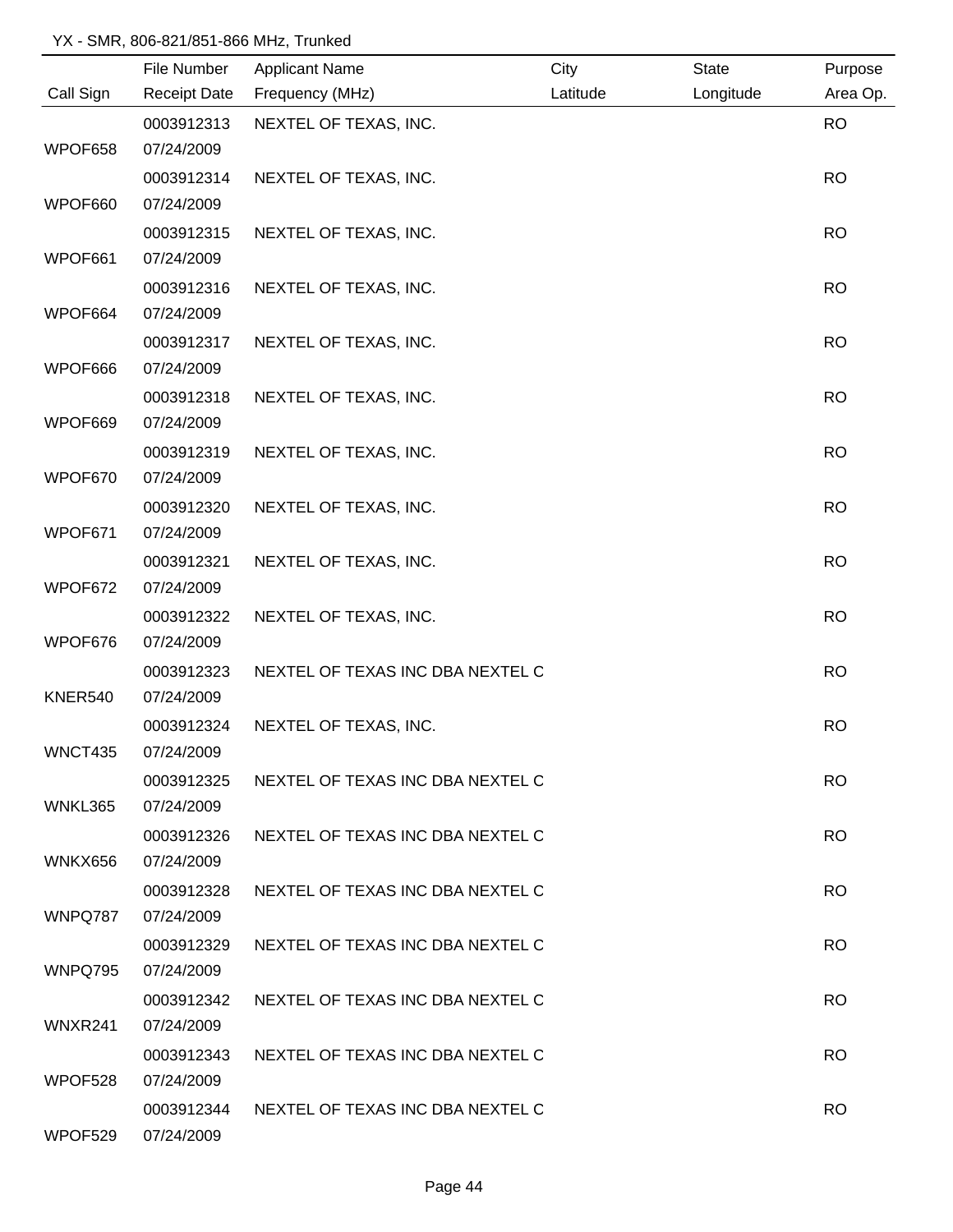|               | File Number              | <b>Applicant Name</b>            | City     | <b>State</b> | Purpose   |
|---------------|--------------------------|----------------------------------|----------|--------------|-----------|
| Call Sign     | <b>Receipt Date</b>      | Frequency (MHz)                  | Latitude | Longitude    | Area Op.  |
|               | 0003912345               | NEXTEL OF TEXAS, INC.            |          |              | <b>RO</b> |
| WPOF531       | 07/24/2009               |                                  |          |              |           |
|               | 0003912346               | NEXTEL OF TEXAS INC DBA NEXTEL C |          |              | <b>RO</b> |
| WPOF538       | 07/24/2009               |                                  |          |              |           |
|               | 0003912347               | NEXTEL OF TEXAS INC DBA NEXTEL C |          |              | <b>RO</b> |
| WPOF540       | 07/24/2009               |                                  |          |              |           |
|               | 0003912348               | NEXTEL OF TEXAS, INC.            |          |              | <b>RO</b> |
| WPOF541       | 07/24/2009               |                                  |          |              |           |
|               | 0003912349               | NEXTEL OF TEXAS, INC. DBA NEXTEL |          |              | <b>RO</b> |
| WPOF707       | 07/24/2009               |                                  |          |              |           |
|               | 0003912350               | NEXTEL OF TEXAS, INC.            |          |              | <b>RO</b> |
| WPOF726       | 07/24/2009               |                                  |          |              |           |
|               | 0003912351               | NEXTEL OF TEXAS, INC. DBA NEXTEL |          |              | <b>RO</b> |
| WPOF749       | 07/24/2009               |                                  |          |              |           |
|               | 0003912352               | NEXTEL OF TEXAS, INC. DBA NEXTEL |          |              | <b>RO</b> |
| WPOF790       | 07/24/2009               |                                  |          |              |           |
|               | 0003912353               | NEXTEL OF TEXAS, INC.            |          |              | <b>RO</b> |
| WPOF887       | 07/24/2009               |                                  |          |              |           |
|               | 0003912354               | NEXTEL OF TEXAS INC DBA NEXTEL C |          |              | <b>RO</b> |
| WPOF895       | 07/24/2009               |                                  |          |              |           |
|               | 0003912355               | NEXTEL OF TEXAS INC DBA NEXTEL C |          |              | <b>RO</b> |
| WPOF898       | 07/24/2009               |                                  |          |              |           |
|               | 0003912356               | NEXTEL OF TEXAS, INC.            |          |              | <b>RO</b> |
| WPOF888       | 07/24/2009               |                                  |          |              |           |
| <b>WQS990</b> | 0003912357<br>07/24/2009 | NEXTEL OF TEXAS INC DBA NEXTEL C |          |              | <b>RO</b> |
|               |                          |                                  |          |              |           |
| WPOF605       | 0003912358<br>07/24/2009 | NEXTEL OF TEXAS, INC.            |          |              | <b>RO</b> |
|               | 0003912359               | NEXTEL OF TEXAS, INC.            |          |              | <b>RO</b> |
| WPOF606       | 07/24/2009               |                                  |          |              |           |
|               | 0003912360               | NEXTEL OF TEXAS INC DBA NEXTEL C |          |              | <b>RO</b> |
| KNJY846       | 07/24/2009               |                                  |          |              |           |
|               | 0003912361               | NEXTEL OF TEXAS INC DBA NEXTEL C |          |              | <b>RO</b> |
| WNSX932       | 07/24/2009               |                                  |          |              |           |
|               | 0003912362               | NEXTEL OF TEXAS INC DBA NEXTEL C |          |              | <b>RO</b> |
| WPOF533       | 07/24/2009               |                                  |          |              |           |
|               | 0003912363               | NEXTEL OF TEXAS INC DBA NEXTEL C |          |              | <b>RO</b> |
| WPOF547       | 07/24/2009               |                                  |          |              |           |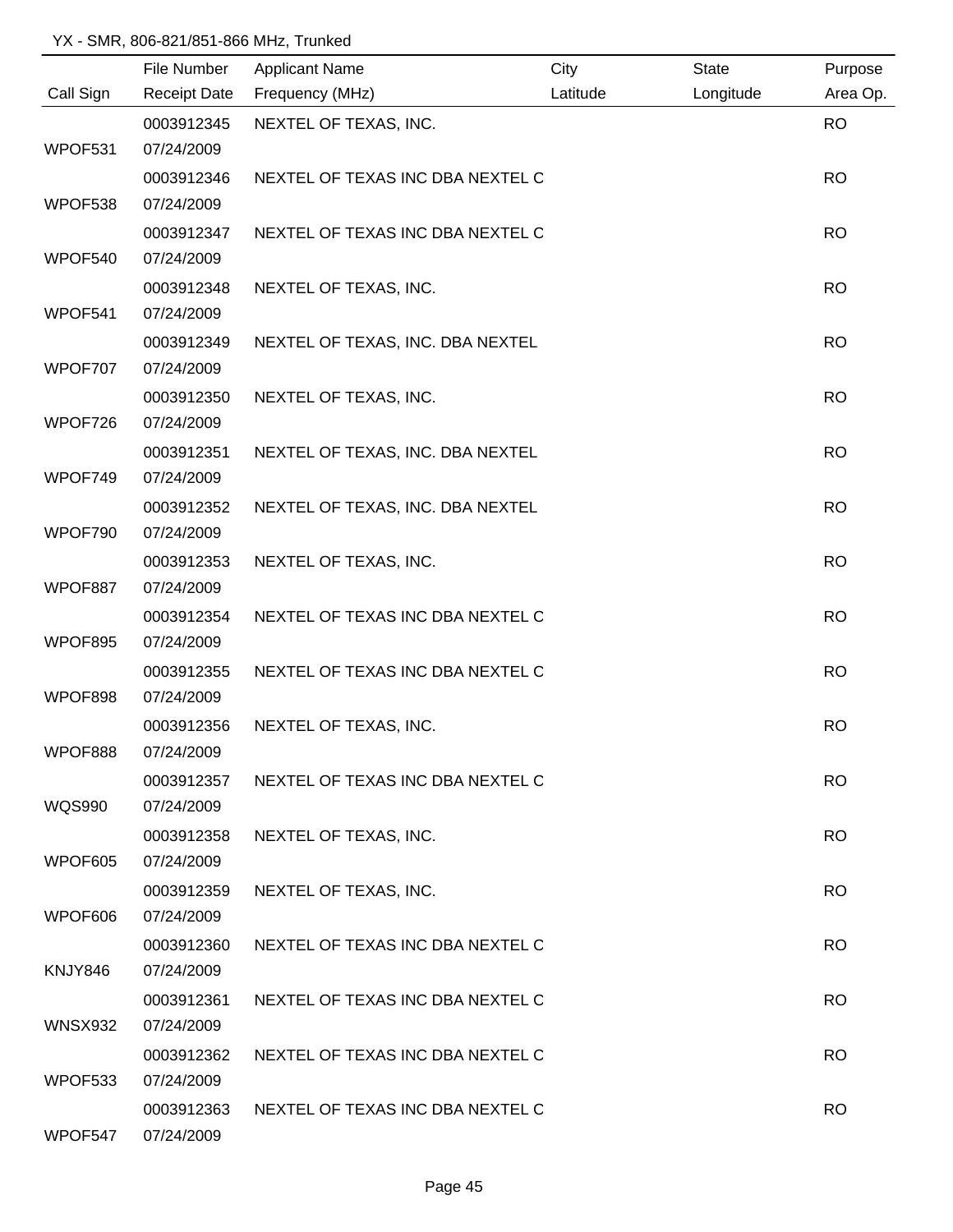|                | File Number              | <b>Applicant Name</b>            | City     | State     | Purpose   |
|----------------|--------------------------|----------------------------------|----------|-----------|-----------|
| Call Sign      | <b>Receipt Date</b>      | Frequency (MHz)                  | Latitude | Longitude | Area Op.  |
|                | 0003912364               | NEXTEL OF TEXAS INC DBA NEXTEL C |          |           | <b>RO</b> |
| WPOF558        | 07/24/2009               |                                  |          |           |           |
|                | 0003912365               | NEXTEL OF TEXAS, INC.            |          |           | <b>RO</b> |
| WPOF594        | 07/24/2009               |                                  |          |           |           |
|                | 0003912366               | NEXTEL OF TEXAS INC DBA NEXTEL C |          |           | <b>RO</b> |
| WPOF608        | 07/24/2009               |                                  |          |           |           |
|                | 0003912367               | NEXTEL OF TEXAS, INC.            |          |           | <b>RO</b> |
| WPOF843        | 07/24/2009               |                                  |          |           |           |
|                | 0003912368               | NEXTEL OF TEXAS, INC.            |          |           | <b>RO</b> |
| WPOF869        | 07/24/2009               |                                  |          |           |           |
|                | 0003912369               | NEXTEL OF TEXAS, INC.            |          |           | <b>RO</b> |
| WPOF583        | 07/24/2009               |                                  |          |           |           |
|                | 0003912370               | NEXTEL OF TEXAS, INC.            |          |           | <b>RO</b> |
| WPOF675        | 07/24/2009               |                                  |          |           |           |
|                | 0003912371               | NEXTEL OF TEXAS INC DBA NEXTEL C |          |           | <b>RO</b> |
| WPOF896        | 07/24/2009               |                                  |          |           |           |
|                | 0003912372               | NEXTEL OF TEXAS, INC.            |          |           | <b>RO</b> |
| WPOF590        | 07/24/2009               |                                  |          |           |           |
|                | 0003912373               | NEXTEL OF TEXAS INC DBA NEXTEL C |          |           | <b>RO</b> |
| <b>WNPN631</b> | 07/24/2009               |                                  |          |           |           |
| WPOF530        | 0003912376               | NEXTEL OF TEXAS, INC.            |          |           | <b>RO</b> |
|                | 07/24/2009               |                                  |          |           |           |
| WPOF553        | 0003912377<br>07/24/2009 | NEXTEL OF TEXAS INC DBA NEXTEL C |          |           | <b>RO</b> |
|                |                          |                                  |          |           |           |
| WPOF567        | 0003912378<br>07/24/2009 | NEXTEL OF TEXAS, INC.            |          |           | <b>RO</b> |
|                | 0003912379               | NEXTEL OF TEXAS INC DBA NEXTEL C |          |           | <b>RO</b> |
| WPOF579        | 07/24/2009               |                                  |          |           |           |
|                | 0003912380               | NEXTEL OF TEXAS, INC.            |          |           | <b>RO</b> |
| WPOF589        | 07/24/2009               |                                  |          |           |           |
|                | 0003912381               | NEXTEL OF TEXAS, INC.            |          |           | <b>RO</b> |
| WPOF600        | 07/24/2009               |                                  |          |           |           |
|                | 0003912382               | NEXTEL OF TEXAS, INC.            |          |           | <b>RO</b> |
| WPOF615        | 07/24/2009               |                                  |          |           |           |
|                | 0003912383               | NEXTEL OF TEXAS, INC.            |          |           | <b>RO</b> |
| WPOF624        | 07/24/2009               |                                  |          |           |           |
|                | 0003912384               | NEXTEL OF TEXAS, INC.            |          |           | <b>RO</b> |
| WPOF634        | 07/24/2009               |                                  |          |           |           |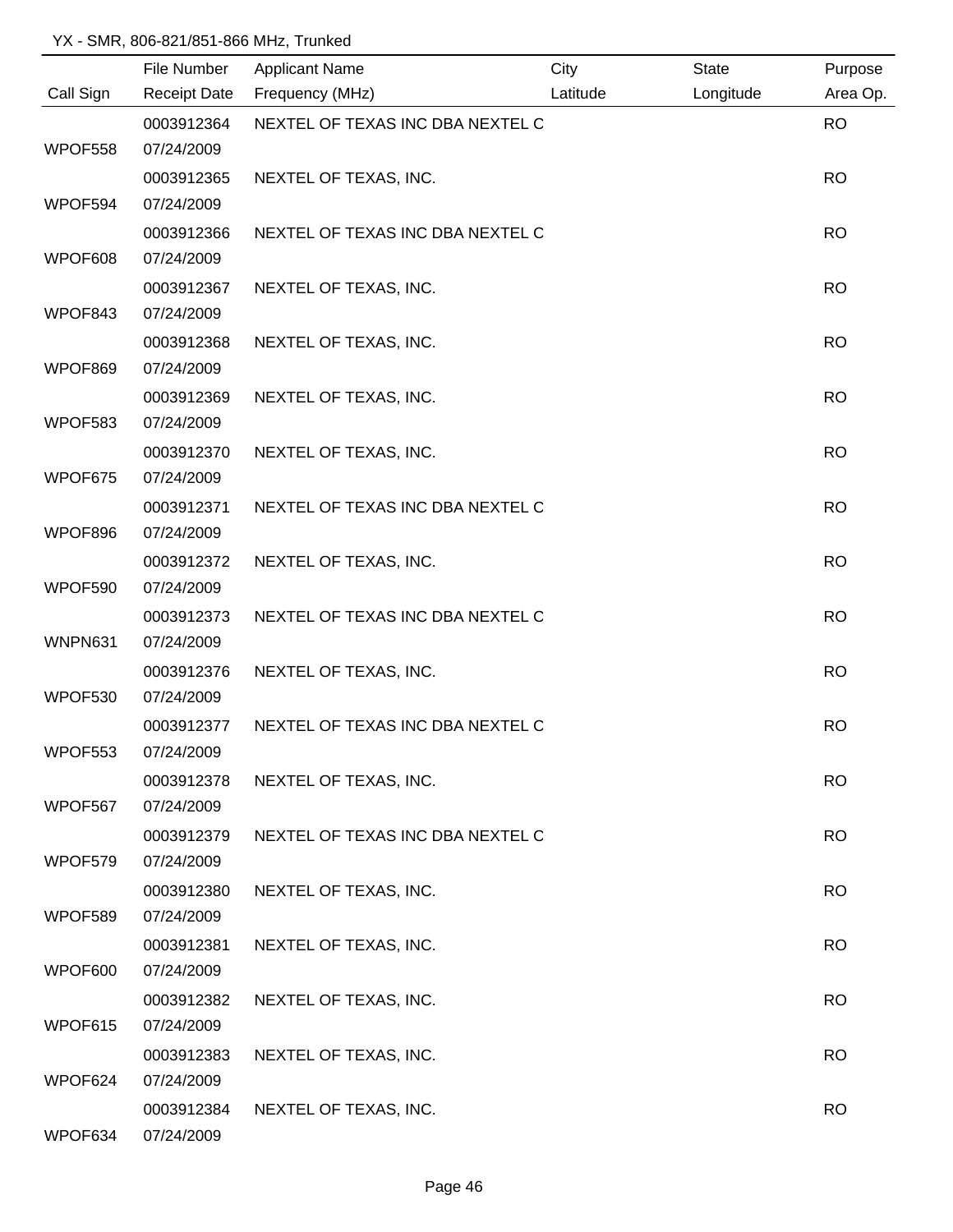|           | File Number         | <b>Applicant Name</b>            | City     | <b>State</b> | Purpose   |
|-----------|---------------------|----------------------------------|----------|--------------|-----------|
| Call Sign | <b>Receipt Date</b> | Frequency (MHz)                  | Latitude | Longitude    | Area Op.  |
|           | 0003912385          | NEXTEL OF TEXAS, INC.            |          |              | <b>RO</b> |
| WPOF645   | 07/24/2009          |                                  |          |              |           |
|           | 0003912386          | NEXTEL OF TEXAS, INC.            |          |              | <b>RO</b> |
| WPOF663   | 07/24/2009          |                                  |          |              |           |
|           | 0003912387          | NEXTEL OF TEXAS, INC.            |          |              | <b>RO</b> |
| WPOF673   | 07/24/2009          |                                  |          |              |           |
|           | 0003912388          | NEXTEL OF TEXAS, INC.            |          |              | <b>RO</b> |
| WPOF685   | 07/24/2009          |                                  |          |              |           |
|           | 0003912389          | NEXTEL OF TEXAS, INC.            |          |              | <b>RO</b> |
| WPOF696   | 07/24/2009          |                                  |          |              |           |
|           | 0003912390          | NEXTEL OF TEXAS, INC. DBA NEXTEL |          |              | <b>RO</b> |
| WPOF705   | 07/24/2009          |                                  |          |              |           |
|           | 0003912391          | NEXTEL OF TEXAS, INC.            |          |              | <b>RO</b> |
| WPOF715   | 07/24/2009          |                                  |          |              |           |
|           | 0003912392          | NEXTEL OF TEXAS, INC.            |          |              | <b>RO</b> |
| WPOF767   | 07/24/2009          |                                  |          |              |           |
|           | 0003912393          | NEXTEL OF TEXAS, INC.            |          |              | <b>RO</b> |
| WPOF729   | 07/24/2009          |                                  |          |              |           |
|           | 0003912394          | NEXTEL OF TEXAS, INC. DBA NEXTEL |          |              | <b>RO</b> |
| WPOF739   | 07/24/2009          |                                  |          |              |           |
|           | 0003912395          | NEXTEL OF TEXAS, INC. DBA NEXTEL |          |              | <b>RO</b> |
| WPOF750   | 07/24/2009          |                                  |          |              |           |
|           | 0003912396          | NEXTEL OF TEXAS, INC.            |          |              | <b>RO</b> |
| WPOF761   | 07/24/2009          |                                  |          |              |           |
|           | 0003912397          | NEXTEL OF TEXAS, INC. DBA NEXTEL |          |              | <b>RO</b> |
| WPOF788   | 07/24/2009          |                                  |          |              |           |
|           | 0003912398          | NEXTEL OF TEXAS, INC.            |          |              | <b>RO</b> |
| WPOF853   | 07/24/2009          |                                  |          |              |           |
|           | 0003912399          | NEXTEL OF TEXAS, INC.            |          |              | <b>RO</b> |
| WPOF864   | 07/24/2009          |                                  |          |              |           |
|           | 0003912400          | NEXTEL OF TEXAS, INC.            |          |              | <b>RO</b> |
| WPOF883   | 07/24/2009          |                                  |          |              |           |
|           | 0003912401          | NEXTEL OF TEXAS, INC.            |          |              | <b>RO</b> |
| WPOF889   | 07/24/2009          |                                  |          |              |           |
|           | 0003912402          | NEXTEL OF TEXAS INC DBA NEXTEL C |          |              | <b>RO</b> |
| WNPW377   | 07/24/2009          |                                  |          |              |           |
|           | 0003912403          | NEXTEL OF TEXAS, INC.            |          |              | <b>RO</b> |
| WPOF618   | 07/24/2009          |                                  |          |              |           |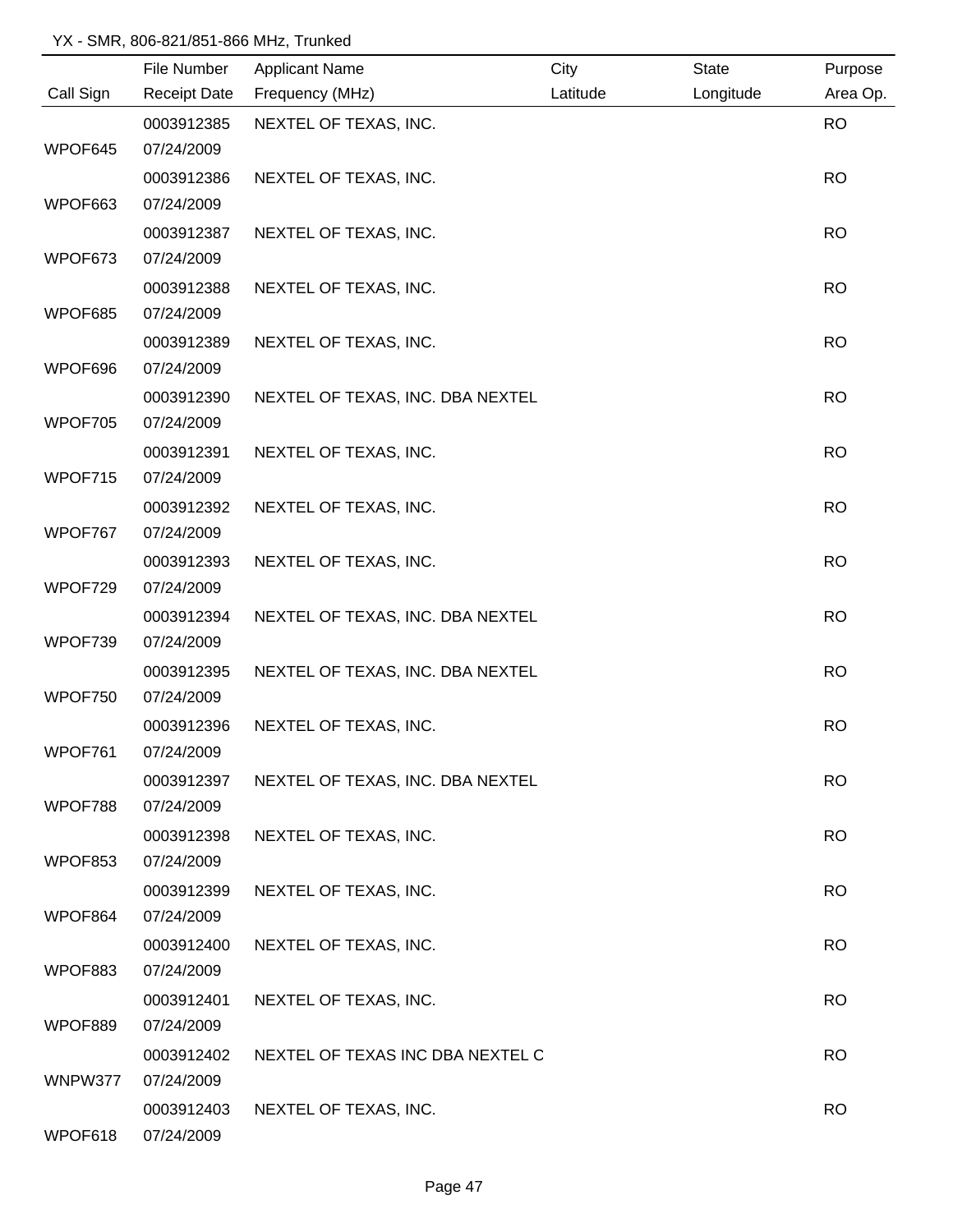|                | File Number         | <b>Applicant Name</b>            | City     | <b>State</b> | Purpose   |
|----------------|---------------------|----------------------------------|----------|--------------|-----------|
| Call Sign      | <b>Receipt Date</b> | Frequency (MHz)                  | Latitude | Longitude    | Area Op.  |
|                | 0003912404          | NEXTEL OF TEXAS, INC. DBA NEXTEL |          |              | <b>RO</b> |
| WPOF754        | 07/24/2009          |                                  |          |              |           |
|                | 0003912405          | NEXTEL OF TEXAS, INC.            |          |              | <b>RO</b> |
| WPOF764        | 07/24/2009          |                                  |          |              |           |
|                | 0003912406          | NEXTEL OF TEXAS, INC.            |          |              | <b>RO</b> |
| WPOF858        | 07/24/2009          |                                  |          |              |           |
|                | 0003912407          | NEXTEL OF TEXAS, INC.            |          |              | <b>RO</b> |
| WPOF868        | 07/24/2009          |                                  |          |              |           |
|                | 0003912408          | NEXTEL OF TEXAS INC DBA NEXTEL C |          |              | <b>RO</b> |
| WNJF771        | 07/24/2009          |                                  |          |              |           |
|                | 0003912409          | NEXTEL OF TEXAS INC DBA NEXTEL C |          |              | <b>RO</b> |
| <b>WNWJ593</b> | 07/24/2009          |                                  |          |              |           |
|                | 0003912410          | NEXTEL OF TEXAS INC DBA NEXTEL C |          |              | <b>RO</b> |
| WPOF539        | 07/24/2009          |                                  |          |              |           |
|                | 0003912411          | NEXTEL OF TEXAS INC DBA NEXTEL C |          |              | <b>RO</b> |
| WPOF554        | 07/24/2009          |                                  |          |              |           |
|                | 0003912412          | NEXTEL OF TEXAS, INC.            |          |              | <b>RO</b> |
| WPOF572        | 07/24/2009          |                                  |          |              |           |
|                | 0003912413          | NEXTEL OF TEXAS, INC.            |          |              | <b>RO</b> |
| WPOF610        | 07/24/2009          |                                  |          |              |           |
|                | 0003912414          | NEXTEL OF TEXAS INC DBA NEXTEL C |          |              | <b>RO</b> |
| WPOF620        | 07/24/2009          |                                  |          |              |           |
|                | 0003912415          | NEXTEL OF TEXAS, INC.            |          |              | <b>RO</b> |
| WPOF635        | 07/24/2009          |                                  |          |              |           |
|                | 0003912416          | NEXTEL OF TEXAS, INC.            |          |              | <b>RO</b> |
| WPOF649        | 07/24/2009          |                                  |          |              |           |
|                | 0003912417          | NEXTEL OF TEXAS, INC.            |          |              | <b>RO</b> |
| WPOF691        | 07/24/2009          |                                  |          |              |           |
|                | 0003912418          | NEXTEL OF TEXAS INC DBA NEXTEL C |          |              | <b>RO</b> |
| WPOF701        | 07/24/2009          |                                  |          |              |           |
|                | 0003912419          | NEXTEL OF TEXAS, INC. DBA NEXTEL |          |              | <b>RO</b> |
| WPOF773        | 07/24/2009          |                                  |          |              |           |
|                | 0003912420          | NEXTEL OF TEXAS, INC. DBA NEXTEL |          |              | <b>RO</b> |
| WPOF783        | 07/24/2009          |                                  |          |              |           |
|                | 0003912421          | NEXTEL OF TEXAS, INC. DBA NEXTEL |          |              | <b>RO</b> |
| WPOF740        | 07/24/2009          |                                  |          |              |           |
|                | 0003912422          | NEXTEL OF TEXAS, INC. DBA NEXTEL |          |              | <b>RO</b> |
| WPOF756        | 07/24/2009          |                                  |          |              |           |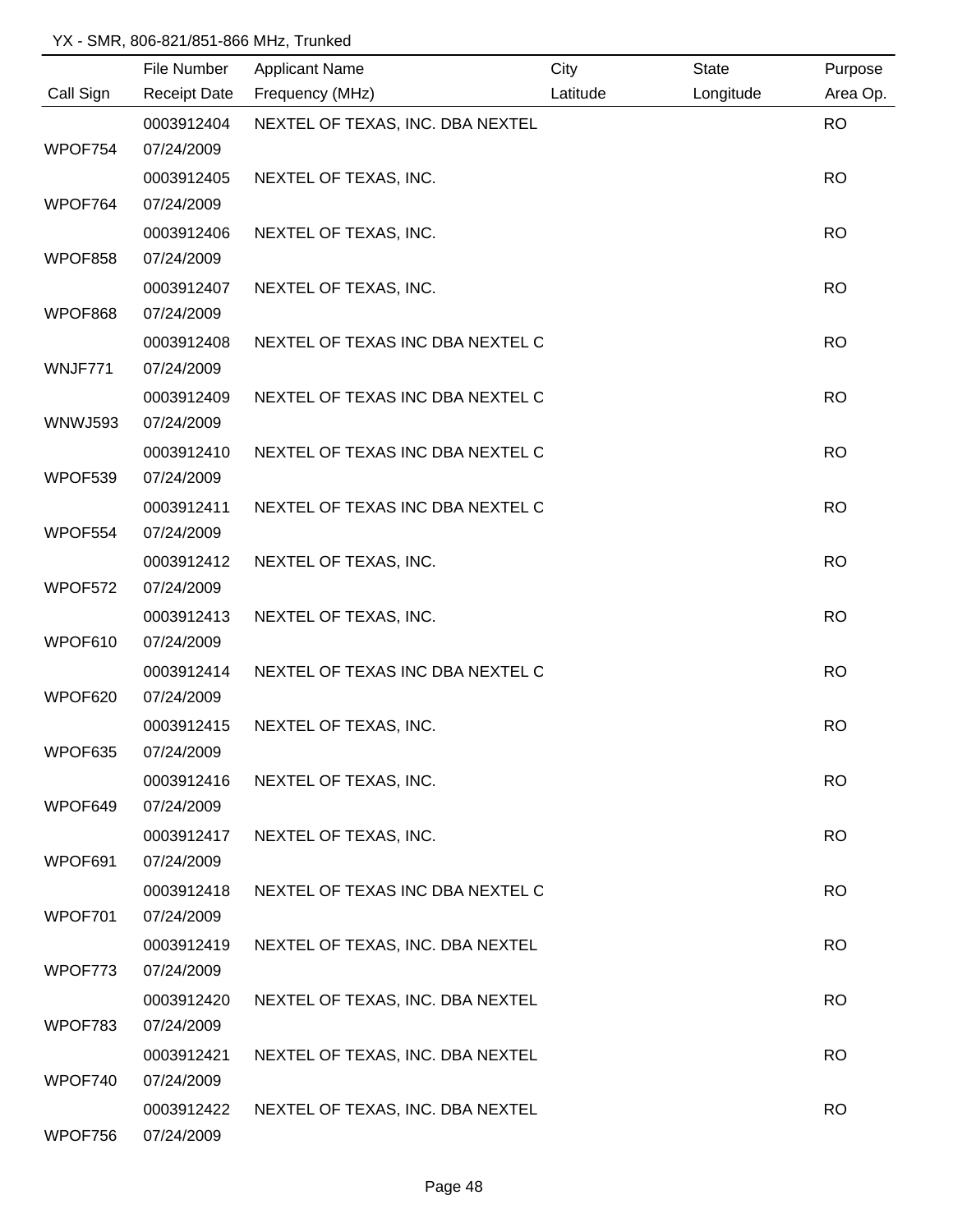|                | File Number         | <b>Applicant Name</b>            | City     | <b>State</b> | Purpose   |
|----------------|---------------------|----------------------------------|----------|--------------|-----------|
| Call Sign      | <b>Receipt Date</b> | Frequency (MHz)                  | Latitude | Longitude    | Area Op.  |
|                | 0003912423          | NEXTEL OF TEXAS, INC.            |          |              | <b>RO</b> |
| WPOF766        | 07/24/2009          |                                  |          |              |           |
|                | 0003912424          | NEXTEL OF TEXAS, INC.            |          |              | <b>RO</b> |
| WPOF870        | 07/24/2009          |                                  |          |              |           |
|                | 0003912425          | NEXTEL OF TEXAS, INC.            |          |              | <b>RO</b> |
| WPOF881        | 07/24/2009          |                                  |          |              |           |
|                | 0003912426          | NEXTEL OF TEXAS, INC.            |          |              | <b>RO</b> |
| WNPQ791        | 07/24/2009          |                                  |          |              |           |
|                | 0003912428          | NEXTEL OF TEXAS, INC.            |          |              | <b>RO</b> |
| WPOF545        | 07/24/2009          |                                  |          |              |           |
|                | 0003912429          | NEXTEL OF TEXAS, INC.            |          |              | <b>RO</b> |
| WPOF563        | 07/24/2009          |                                  |          |              |           |
|                | 0003912430          | NEXTEL OF TEXAS INC DBA NEXTEL C |          |              | <b>RO</b> |
| WPOF599        | 07/24/2009          |                                  |          |              |           |
|                | 0003912431          | NEXTEL OF TEXAS INC DBA NEXTEL C |          |              | <b>RO</b> |
| WPOF626        | 07/24/2009          |                                  |          |              |           |
|                | 0003912432          | NEXTEL OF TEXAS, INC.            |          |              | <b>RO</b> |
| WPOF644        | 07/24/2009          |                                  |          |              |           |
|                | 0003912433          | NEXTEL OF TEXAS, INC.            |          |              | <b>RO</b> |
| WPOF684        | 07/24/2009          |                                  |          |              |           |
|                | 0003912434          | NEXTEL OF TEXAS, INC.            |          |              | <b>RO</b> |
| WPOF863        | 07/24/2009          |                                  |          |              |           |
|                | 0003912435          | NEXTEL OF TEXAS, INC.            |          |              | <b>RO</b> |
| WPOF845        | 07/24/2009          |                                  |          |              |           |
|                | 0003912436          | NEXTEL OF TEXAS, INC. DBA NEXTEL |          |              | <b>RO</b> |
| WPOF781        | 07/24/2009          |                                  |          |              |           |
|                | 0003912437          | NEXTEL OF TEXAS INC DBA NEXTEL C |          |              | <b>RO</b> |
| <b>WNMW293</b> | 07/24/2009          |                                  |          |              |           |
|                | 0003912438          | NEXTEL OF TEXAS INC DBA NEXTEL C |          |              | <b>RO</b> |
| WPOF542        | 07/24/2009          |                                  |          |              |           |
|                | 0003912439          | NEXTEL OF TEXAS, INC.            |          |              | <b>RO</b> |
| WPOF521        | 07/24/2009          |                                  |          |              |           |
|                | 0003912440          | NEXTEL OF TEXAS, INC.            |          |              | <b>RO</b> |
| WPOF578        | 07/24/2009          |                                  |          |              |           |
|                | 0003912441          | NEXTEL OF TEXAS, INC.            |          |              | <b>RO</b> |
| WPOF609        | 07/24/2009          |                                  |          |              |           |
|                | 0003912442          | NEXTEL OF TEXAS, INC.            |          |              | <b>RO</b> |
| WPOF623        | 07/24/2009          |                                  |          |              |           |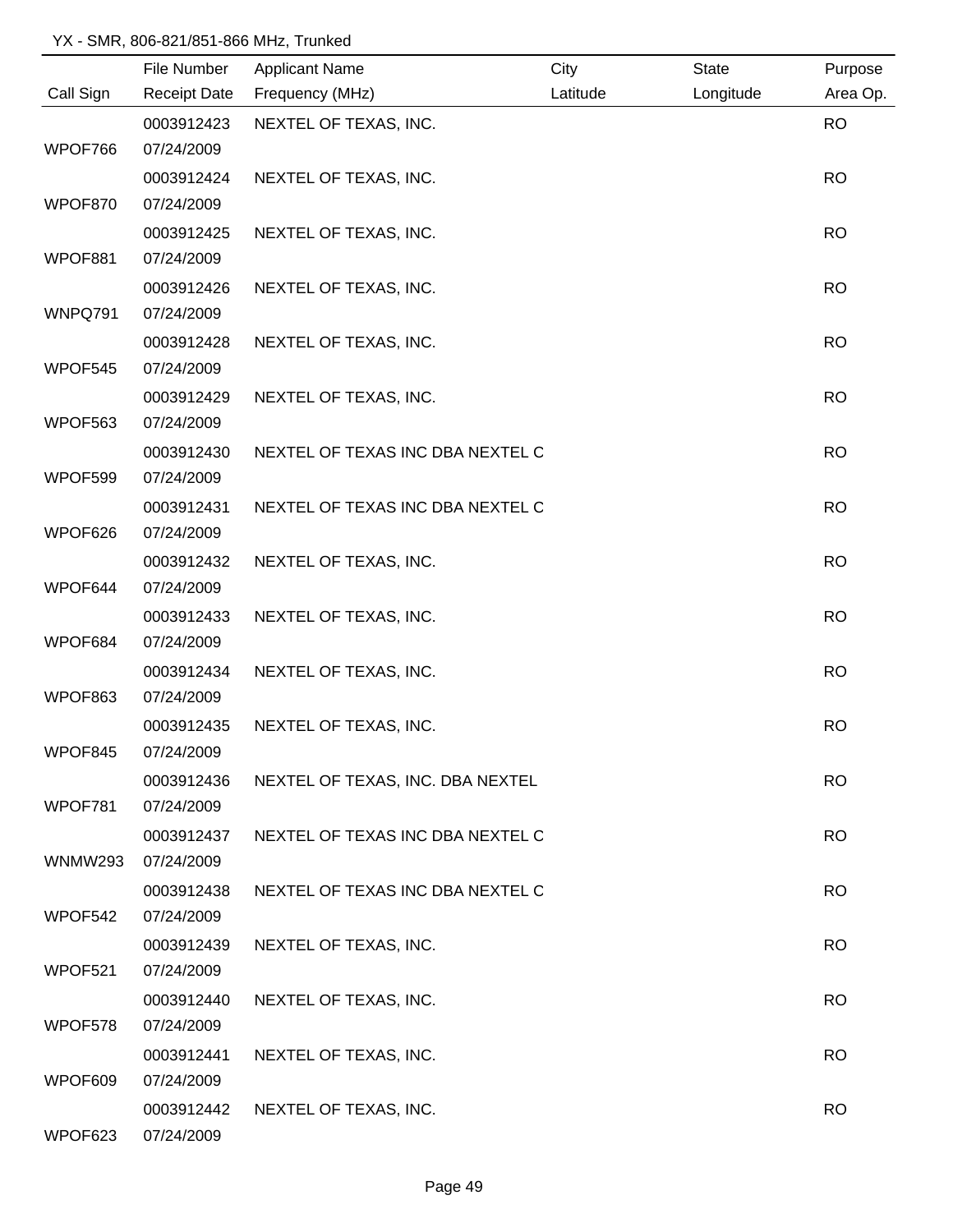|                | File Number         | <b>Applicant Name</b>            | City     | <b>State</b> | Purpose   |
|----------------|---------------------|----------------------------------|----------|--------------|-----------|
| Call Sign      | <b>Receipt Date</b> | Frequency (MHz)                  | Latitude | Longitude    | Area Op.  |
|                | 0003912443          | NEXTEL OF TEXAS, INC.            |          |              | <b>RO</b> |
| WPOF648        | 07/24/2009          |                                  |          |              |           |
|                | 0003912444          | NEXTEL OF TEXAS, INC.            |          |              | <b>RO</b> |
| WPOF662        | 07/24/2009          |                                  |          |              |           |
|                | 0003912445          | NEXTEL OF TEXAS, INC.            |          |              | <b>RO</b> |
| WPOF690        | 07/24/2009          |                                  |          |              |           |
|                | 0003912446          | NEXTEL OF TEXAS, INC.            |          |              | <b>RO</b> |
| WPOF772        | 07/24/2009          |                                  |          |              |           |
|                | 0003912447          | NEXTEL OF TEXAS, INC.            |          |              | <b>RO</b> |
| WPOF689        | 07/24/2009          |                                  |          |              |           |
|                | 0003912448          | NEXTEL OF TEXAS, INC.            |          |              | <b>RO</b> |
| WPOF847        | 07/24/2009          |                                  |          |              |           |
|                | 0003912449          | NEXTEL OF TEXAS INC DBA NEXTEL C |          |              | <b>RO</b> |
| WPOF522        | 07/24/2009          |                                  |          |              |           |
|                | 0003912450          | NEXTEL OF TEXAS, INC.            |          |              | <b>RO</b> |
| WPOF854        | 07/24/2009          |                                  |          |              |           |
|                | 0003912451          | NEXTEL OF TEXAS, INC.            |          |              | <b>RO</b> |
| WPOF581        | 07/24/2009          |                                  |          |              |           |
|                | 0003912452          | NEXTEL OF TEXAS, INC.            |          |              | <b>RO</b> |
| WPOF731        | 07/24/2009          |                                  |          |              |           |
|                | 0003912453          | NEXTEL OF TEXAS INC DBA NEXTEL C |          |              | <b>RO</b> |
| <b>WNRQ872</b> | 07/24/2009          |                                  |          |              |           |
|                | 0003912455          | NEXTEL OF TEXAS, INC.            |          |              | <b>RO</b> |
| WPOF527        | 07/24/2009          |                                  |          |              |           |
|                | 0003912456          | NEXTEL OF TEXAS, INC.            |          |              | <b>RO</b> |
| WPOF548        | 07/24/2009          |                                  |          |              |           |
|                | 0003912457          | NEXTEL OF TEXAS INC DBA NEXTEL C |          |              | <b>RO</b> |
| WPOF559        | 07/24/2009          |                                  |          |              |           |
|                | 0003912458          | NEXTEL OF TEXAS INC DBA NEXTEL C |          |              | <b>RO</b> |
| WPOF524        | 07/24/2009          |                                  |          |              |           |
|                | 0003912459          | NEXTEL OF TEXAS INC DBA NEXTEL C |          |              | <b>RO</b> |
| WPOF584        | 07/24/2009          |                                  |          |              |           |
|                | 0003912460          | NEXTEL OF TEXAS, INC.            |          |              | <b>RO</b> |
| WPOF595        | 07/24/2009          |                                  |          |              |           |
|                | 0003912461          | NEXTEL OF TEXAS, INC.            |          |              | <b>RO</b> |
| WPOF612        | 07/24/2009          |                                  |          |              |           |
|                | 0003912462          | NEXTEL OF TEXAS, INC.            |          |              | <b>RO</b> |
| WPOF629        | 07/24/2009          |                                  |          |              |           |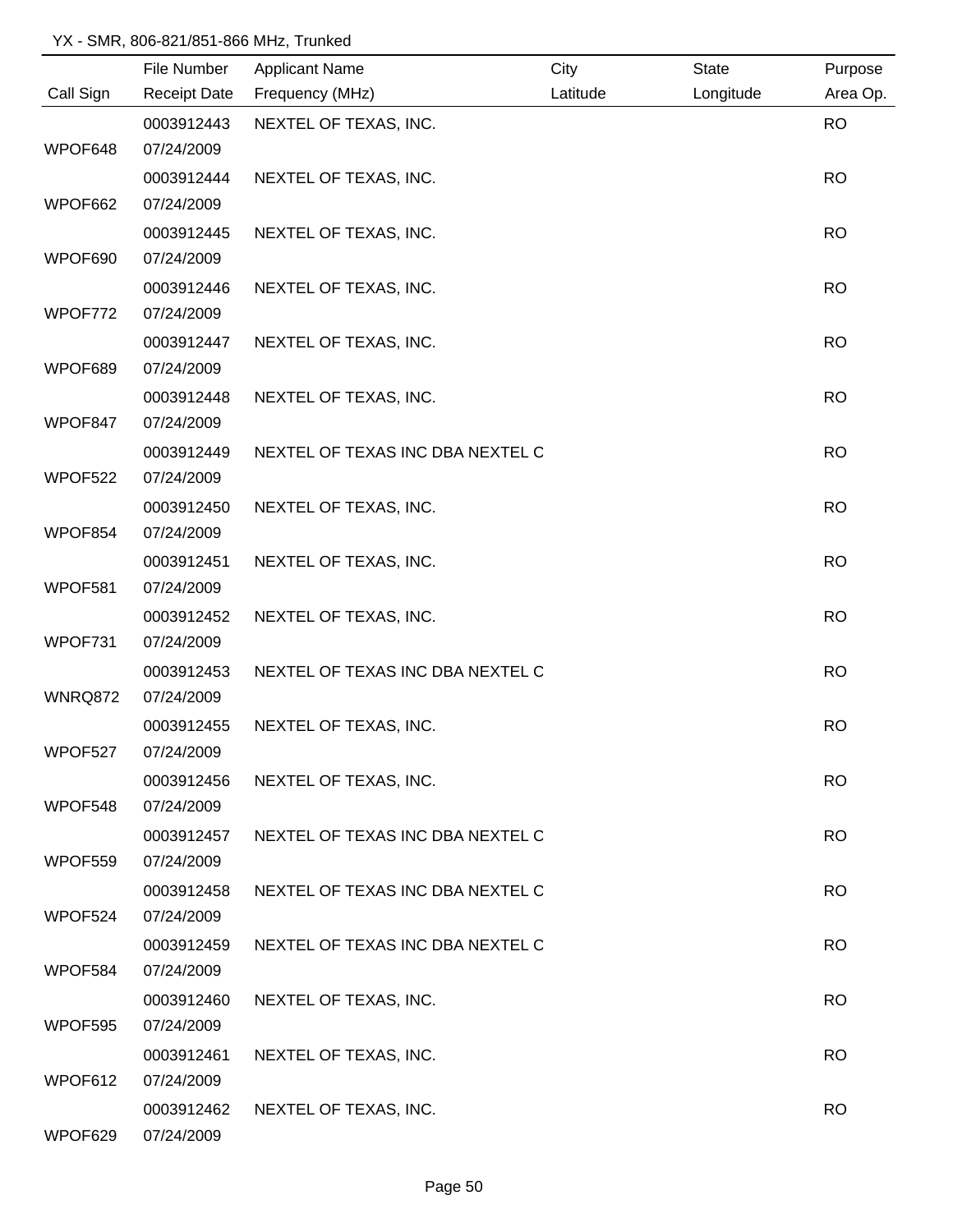|                | File Number         | <b>Applicant Name</b>            | City     | State     | Purpose   |
|----------------|---------------------|----------------------------------|----------|-----------|-----------|
| Call Sign      | <b>Receipt Date</b> | Frequency (MHz)                  | Latitude | Longitude | Area Op.  |
|                | 0003912463          | NEXTEL OF TEXAS, INC.            |          |           | <b>RO</b> |
| WPOF640        | 07/24/2009          |                                  |          |           |           |
|                | 0003912464          | NEXTEL OF TEXAS, INC.            |          |           | <b>RO</b> |
| WPOF651        | 07/24/2009          |                                  |          |           |           |
|                | 0003912466          | NEXTEL OF TEXAS, INC.            |          |           | <b>RO</b> |
| WPOF668        | 07/24/2009          |                                  |          |           |           |
|                | 0003912467          | NEXTEL OF TEXAS, INC.            |          |           | <b>RO</b> |
| WPOF680        | 07/24/2009          |                                  |          |           |           |
|                | 0003912468          | NEXTEL OF TEXAS, INC.            |          |           | <b>RO</b> |
| WPOF693        | 07/24/2009          |                                  |          |           |           |
|                | 0003912469          | NEXTEL OF TEXAS, INC. DBA NEXTEL |          |           | <b>RO</b> |
| WPOF710        | 07/24/2009          |                                  |          |           |           |
|                | 0003912470          | NEXTEL OF TEXAS, INC.            |          |           | <b>RO</b> |
| WPOF721        | 07/24/2009          |                                  |          |           |           |
|                | 0003912471          | NEXTEL OF TEXAS, INC. DBA NEXTEL |          |           | <b>RO</b> |
| WPOF775        | 07/24/2009          |                                  |          |           |           |
|                | 0003912472          | NEXTEL OF TEXAS, INC.            |          |           | <b>RO</b> |
| WPOF734        | 07/24/2009          |                                  |          |           |           |
|                | 0003912473          | NEXTEL OF TEXAS INC DBA NEXTEL C |          |           | <b>RO</b> |
| WPOF745        | 07/24/2009          |                                  |          |           |           |
|                | 0003912474          | NEXTEL OF TEXAS, INC.            |          |           | <b>RO</b> |
| WPOF758        | 07/24/2009          |                                  |          |           |           |
|                | 0003912475          | NEXTEL OF TEXAS, INC.            |          |           | <b>RO</b> |
| WPOF848        | 07/24/2009          |                                  |          |           |           |
|                | 0003912476          | NEXTEL OF TEXAS, INC.            |          |           | <b>RO</b> |
| WPOF859        | 07/24/2009          |                                  |          |           |           |
|                | 0003912477          | NEXTEL OF TEXAS, INC.            |          |           | <b>RO</b> |
| WPOF872        | 07/24/2009          |                                  |          |           |           |
|                | 0003912478          | NEXTEL OF TEXAS, INC.            |          |           | <b>RO</b> |
| WPOF846        | 07/24/2009          |                                  |          |           |           |
|                | 0003912479          | NEXTEL OF TEXAS INC DBA NEXTEL C |          |           | <b>RO</b> |
| <b>WNSX900</b> | 07/24/2009          |                                  |          |           |           |
|                | 0003912480          | NEXTEL OF TEXAS, INC.            |          |           | <b>RO</b> |
| WPOF520        | 07/24/2009          |                                  |          |           |           |
|                | 0003912481          | NEXTEL OF TEXAS, INC.            |          |           | <b>RO</b> |
| WPOF628        | 07/24/2009          |                                  |          |           |           |
|                | 0003912482          | NEXTEL OF TEXAS, INC.            |          |           | <b>RO</b> |
| WPOF771        | 07/24/2009          |                                  |          |           |           |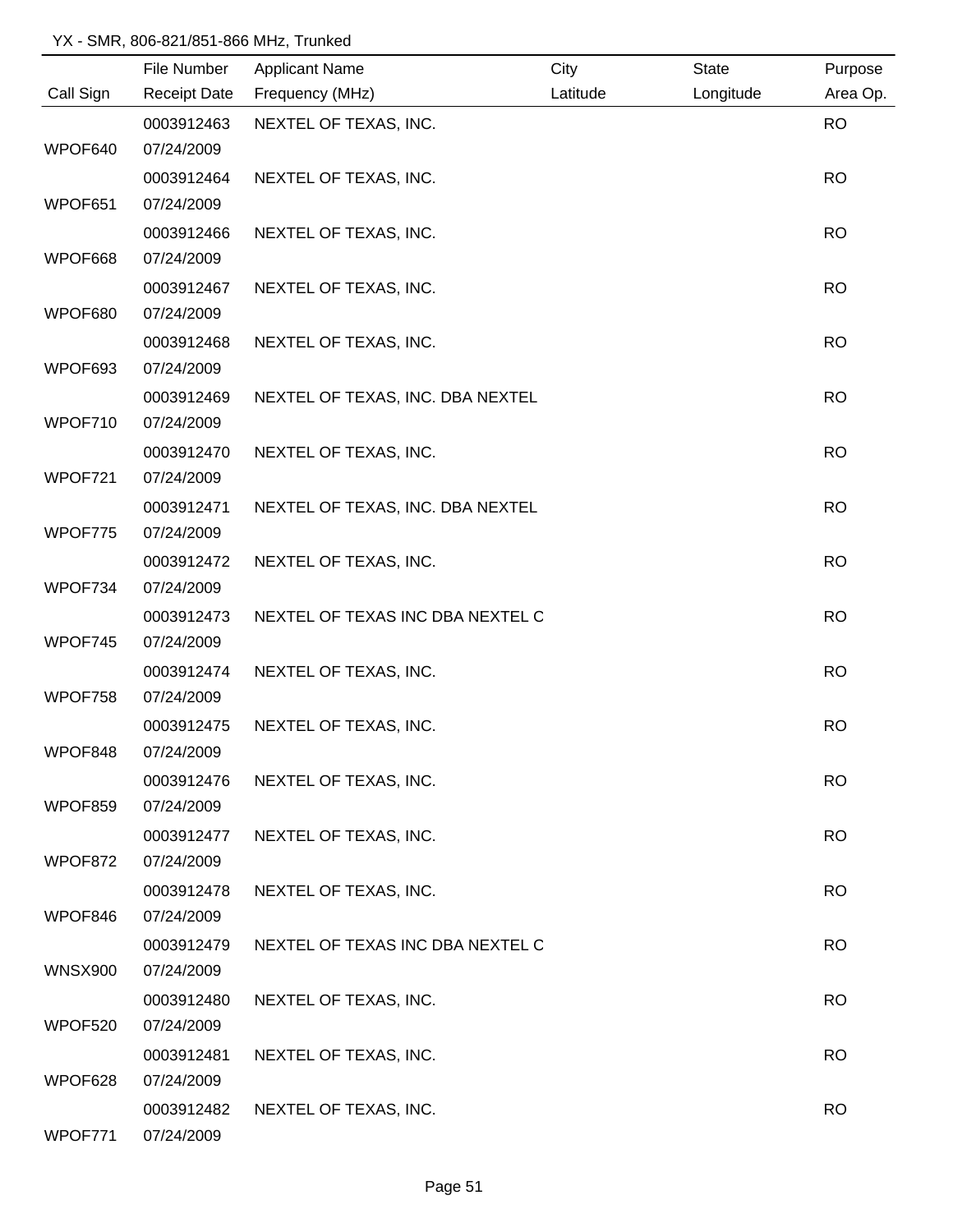|                | File Number         | <b>Applicant Name</b>            | City     | State     | Purpose   |
|----------------|---------------------|----------------------------------|----------|-----------|-----------|
| Call Sign      | <b>Receipt Date</b> | Frequency (MHz)                  | Latitude | Longitude | Area Op.  |
|                | 0003912484          | NEXTEL OF TEXAS, INC.            |          |           | <b>RO</b> |
| WPOF659        | 07/24/2009          |                                  |          |           |           |
|                | 0003912485          | NEXTEL OF TEXAS, INC.            |          |           | <b>RO</b> |
| WPOF716        | 07/24/2009          |                                  |          |           |           |
|                | 0003912486          | NEXTEL OF TEXAS INC DBA NEXTEL C |          |           | <b>RO</b> |
| WPOF570        | 07/24/2009          |                                  |          |           |           |
|                | 0003912487          | NEXTEL OF TEXAS, INC.            |          |           | <b>RO</b> |
| WPOF665        | 07/24/2009          |                                  |          |           |           |
|                | 0003912489          | NEXTEL OF TEXAS INC DBA NEXTEL C |          |           | <b>RO</b> |
| WNVL284        | 07/24/2009          |                                  |          |           |           |
|                | 0003912490          | NEXTEL OF TEXAS, INC.            |          |           | <b>RO</b> |
| WPOF704        | 07/24/2009          |                                  |          |           |           |
|                | 0003912491          | NEXTEL OF TEXAS, INC.            |          |           | <b>RO</b> |
| WPOF720        | 07/24/2009          |                                  |          |           |           |
|                | 0003912492          | NEXTEL OF TEXAS, INC.            |          |           | <b>RO</b> |
| WPOF543        | 07/24/2009          |                                  |          |           |           |
|                | 0003912493          | NEXTEL OF TEXAS, INC.            |          |           | <b>RO</b> |
| WPOF564        | 07/24/2009          |                                  |          |           |           |
|                | 0003912494          | NEXTEL OF TEXAS, INC.            |          |           | <b>RO</b> |
| WPOF654        | 07/24/2009          |                                  |          |           |           |
|                | 0003912495          | NEXTEL OF TEXAS, INC. DBA NEXTEL |          |           | <b>RO</b> |
| WPOF778        | 07/24/2009          |                                  |          |           |           |
|                | 0003912496          | NEXTEL OF TEXAS, INC.            |          |           | <b>RO</b> |
| WPOF875        | 07/24/2009          |                                  |          |           |           |
|                | 0003912497          | NEXTEL OF TEXAS, INC.            |          |           | <b>RO</b> |
| WPOF622        | 07/24/2009          |                                  |          |           |           |
|                | 0003912505          | NEXTEL WIP LICENSE CORP.         |          |           | <b>RO</b> |
| WPEU933        | 07/24/2009          |                                  |          |           |           |
|                | 0003912506          | NEXTEL WIP LICENSE CORP.         |          |           | <b>RO</b> |
| KNGY766        | 07/24/2009          |                                  |          |           |           |
|                | 0003912507          | NEXTEL WIP LICENSE CORP.         |          |           | <b>RO</b> |
| WNPS547        | 07/24/2009          |                                  |          |           |           |
|                | 0003912514          | NEXTEL WIP LICENSE CORP.         |          |           | <b>RO</b> |
| <b>WNNP560</b> | 07/24/2009          |                                  |          |           |           |
|                | 0003912516          | NEXTEL WIP LICENSE CORP.         |          |           | <b>RO</b> |
| WPOF245        | 07/24/2009          |                                  |          |           |           |
|                | 0003912517          | NEXTEL WIP LICENSE CORP.         |          |           | <b>RO</b> |
| WPOF890        | 07/24/2009          |                                  |          |           |           |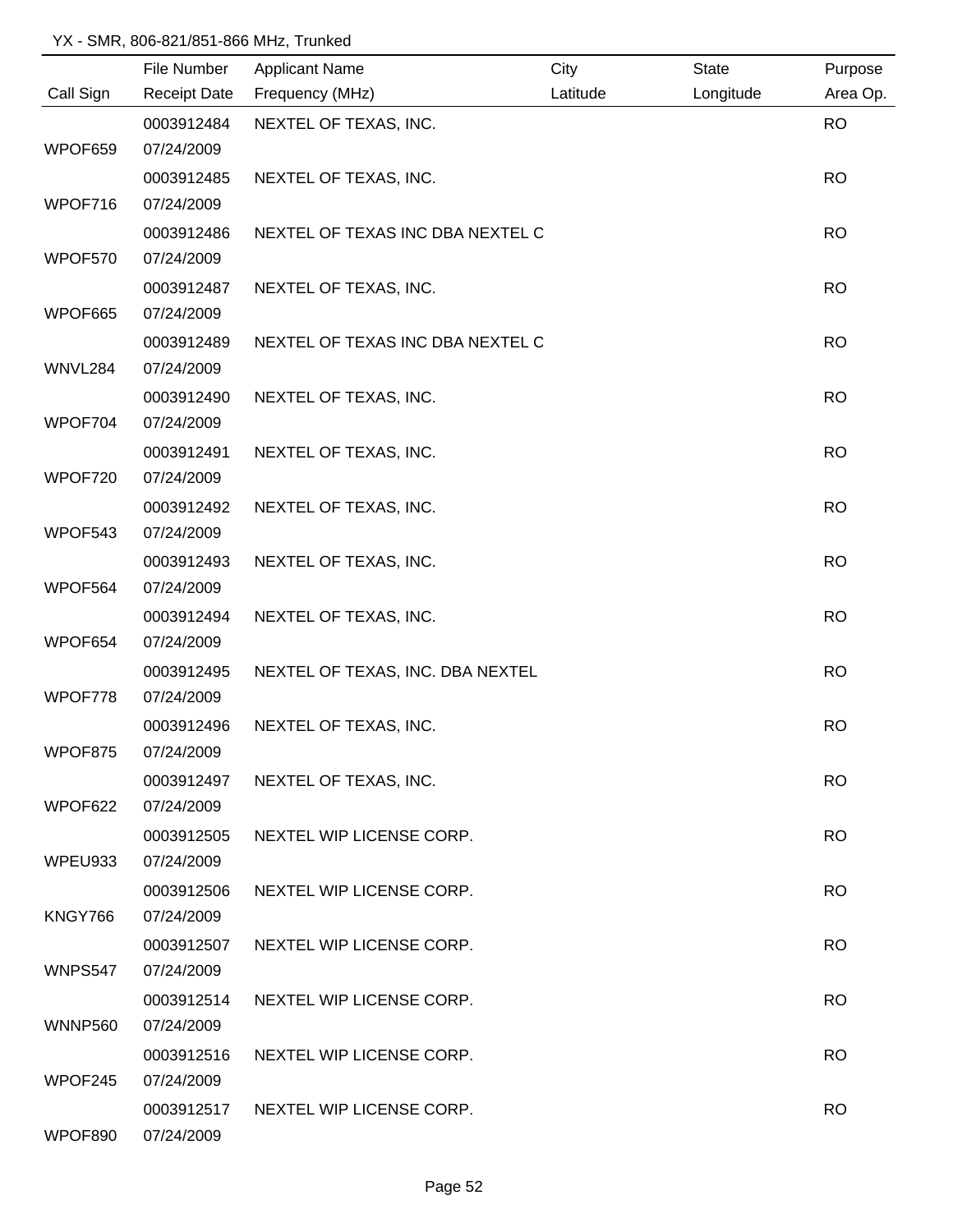|                | File Number         | <b>Applicant Name</b>    | City     | State     | Purpose   |
|----------------|---------------------|--------------------------|----------|-----------|-----------|
| Call Sign      | <b>Receipt Date</b> | Frequency (MHz)          | Latitude | Longitude | Area Op.  |
|                | 0003912521          | NEXTEL WIP LICENSE CORP. |          |           | <b>RO</b> |
| WPOF227        | 07/24/2009          |                          |          |           |           |
|                | 0003912522          | NEXTEL WIP LICENSE CORP. |          |           | <b>RO</b> |
| WNUR315        | 07/24/2009          |                          |          |           |           |
|                | 0003912523          | NEXTEL WIP LICENSE CORP. |          |           | <b>RO</b> |
| WNXR239        | 07/24/2009          |                          |          |           |           |
|                | 0003912524          | NEXTEL WIP LICENSE CORP. |          |           | <b>RO</b> |
| <b>WPEV200</b> | 07/24/2009          |                          |          |           |           |
|                | 0003912525          | NEXTEL WIP LICENSE CORP. |          |           | <b>RO</b> |
| WPFK398        | 07/24/2009          |                          |          |           |           |
|                | 0003912526          | Nextel WIP License Corp. |          |           | <b>RO</b> |
| WPFV944        | 07/24/2009          |                          |          |           |           |
|                | 0003912527          | NEXTEL WIP LICENSE CORP. |          |           | <b>RO</b> |
| WPOF228        | 07/24/2009          |                          |          |           |           |
|                | 0003912528          | NEXTEL WIP LICENSE CORP. |          |           | <b>RO</b> |
| WPOF229        | 07/24/2009          |                          |          |           |           |
|                | 0003912529          | NEXTEL WIP LICENSE CORP. |          |           | <b>RO</b> |
| WPOF230        | 07/24/2009          |                          |          |           |           |
|                | 0003912530          | NEXTEL WIP LICENSE CORP. |          |           | <b>RO</b> |
| WPOF233        | 07/24/2009          |                          |          |           |           |
|                | 0003912531          | NEXTEL WIP LICENSE CORP. |          |           | <b>RO</b> |
| WPOF234        | 07/24/2009          |                          |          |           |           |
|                | 0003912532          | NEXTEL WIP LICENSE CORP. |          |           | <b>RO</b> |
| WPOF235        | 07/24/2009          |                          |          |           |           |
|                | 0003912533          | NEXTEL WIP LICENSE CORP. |          |           | <b>RO</b> |
| WPOF239        | 07/24/2009          |                          |          |           |           |
|                | 0003912534          | NEXTEL WIP LICENSE CORP. |          |           | <b>RO</b> |
| WPOF241        | 07/24/2009          |                          |          |           |           |
|                | 0003912535          | NEXTEL WIP LICENSE CORP. |          |           | <b>RO</b> |
| WPOF242        | 07/24/2009          |                          |          |           |           |
|                | 0003912536          | NEXTEL WIP LICENSE CORP. |          |           | <b>RO</b> |
| WPOF244        | 07/24/2009          |                          |          |           |           |
|                | 0003912537          | NEXTEL WIP LICENSE CORP. |          |           | <b>RO</b> |
| WPOF419        | 07/24/2009          |                          |          |           |           |
|                | 0003912538          | NEXTEL WIP LICENSE CORP. |          |           | <b>RO</b> |
| WPOF575        | 07/24/2009          |                          |          |           |           |
|                | 0003912539          | NEXTEL WIP LICENSE CORP. |          |           | <b>RO</b> |
| WPOF674        | 07/24/2009          |                          |          |           |           |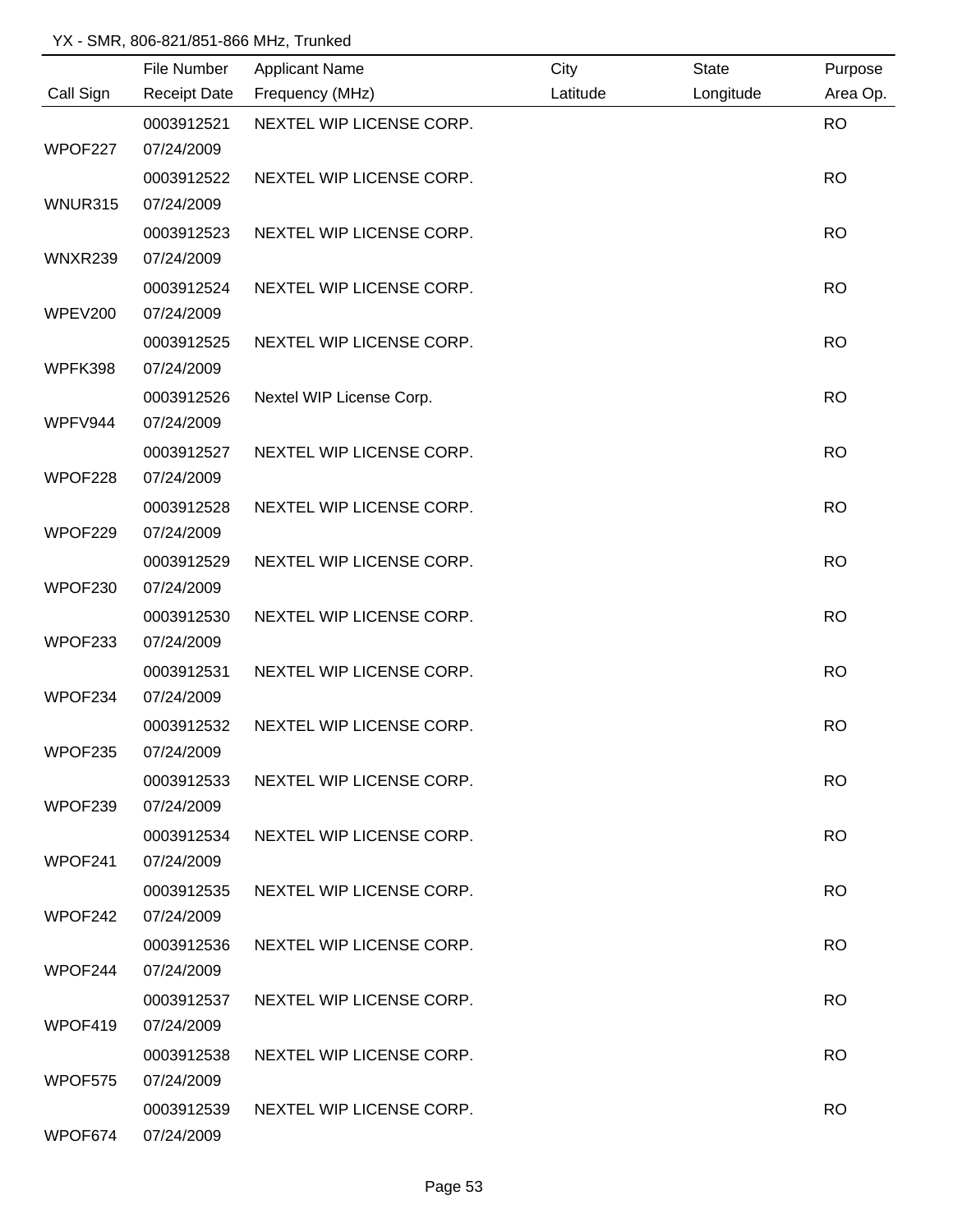|           | File Number         | <b>Applicant Name</b>          | City     | State     | Purpose   |
|-----------|---------------------|--------------------------------|----------|-----------|-----------|
| Call Sign | <b>Receipt Date</b> | Frequency (MHz)                | Latitude | Longitude | Area Op.  |
|           | 0003912540          | NEXTEL WIP LICENSE CORP.       |          |           | <b>RO</b> |
| WPOF724   | 07/24/2009          |                                |          |           |           |
|           | 0003912541          | NEXTEL WIP LICENSE CORP.       |          |           | <b>RO</b> |
| WPOF792   | 07/24/2009          |                                |          |           |           |
|           | 0003912542          | NEXTEL WIP LICENSE CORP.       |          |           | <b>RO</b> |
| WPOF793   | 07/24/2009          |                                |          |           |           |
|           | 0003912543          | NEXTEL WIP LICENSE CORP.       |          |           | <b>RO</b> |
| WPOF891   | 07/24/2009          |                                |          |           |           |
|           | 0003912544          | NEXTEL WIP LICENSE CORP.       |          |           | <b>RO</b> |
| WPOF892   | 07/24/2009          |                                |          |           |           |
|           | 0003912545          | NEXTEL WIP LICENSE CORP.       |          |           | <b>RO</b> |
| WPOF894   | 07/24/2009          |                                |          |           |           |
|           | 0003912553          | NEXTEL WIP LICENSE CORP.       |          |           | <b>RO</b> |
| WPOF226   | 07/24/2009          |                                |          |           |           |
|           | 0003912554          | NEXTEL WIP LICENSE CORP.       |          |           | <b>RO</b> |
| WPOF236   | 07/24/2009          |                                |          |           |           |
|           | 0003912555          | NEXTEL WIP LICENSE CORP.       |          |           | <b>RO</b> |
| WPOF238   | 07/24/2009          |                                |          |           |           |
|           | 0003912557          | NEXTEL WIP LICENSE CORP.       |          |           | <b>RO</b> |
| WPOF231   | 07/24/2009          |                                |          |           |           |
|           | 0003912558          | NEXTEL WIP LICENSE CORP.       |          |           | <b>RO</b> |
| WPOF237   | 07/24/2009          |                                |          |           |           |
|           | 0003912560          | NEXTEL WIP LICENSE CORP.       |          |           | <b>RO</b> |
| WNXR240   | 07/24/2009          |                                |          |           |           |
|           | 0003912561          | NEXTEL WIP LICENSE CORP.       |          |           | <b>RO</b> |
| WPOF232   | 07/24/2009          |                                |          |           |           |
|           | 0003912562          | NEXTEL WIP LICENSE CORP.       |          |           | <b>RO</b> |
| WPOF243   | 07/24/2009          |                                |          |           |           |
|           | 0003912563          | NEXTEL WIP LICENSE CORP.       |          |           | <b>RO</b> |
| WPOF240   | 07/24/2009          |                                |          |           |           |
|           | 0003912564          | NEXTEL WIP LICENSE CORP.       |          |           | <b>RO</b> |
| WPOF573   | 07/24/2009          |                                |          |           |           |
|           | 0003912565          | NEXTEL WIP LICENSE CORP.       |          |           | <b>RO</b> |
| WPOF893   | 07/24/2009          |                                |          |           |           |
|           | 0003912570          | Nextel WIP Expansion Two Corp. |          |           | <b>RO</b> |
| KNBT326   | 07/24/2009          |                                |          |           |           |
|           | 0003912571          | Nextel WIP Expansion Two Corp. |          |           | <b>RO</b> |
| WNGF362   | 07/24/2009          |                                |          |           |           |